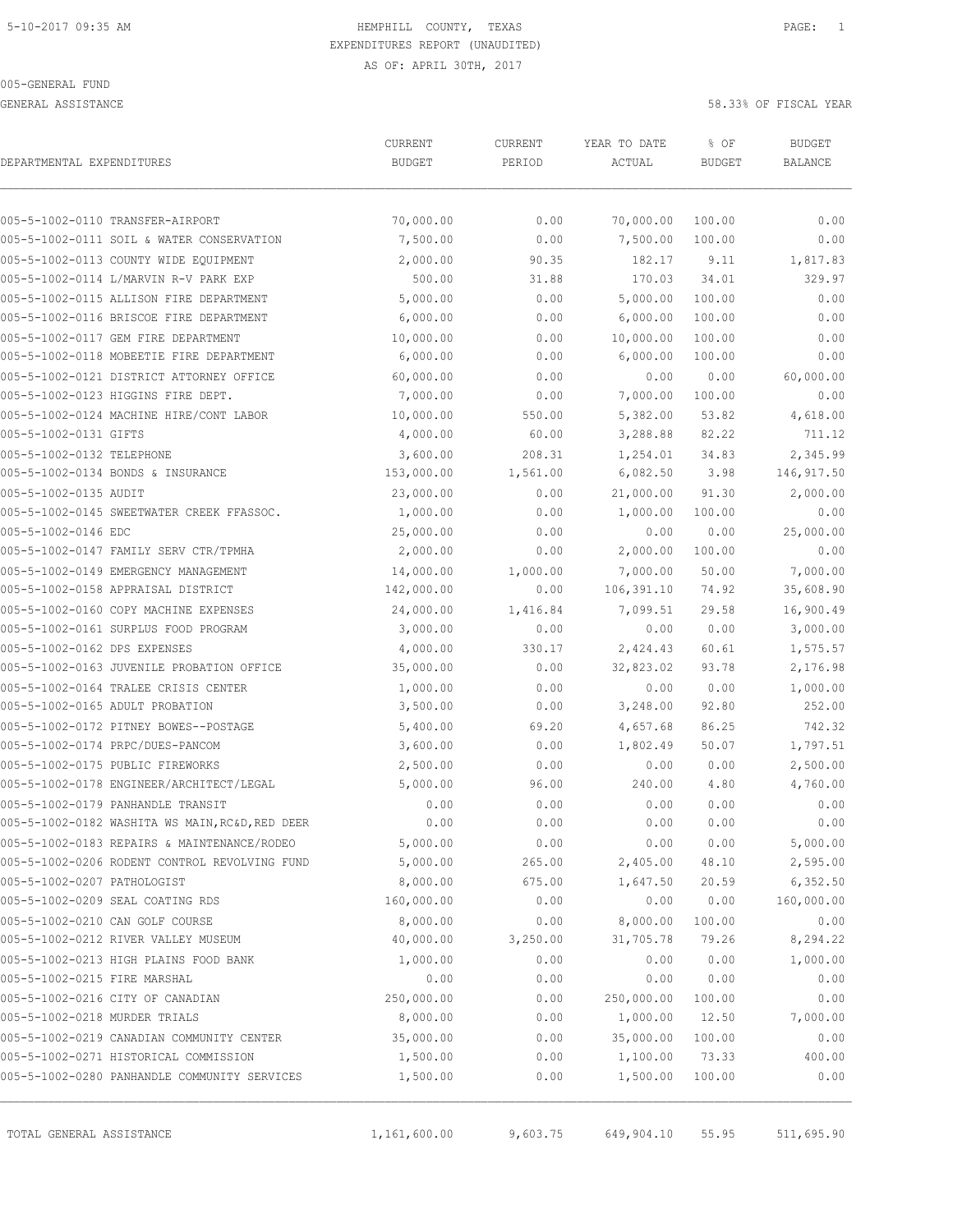COUNTY & DISTRICT CLERK 58.33% OF FISCAL YEAR

|                                               | CURRENT    | CURRENT   | YEAR TO DATE | % OF          | BUDGET         |  |
|-----------------------------------------------|------------|-----------|--------------|---------------|----------------|--|
| DEPARTMENTAL EXPENDITURES                     | BUDGET     | PERIOD    | ACTUAL       | <b>BUDGET</b> | <b>BALANCE</b> |  |
|                                               |            |           |              |               |                |  |
| 005-5-1510-0090 CO & DISTRICT CLK             | 57,165.00  | 4,763.74  | 33, 346.30   | 58.33         | 23,818.70      |  |
| 005-5-1510-0094 DEPUTY CLERK-GANDARA          | 37,080.00  | 3,090.00  | 21,630.00    | 58.33         | 15,450.00      |  |
| 005-5-1510-0095 DEPUTY CLERK-WITT             | 37,080.00  | 3,090.00  | 21,630.00    | 58.33         | 15,450.00      |  |
| 005-5-1510-0096 LONGEVITY                     | 500.00     | 90.00     | 580.00       | $116.00$ (    | 80.00          |  |
| 005-5-1510-0097 CHIEF DEPUTY CLERK-GUERRERO   | 39,140.00  | 3,261.66  | 22,831.70    | 58.33         | 16,308.30      |  |
| 005-5-1510-0098 PART TIME                     | 0.00       | 0.00      | 0.00         | 0.00          | 0.00           |  |
| 005-5-1510-0101 SOCIAL SECURITY/MEDICARE      | 13,500.00  | 911.46    | 6,538.59     | 48.43         | 6,961.41       |  |
| 005-5-1510-0102 RETIREMENT                    | 21,500.00  | 1,429.54  | 14,287.44    | 66.45         | 7,212.56       |  |
| 005-5-1510-0103 GROUP TERM LIFE               | 600.00     | 34.32     | 274.34       | 45.72         | 325.66         |  |
| 005-5-1510-0104 GROUP INSURANCE               | 32,000.00  | 2,408.76  | 17, 184.44   | 53.70         | 14,815.56      |  |
| 005-5-1510-0105 UNEMPLOYMENT INSURANCE        | 1,000.00   | 0.00      | 76.99        | 7.70          | 923.01         |  |
| 005-5-1510-0106 WORKERS' COMPENSATION         | 2,400.00   | 0.00      | 1,200.00     | 50.00         | 1,200.00       |  |
| 005-5-1510-0109 POSTAGE                       | 1,800.00   | 93.74     | 702.82       | 39.05         | 1,097.18       |  |
| 005-5-1510-0112 TRAVEL                        | 7,000.00   | 0.00      | 2,531.17     | 36.16         | 4,468.83       |  |
| 005-5-1510-0119 DUES & SUBSCRIPTIONS          | 200.00     | 0.00      | 245.00       | $122.50$ (    | 45.00          |  |
| 005-5-1510-0132 TELEPHONE                     | 3,800.00   | 333.74    | 2,023.02     | 53.24         | 1,776.98       |  |
| 005-5-1510-0142 SOFTWARE SUPPORT              | 28,000.00  | 1,925.00  | 12,505.64    | 44.66         | 15,494.36      |  |
| 005-5-1510-0183 OFFICE EOUIP. REPAIRS & MAIN. | 500.00     | 0.00      | 0.00         | 0.00          | 500.00         |  |
| 005-5-1510-0188 OFFICE SUPPLIES               | 6,000.00   | 149.33    | 2,742.01     | 45.70         | 3,257.99       |  |
| 005-5-1510-0189 INVENTORY                     | 2,000.00   | 0.00      | 0.00         | 0.00          | 2,000.00       |  |
| 005-5-1510-0510 CAPITAL OUTLAY                | 6,000.00   | 0.00      | 0.00         | 0.00          | 6,000.00       |  |
|                                               |            |           |              |               |                |  |
| TOTAL COUNTY & DISTRICT CLERK                 | 297,265.00 | 21,581.29 | 160,329.46   | 53.93         | 136, 935.54    |  |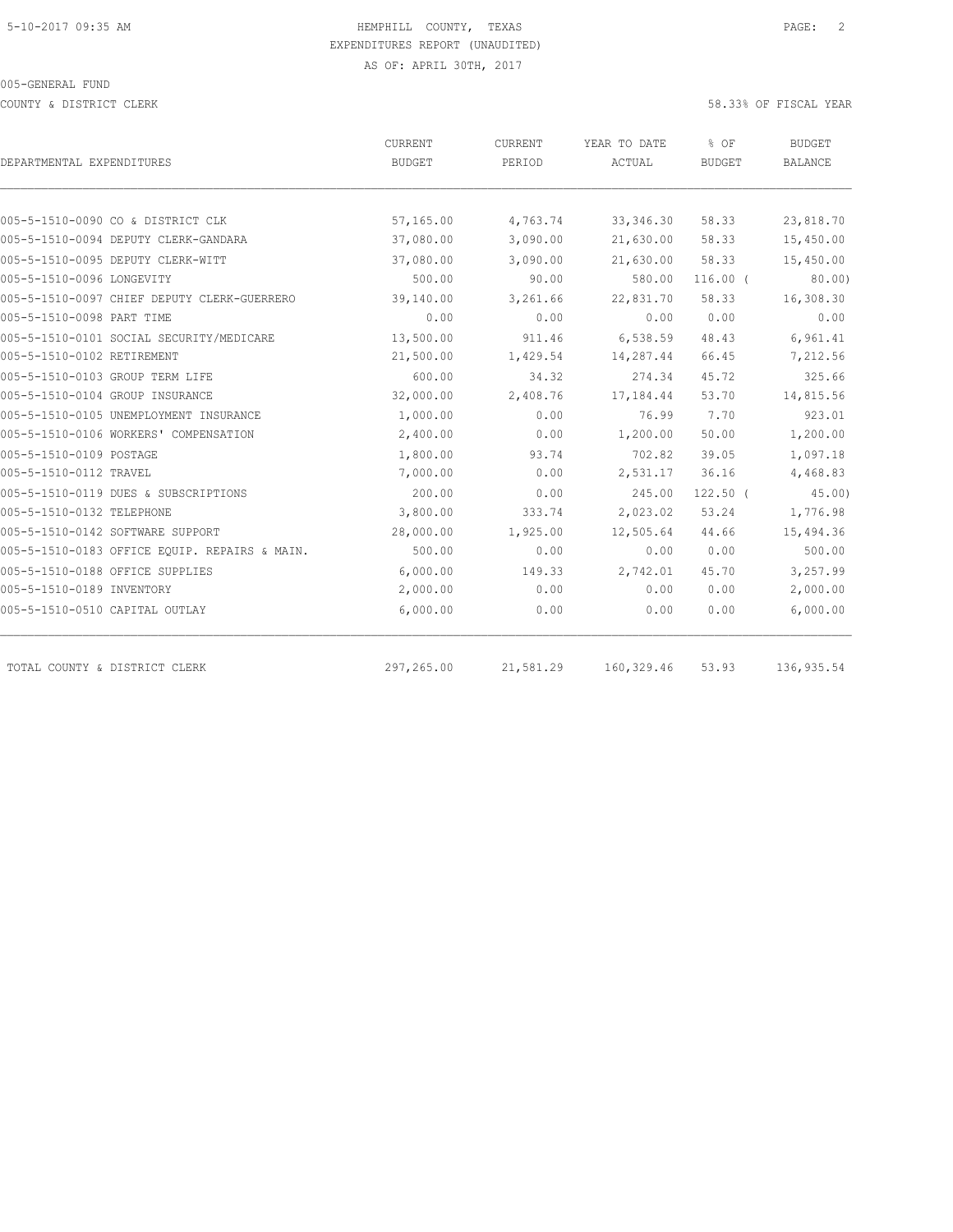COUNTY EXTENSION SERVICE 58.33% OF FISCAL YEAR

| DEPARTMENTAL EXPENDITURES                     | <b>CURRENT</b><br><b>BUDGET</b> | <b>CURRENT</b><br>PERIOD | YEAR TO DATE<br>ACTUAL | % OF<br><b>BUDGET</b> | <b>BUDGET</b><br>BALANCE |
|-----------------------------------------------|---------------------------------|--------------------------|------------------------|-----------------------|--------------------------|
|                                               |                                 |                          |                        |                       |                          |
| 005-5-1520-0091 CEA-AG/A. HOLLOWAY            | 34,758.00                       | 2,896.50                 | 20, 275.50             | 58.33                 | 14,482.50                |
| 005-5-1520-0092 CEA-FCS/T. HOLLOWAY           | 34,758.00                       | 2,896.50                 | 20, 275.50             | 58.33                 | 14,482.50                |
| 005-5-1520-0096 LONGEVITY                     | 550.00                          | 50.00                    | 325.00                 | 59.09                 | 225.00<br>16,682.89      |
| 005-5-1520-0097 CEA SECRETARY-EWING           | 39,140.00                       | 3,261.66                 | 22, 457.11             | 57.38                 |                          |
| 005-5-1520-0098 PART-TIME SECRETARY           | 0.00                            | 0.00                     | 0.00                   | 0.00                  | 0.00                     |
| 005-5-1520-0101 SOCIAL SECURITY/MEDICARE      | 9,200.00                        | 701.08                   | 4,877.02               | 53.01                 | 4,322.98                 |
| 005-5-1520-0102 RETIREMENT                    | 4,980.00                        | 326.16                   | 3,186.75               | 63.99                 | 1,793.25                 |
| 005-5-1520-0103 GROUP TERM LIFE               | 150.00                          | 7.82                     | 61.40                  | 40.93                 | 88.60                    |
| 005-5-1520-0104 GROUP INSURANCE               | 8,000.00                        | 43.17                    | 215.85                 | 2.70                  | 7,784.15                 |
| 005-5-1520-0105 UNEMPLOYMENT INSURANCE        | 350.00                          | 0.00                     | 69.82                  | 19.95                 | 280.18                   |
| 005-5-1520-0106 WORKERS' COMPENSATION         | 1,700.00                        | 0.00                     | 300.00                 | 17.65                 | 1,400.00                 |
| 005-5-1520-0109 POSTAGE                       | 1,000.00                        | 0.00                     | 425.85                 | 42.59                 | 574.15                   |
| 005-5-1520-0112 TRAVEL/AG- A. HOLLOWAY        | $7,500.00$ (                    | 76.93)                   | 2,763.84               | 36.85                 | 4,736.16                 |
| 005-5-1520-0114 TRAVEL/FCS-T. HOLLOWAY        | 2,500.00                        | 248.14                   | 853.47                 | 34.14                 | 1,646.53                 |
| 005-5-1520-0119 DUES & SUBSCRIPTIONS          | 1,000.00                        | 0.00                     | 320.00                 | 32.00                 | 680.00                   |
| 005-5-1520-0122 FUEL & OIL                    | 3,500.00                        | 294.28                   | 928.09                 | 26.52                 | 2,571.91                 |
| 005-5-1520-0132 TELEPHONE                     | 3,000.00                        | 403.82                   | 2,496.15               | 83.21                 | 503.85                   |
| 005-5-1520-0137 VEHICLE REPAIRS & MAINTENANCE | 1,500.00                        | 723.84                   | 3,780.59               | $252.04$ (            | 2, 280.59                |
| 005-5-1520-0142 IT TECH SUPPORT               | 1,500.00                        | 115.59                   | 893.54                 | 59.57                 | 606.46                   |
| 005-5-1520-0183 OFFICE EOUIP.REPAIRS & MAIN.  | 500.00                          | 0.00                     | 0.00                   | 0.00                  | 500.00                   |
| 005-5-1520-0188 OFFICE SUPPLIES               | 2,500.00                        | 793.94                   | 1,560.42               | 62.42                 | 939.58                   |
| 005-5-1520-0189 INVENTORY/EQUIPMENT           | 2,000.00                        | 0.00                     | 0.00                   | 0.00                  | 2,000.00                 |
| 005-5-1520-0201 COMPUTER SUPPLIES & MAINT.    | 500.00                          | 0.00                     | 0.00                   | 0.00                  | 500.00                   |
| 005-5-1520-0202 STOCK SHOW                    | 1,500.00                        | 0.00                     | 1,500.00               | 100.00                | 0.00                     |
| 005-5-1520-0203 4-H FUND                      | 1,500.00                        | 0.00                     | 0.00                   | 0.00                  | 1,500.00                 |
| 005-5-1520-0204 TRAVEL-SECRETARY              | 500.00                          | 12.00                    | 87.30                  | 17.46                 | 412.70                   |
| 005-5-1520-0205 4-H FARM PROJECTS & MAINT.    | 2,500.00                        | 0.00                     | 3,759.34               | 150.37 <sub>0</sub>   | 1, 259.34)               |
| 005-5-1520-0510 CAPITAL OUTLAY                | 20,000.00                       | 0.00                     | 0.00                   | 0.00                  | 20,000.00                |
| TOTAL COUNTY EXTENSION SERVICE                | 186,586.00                      | 12,697.57                | 91, 412.54             | 48.99                 | 95, 173. 46              |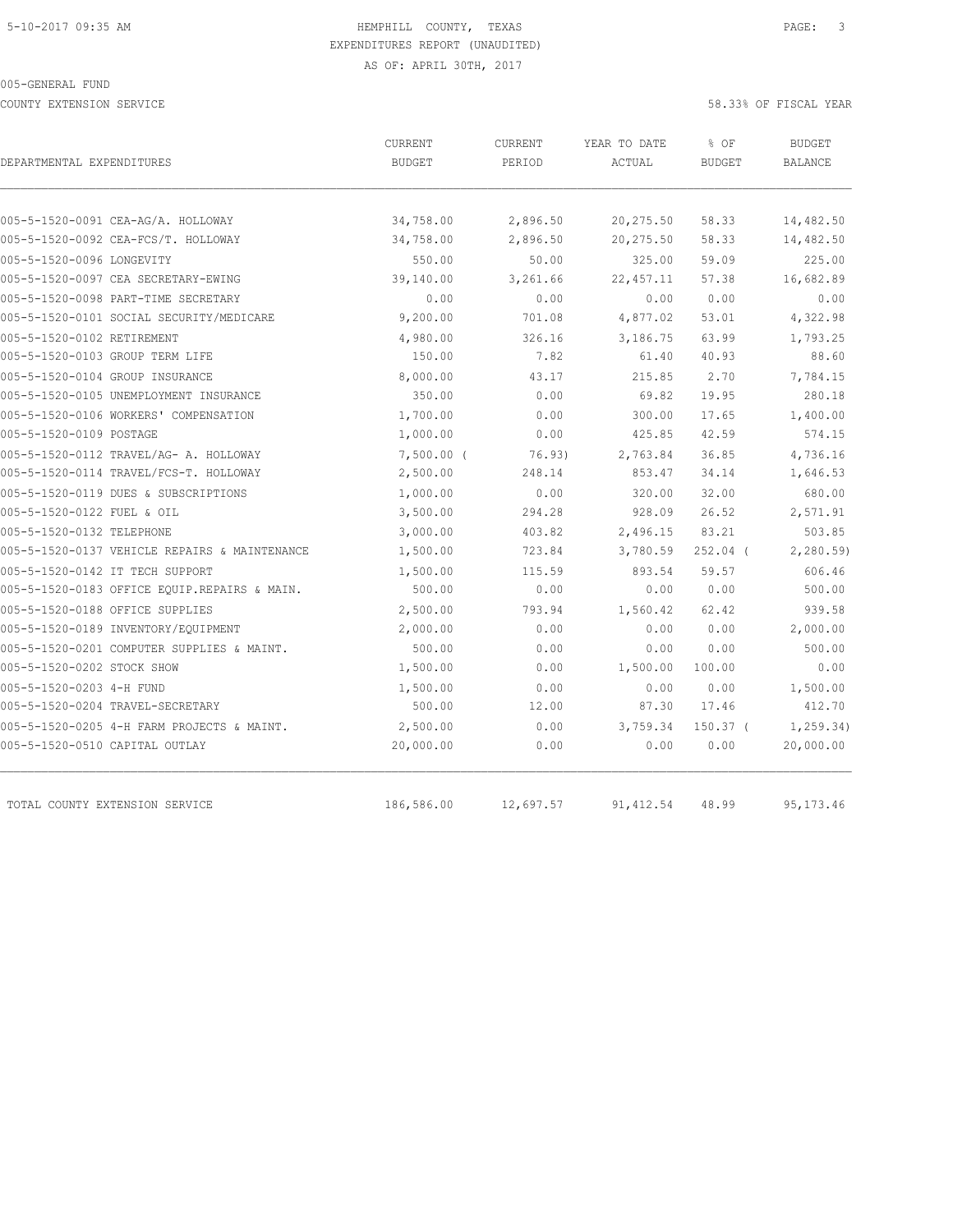COUNTY TREASURER 58.33% OF FISCAL YEAR

| DEPARTMENTAL EXPENDITURES                  | CURRENT<br><b>BUDGET</b> | <b>CURRENT</b><br>PERIOD | YEAR TO DATE<br>ACTUAL | % OF<br><b>BUDGET</b> | <b>BUDGET</b><br><b>BALANCE</b> |
|--------------------------------------------|--------------------------|--------------------------|------------------------|-----------------------|---------------------------------|
| 005-5-1530-0090 COUNTY TREASURER           | 57,165.00                | 4,763.74                 | 33, 346.30             | 58.33                 | 23,818.70                       |
| 005-5-1530-0095 CHIEF DEP TREASURER-REED   | 19,570.00                | 1,630.84                 | 11, 415.80             | 58.33                 | 8,154.20                        |
| 005-5-1530-0096 LONGEVITY                  | 850.00                   | 80.00                    | 560.00                 | 65.88                 | 290.00                          |
| 005-5-1530-0098 DEPUTY TREASURER/PART-TIME | 500.00                   | 0.00                     | 0.00                   | 0.00                  | 500.00                          |
| 005-5-1530-0101 SOCIAL SECURITY/MEDICARE   | 6,000.00                 | 436.42                   | 3,150.99               | 52.52                 | 2,849.01                        |
| 005-5-1530-0102 RETIREMENT                 | 9,750.00                 | 647.46                   | 6,474.56               | 66.41                 | 3,275.44                        |
| 005-5-1530-0103 GROUP TERM LIFE            | 280.00                   | 15.56                    | 124.40                 | 44.43                 | 155.60                          |
| 005-5-1530-0104 GROUP INSURANCE            | 12,000.00                | 910.49                   | 6,495.26               | 54.13                 | 5,504.74                        |
| 005-5-1530-0105 UNEMPLOYMENT INSURANCE     | 150.00                   | 0.00                     | 22.86                  | 15.24                 | 127.14                          |
| 005-5-1530-0106 WORKERS' COMPENSATION      | 1,500.00                 | 0.00                     | 600.00                 | 40.00                 | 900.00                          |
| 005-5-1530-0109 POSTAGE                    | 1,800.00                 | 12.10                    | 112.11                 | 6.23                  | 1,687.89                        |
| 005-5-1530-0112 TRAVEL                     | 2,500.00                 | 0.00                     | 411.70                 | 16.47                 | 2,088.30                        |
| 005-5-1530-0119 DUES & SUBSCRIPTIONS       | 1,100.00                 | 0.00                     | 743.02                 | 67.55                 | 356.98                          |
| 005-5-1530-0132 TELEPHONE                  | 1,600.00                 | 131.20                   | 791.99                 | 49.50                 | 808.01                          |
| 005-5-1530-0140 OFFICE EQUIPMENT REPAIR    | 2,000.00                 | 250.00                   | 1,800.00               | 90.00                 | 200.00                          |
| 005-5-1530-0142 MAINTENANCE CONTRACTS      | 15,000.00                | 0.00                     | 14,872.30              | 99.15                 | 127.70                          |
| 005-5-1530-0188 OFFICE SUPPLIES            | 2,500.00                 | 0.00                     | 486.66                 | 19.47                 | 2,013.34                        |
| 005-5-1530-0189 INVENTORY/EQUIPMENT        | 5,000.00                 | 99.89                    | 99.89                  | 2.00                  | 4,900.11                        |
| TOTAL COUNTY TREASURER                     | 139,265.00               | 8,977.70                 | 81,507.84              | 58.53                 | 57,757.16                       |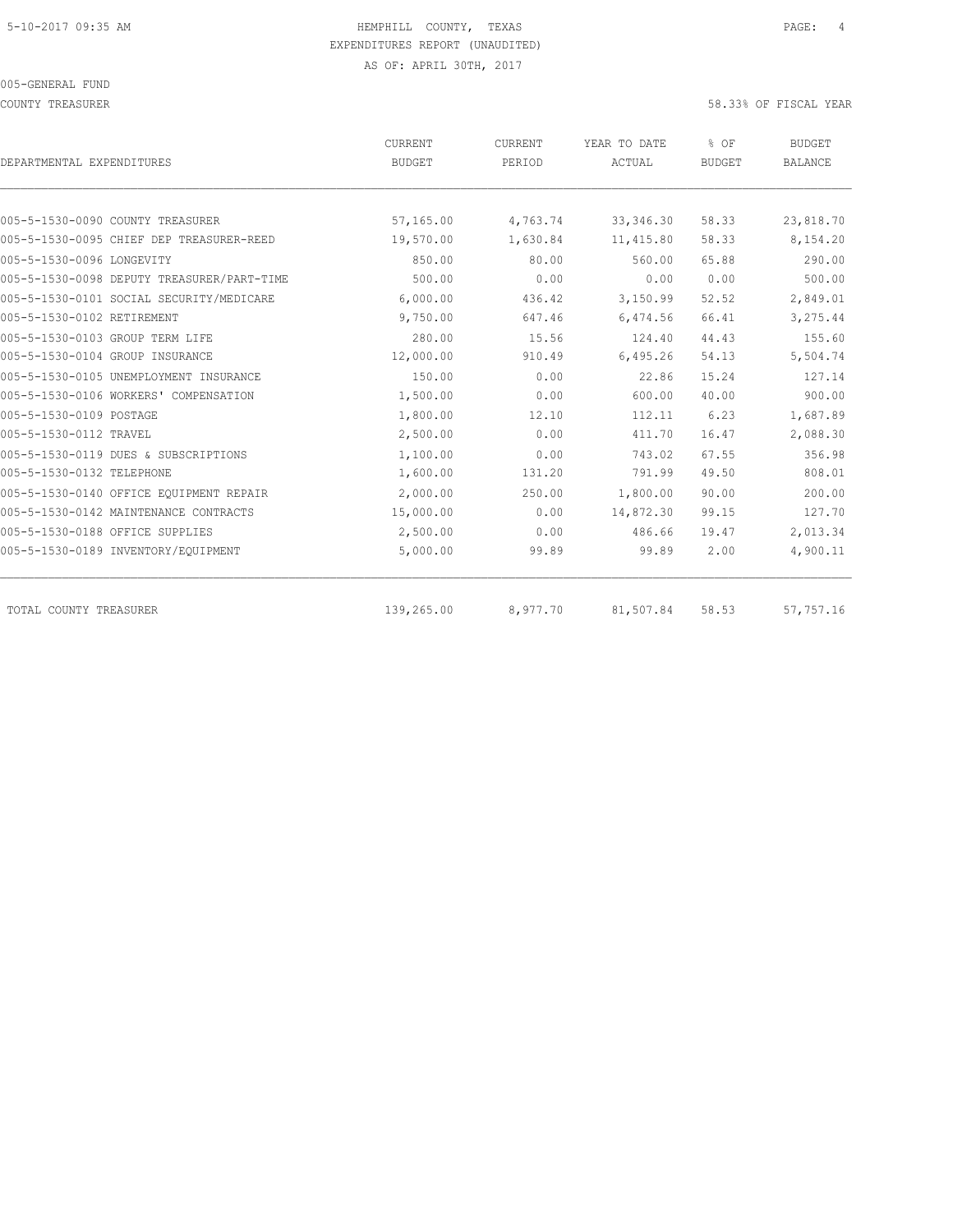COUNTY TAX COLLECTOR 58.33% OF FISCAL YEAR

| DEPARTMENTAL EXPENDITURES                | CURRENT<br><b>BUDGET</b> | <b>CURRENT</b><br>PERIOD | YEAR TO DATE<br>ACTUAL | % OF<br><b>BUDGET</b> | <b>BUDGET</b><br>BALANCE |
|------------------------------------------|--------------------------|--------------------------|------------------------|-----------------------|--------------------------|
|                                          |                          |                          |                        |                       |                          |
| 005-5-1540-0090 COUNTY TAX COLLECTOR     | 57,165.00                | 4,763.74                 | 33, 346.30             | 58.33                 | 23,818.70                |
| 005-5-1540-0094 PART TIME HELP           | 0.00                     | 0.00                     | 0.00                   | 0.00                  | 0.00                     |
| 005-5-1540-0095 CHIEF DEPUTY TAC/JACKSON | 39,140.00                | 3,261.66                 | 22,831.70              | 58.33                 | 16,308.30                |
| 005-5-1540-0096 LONGEVITY                | 2,700.00                 | 230.00                   | 1,530.00               | 56.67                 | 1,170.00                 |
| 005-5-1540-0097 DEPUTY TAC/BENTLEY       | 37,080.00                | 3,090.00                 | 21,630.00              | 58.33                 | 15,450.00                |
| 005-5-1540-0098 DEPUTY TAC/CLARK         | 37,080.00                | 3,090.00                 | 21,630.00              | 58.33                 | 15,450.00                |
| 005-5-1540-0101 SOCIAL SECURITY/MEDICARE | 13,500.00                | 1,045.94                 | 7,236.12               | 53.60                 | 6,263.88                 |
| 005-5-1540-0102 RETIREMENT               | 21,850.00                | 1,443.54                 | 14, 421.44             | 66.00                 | 7,428.56                 |
| 005-5-1540-0103 GROUP TERM LIFE          | 600.00                   | 34.66                    | 276.96                 | 46.16                 | 323.04                   |
| 005-5-1540-0104 GROUP INSURANCE          | 32,000.00                | 2,408.76                 | 17, 192.54             | 53.73                 | 14,807.46                |
| 005-5-1540-0105 UNEMPLOYMENT INSURANCE   | 1,000.00                 | 0.00                     | 72.82                  | 7.28                  | 927.18                   |
| 005-5-1540-0106 WORKERS' COMPENSATION    | 2,400.00                 | 0.00                     | 1,200.00               | 50.00                 | 1,200.00                 |
| 005-5-1540-0109 POSTAGE                  | 10,000.00                | 0.00                     | 3, 411.75              | 34.12                 | 6,588.25                 |
| 005-5-1540-0112 TRAVEL                   | 4,000.00                 | 407.88                   | 1,703.64               | 42.59                 | 2,296.36                 |
| 005-5-1540-0119 DUES & SUBSCRIPTIONS     | 1,000.00                 | 0.00                     | 325.00                 | 32.50                 | 675.00                   |
| 005-5-1540-0132 TELEPHONE                | 3,200.00                 | 268.52                   | 1,708.68               | 53.40                 | 1,491.32                 |
| 005-5-1540-0134 BONDS & INSURANCE        | 0.00                     | 0.00                     | 0.00                   | 0.00                  | 0.00                     |
| 005-5-1540-0138 DATA PROCESSING          | 48,000.00                | 10,475.00                | 20,950.00              | 43.65                 | 27,050.00                |
| 005-5-1540-0142 IT/MAINTENANCE CONTRACTS | 1,500.00                 | 0.00                     | 559.00                 | 37.27                 | 941.00                   |
| 005-5-1540-0148 ADVERTISING              | 1,000.00                 | 0.00                     | 0.00                   | 0.00                  | 1,000.00                 |
| 005-5-1540-0150 JUDGEMENTS               | 0.00                     | 0.00                     | 0.00                   | 0.00                  | 0.00                     |
| 005-5-1540-0181 CITATIONS & SUBPOENAS    | 500.00                   | 90.00                    | 632.50                 | $126.50$ (            | 132.50)                  |
| 005-5-1540-0188 OFFICE SUPPLIES          | 7,000.00                 | 88.05                    | 911.06                 | 13.02                 | 6,088.94                 |
| 005-5-1540-0189 INVENTORY/EQUIPMENT      | 3,000.00                 | 0.00                     | 0.00                   | 0.00                  | 3,000.00                 |
| 005-5-1540-0510 CAPITAL OUTLAY           | 6,000.00                 | 0.00                     | 0.00                   | 0.00                  | 6,000.00                 |
| TOTAL COUNTY TAX COLLECTOR               | 329,715.00               | 30,697.75                | 171,569.51             | 52.04                 | 158,145.49               |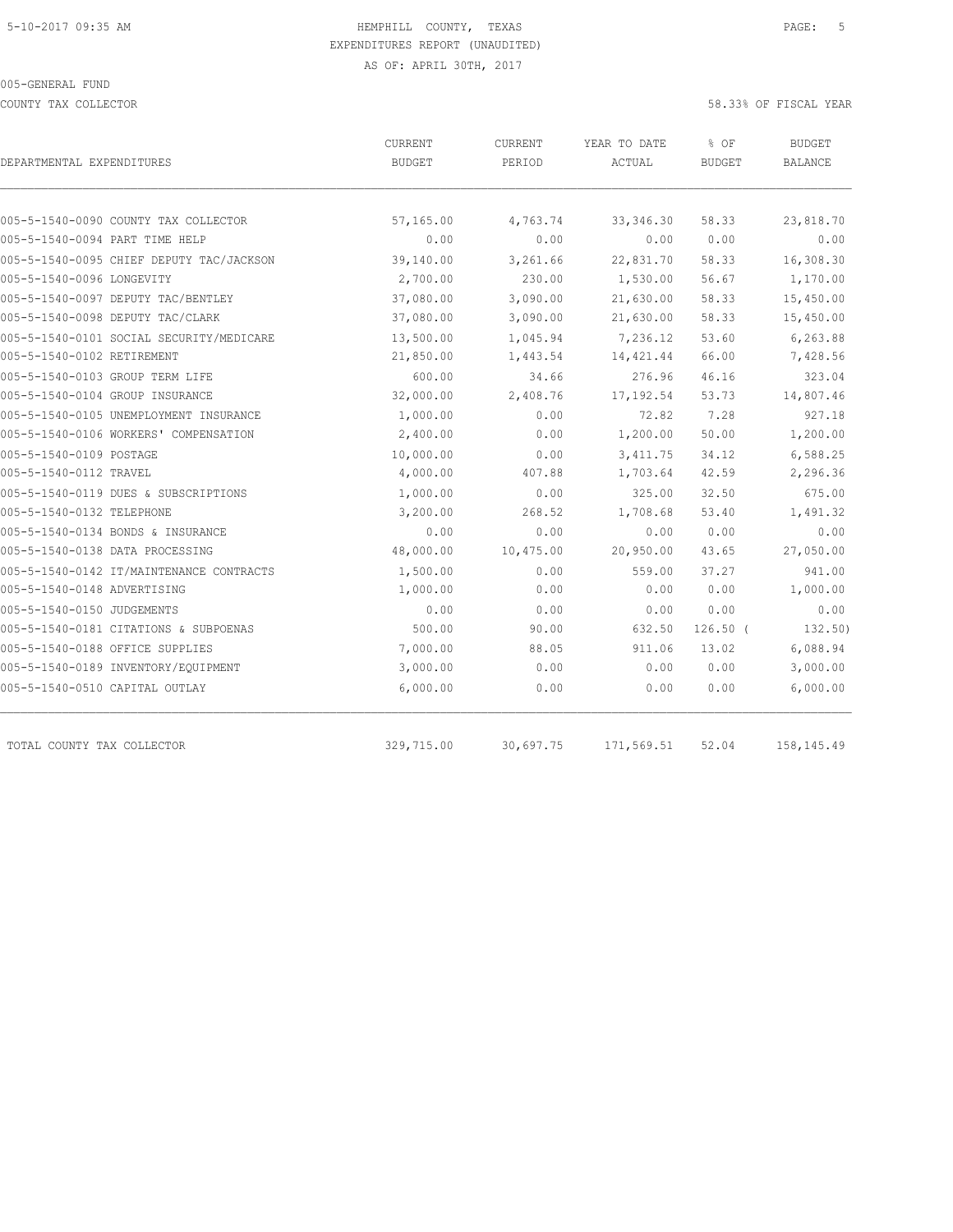JURY & ELECTION 58.33% OF FISCAL YEAR

| DEPARTMENTAL EXPENDITURES                      | <b>CURRENT</b><br><b>BUDGET</b> | <b>CURRENT</b><br>PERIOD | YEAR TO DATE<br>ACTUAL | % OF<br><b>BUDGET</b> | <b>BUDGET</b><br><b>BALANCE</b> |
|------------------------------------------------|---------------------------------|--------------------------|------------------------|-----------------------|---------------------------------|
|                                                |                                 |                          |                        |                       |                                 |
| 005-5-2400-0101 SOCIAL SECURITY/MEDICARE       | 0.00                            | 0.00                     | 176.92                 | $0.00$ (              | 176.92)                         |
| 005-5-2400-0106 WORKERS' COMPENSATION          | 2,500.00                        | 0.00                     | 372.00                 | 14.88                 | 2,128.00                        |
| 005-5-2400-0114 COUNTY COURT EXPENSES          | 1,500.00                        | 0.00                     | 1,701.00               | $113.40$ $($          | 201.00)                         |
| 005-5-2400-0115 CO.CRT. CONT LAB-REPORTER      | 1,500.00                        | 0.00                     | 0.00                   | 0.00                  | 1,500.00                        |
| 005-5-2400-0116 CO.CRT.CONT LAB-CRT APP ATTNY  | 5,000.00                        | 780.00                   | 8,038.25               | 160.77 (              | 3,038.25                        |
| 005-5-2400-0117 ELECTION EXPENSES              | 15,000.00                       | 0.00                     | 10,732.58              | 71.55                 | 4,267.42                        |
| 005-5-2400-0118 ELECTION JUDGES                | 7,000.00                        | 0.00                     | 5,803.19               | 82.90                 | 1,196.81                        |
| 005-5-2400-0124 CONTRACT LABOR - CRT INTERPRET | 2,500.00                        | 0.00                     | 0.00                   | 0.00                  | 2,500.00                        |
| 005-5-2400-0131 OTHER EXPENSE                  | 0.00                            | 0.00                     | 0.00                   | 0.00                  | 0.00                            |
| 005-5-2400-0150 GRAND JURORS                   | 2,500.00                        | 0.00(                    | 240.00)                | $9.60 -$              | 2,740.00                        |
| 005-5-2400-0151 PETIT JURORS                   | 2,500.00                        | 20.00                    | 1,080.00               | 43.20                 | 1,420.00                        |
| 005-5-2400-0152 JUSTICE COURT JURORS           | 500.00                          | 0.00                     | 0.00                   | 0.00                  | 500.00                          |
| 005-5-2400-0196 CHILD PROT SER CRT APP ATTY    | 16,000.00                       | 330.00                   | 1,310.00               | 8.19                  | 14,690.00                       |
| 005-5-2400-0197 CHILD PROT SER CRT REPORTER    | 1,500.00                        | 0.00                     | 0.00                   | 0.00                  | 1,500.00                        |
| TOTAL JURY & ELECTION                          | 58,000.00                       | 1,130.00                 | 28, 973.94             | 49.96                 | 29,026.06                       |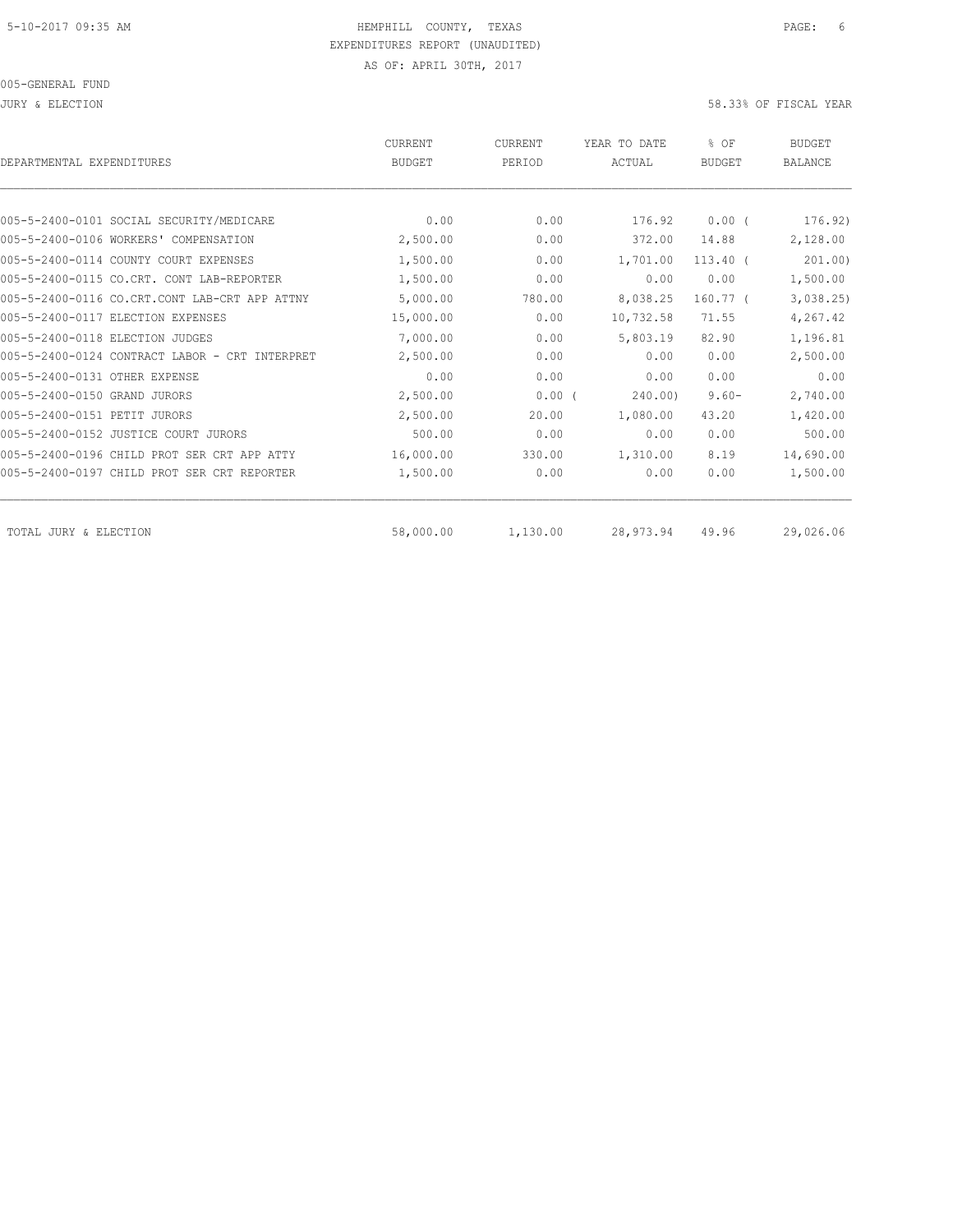DISTRICT COURT 58.33% OF FISCAL YEAR

| DEPARTMENTAL EXPENDITURES                      | <b>CURRENT</b><br><b>BUDGET</b> | CURRENT<br>PERIOD | YEAR TO DATE<br>ACTUAL | % OF<br><b>BUDGET</b> | <b>BUDGET</b><br><b>BALANCE</b> |
|------------------------------------------------|---------------------------------|-------------------|------------------------|-----------------------|---------------------------------|
|                                                |                                 |                   |                        |                       |                                 |
| 005-5-2410-0090 JUDGE-EMMERT                   | 1,850.00                        | 154.17            | 1,079.19               | 58.33                 | 770.81                          |
| 005-5-2410-0095 COURT BAILIFF-HOLLAND          | 11,500.00                       | 949.84            | 6,648.88               | 57.82                 | 4,851.12                        |
| 005-5-2410-0096 LONGEVITY SPECIAL              | 500.00                          | 50.96             | 337.12                 | 67.42                 | 162.88                          |
| 005-5-2410-0097 COURT REPORTER-MCCLENDON       | 15,500.00                       | 1,287.72          | 9,014.15               | 58.16                 | 6,485.85                        |
| 005-5-2410-0098 COURT ADMINISTRATOR-BURCH      | 8,400.00                        | 696.16            | 4,873.12               | 58.01                 | 3,526.88                        |
| 005-5-2410-0101 SOCIAL SECURITY/MEDICARE       | 3,000.00                        | 240.12            | 1,679.45               | 55.98                 | 1,320.55                        |
| 005-5-2410-0102 RETIREMENT                     | 4,950.00                        | 313.90            | 3,135.79               | 63.35                 | 1,814.21                        |
| 005-5-2410-0103 GROUP TERM LIFE                | 150.00                          | 7.53              | 60.21                  | 40.14                 | 89.79                           |
| 005-5-2410-0104 GROUP INSURANCE                | 6,000.00                        | 0.00              | 1,701.00               | 28.35                 | 4,299.00                        |
| 005-5-2410-0105 UNEMPLOYMENT INSURANCE         | 200.00                          | 0.00              | 22.16                  | 11.08                 | 177.84                          |
| 005-5-2410-0106 WORKERS' COMPENSATION          | 2,400.00                        | 0.00              | 1,120.00               | 46.67                 | 1,280.00                        |
| 005-5-2410-0116 DIST CRT-CONT LAB-CRT APP ATTN | 24,500.00                       | 1,240.00          | 5,790.00               | 23.63                 | 18,710.00                       |
| 005-5-2410-0124 CONTRACT LABOR                 | 2,000.00                        | 0.00              | 109.08                 | 5.45                  | 1,890.92                        |
| 005-5-2410-0154 JUDICIAL DISTRICT ASSESSMENT   | 500.00                          | 0.00              | 0.00                   | 0.00                  | 500.00                          |
| 005-5-2410-0155 BUDGET REIMBURSEMENT           | 8,000.00                        | 0.00              | 0.00                   | 0.00                  | 8,000.00                        |
| 005-5-2410-0219 STATEMENT OF FACTS             | 4,000.00                        | 0.00              | 0.00                   | 0.00                  | 4,000.00                        |
|                                                |                                 |                   |                        |                       |                                 |
| TOTAL DISTRICT COURT                           | 93,450.00                       | 4,940.40          | 35,570.15              | 38.06                 | 57,879.85                       |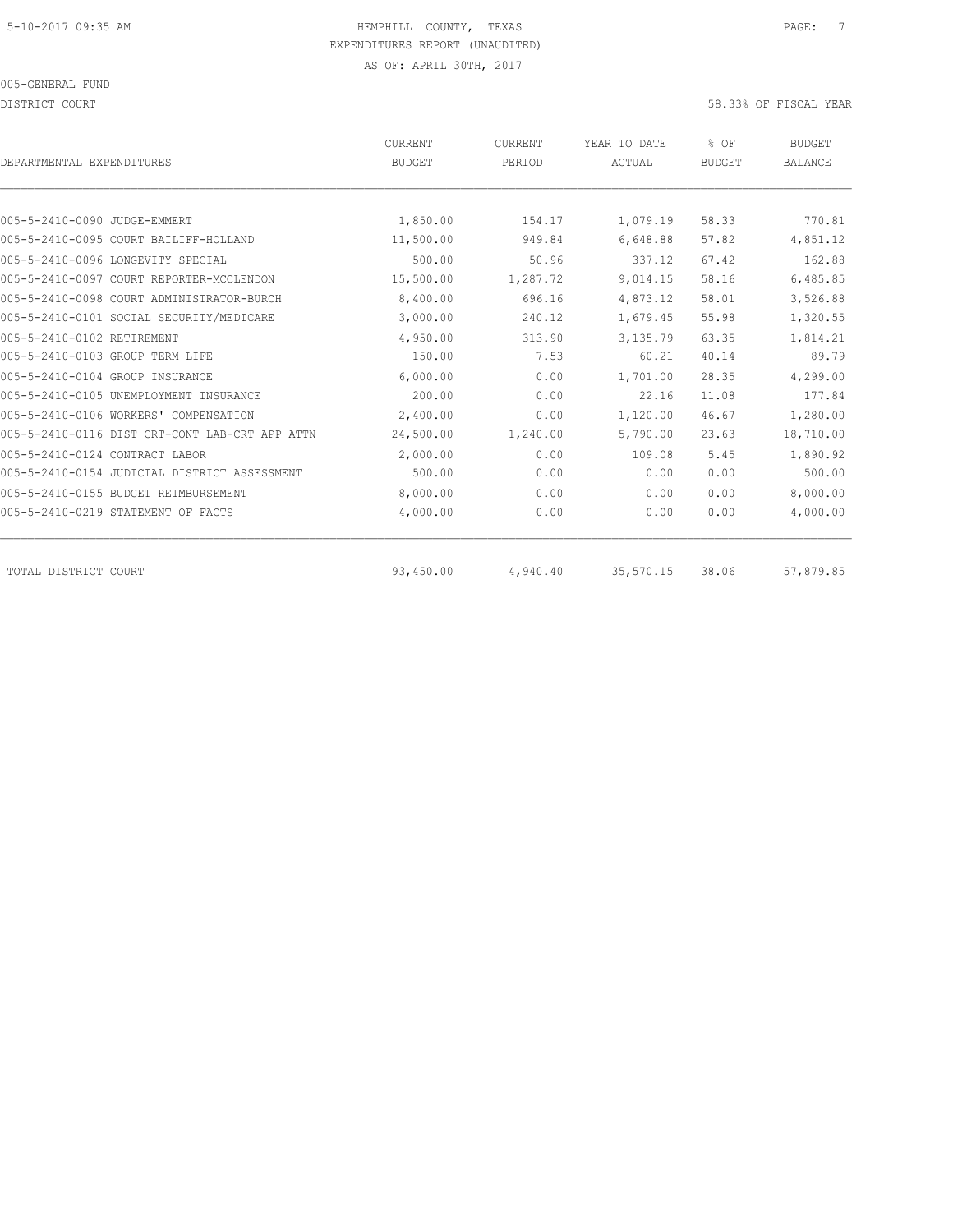COUNTY JUDGE 58.33% OF FISCAL YEAR

| DEPARTMENTAL EXPENDITURES                     | CURRENT<br><b>BUDGET</b> | <b>CURRENT</b><br>PERIOD | YEAR TO DATE<br>ACTUAL | % OF<br><b>BUDGET</b> | <b>BUDGET</b><br>BALANCE |
|-----------------------------------------------|--------------------------|--------------------------|------------------------|-----------------------|--------------------------|
|                                               |                          |                          |                        |                       |                          |
| 005-5-2500-0082 OVERTIME                      | 1,000.00                 | 0.00                     | 0.00                   | 0.00                  | 1,000.00                 |
| 005-5-2500-0090 JUDGE SALARY                  | 59,534.00                | 4,961.16                 | 34,728.20              | 58.33                 | 24,805.80                |
| 005-5-2500-0091 JUVENILE CRT JUDGE (1)        | 3,081.00                 | 256.76                   | 1,797.32               | 58.34                 | 1,283.68                 |
| 005-5-2500-0092 STATE/CO JUDGE SAL SUPPLEMENT | 25,200.00                | 2,100.00                 | 14,700.00              | 58.33                 | 10,500.00                |
| 005-5-2500-0094 JANITOR/LONGORIA              | 38,000.00                | 3,166.66                 | 22,166.70              | 58.33                 | 15,833.30                |
| 005-5-2500-0095 JANITOR/JOHNSON               | 41,200.00                | 3,433.34                 | 24,033.30              | 58.33                 | 17,166.70                |
| 005-5-2500-0096 LONGEVITY                     | 2,300.00                 | 190.00                   | 1,325.00               | 57.61                 | 975.00                   |
| 005-5-2500-0097 ADMINSTRATIVE ASST/BRUNSON    | 39,140.00                | 3,261.66                 | 22,831.70              | 58.33                 | 16,308.30                |
| 005-5-2500-0098 PART-TIME SECRETARY           | 1,500.00                 | 300.00                   | 603.13                 | 40.21                 | 896.87                   |
| 005-5-2500-0101 SOCIAL SECURITY/MEDICARE      | 16,500.00                | 1,286.11                 | 8,948.25               | 54.23                 | 7,551.75                 |
| 005-5-2500-0102 RETIREMENT                    | 26,800.00                | 1,739.96                 | 17,398.63              | 64.92                 | 9,401.37                 |
| 005-5-2500-0103 GROUP TERM LIFE               | 750.00                   | 41.76                    | 334.01                 | 44.53                 | 415.99                   |
| 005-5-2500-0104 GROUP INSURANCE               | 24,000.00                | 1,807.72                 | 12,883.53              | 53.68                 | 11, 116.47               |
| 005-5-2500-0105 UNEMPLOYMENT INSURANCE        | 300.00                   | 0.00                     | 76.90                  | 25.63                 | 223.10                   |
| 005-5-2500-0106 WORKERS' COMPENSATION         | 2,300.00                 | 0.00                     | 1,560.00               | 67.83                 | 740.00                   |
| 005-5-2500-0109 POSTAGE                       | 600.00                   | 50.22                    | 201.69                 | 33.62                 | 398.31                   |
| 005-5-2500-0112 TRAVEL                        | 6,000.00                 | 0.00                     | 1,723.70               | 28.73                 | 4,276.30                 |
| 005-5-2500-0119 DUES & SUBSCRIPTIONS          | 4,000.00                 | 550.00                   | 3,008.60               | 75.22                 | 991.40                   |
| 005-5-2500-0122 FUEL & OIL                    | 0.00                     | 0.00                     | 0.00                   | 0.00                  | 0.00                     |
| 005-5-2500-0130 COMMUNICATION REPAIRS         | 500.00                   | 0.00                     | 0.00                   | 0.00                  | 500.00                   |
| 005-5-2500-0132 TELEPHONE                     | 3,000.00                 | 267.17                   | 1,649.41               | 54.98                 | 1,350.59                 |
| 005-5-2500-0139 TRAINING SEMINARS             | 2,000.00                 | 0.00                     | 0.00                   | 0.00                  | 2,000.00                 |
| 005-5-2500-0148 ADVERTISING                   | 2,000.00                 | 1,044.25                 | 1,504.97               | 75.25                 | 495.03                   |
| 005-5-2500-0183 OFFICE EQUIP-R&M              | 500.00                   | 0.00                     | 50.00                  | 10.00                 | 450.00                   |
| 005-5-2500-0188 OFFICE SUPPLIES               | 2,500.00                 | 0.00                     | 443.45                 | 17.74                 | 2,056.55                 |
| 005-5-2500-0189 INVENTORY/EQUIPMENT           | 0.00                     | 0.00                     | 0.00                   | 0.00                  | 0.00                     |
| TOTAL COUNTY JUDGE                            | 302,705.00               | 24,456.77                | 171,968.49             | 56.81                 | 130,736.51               |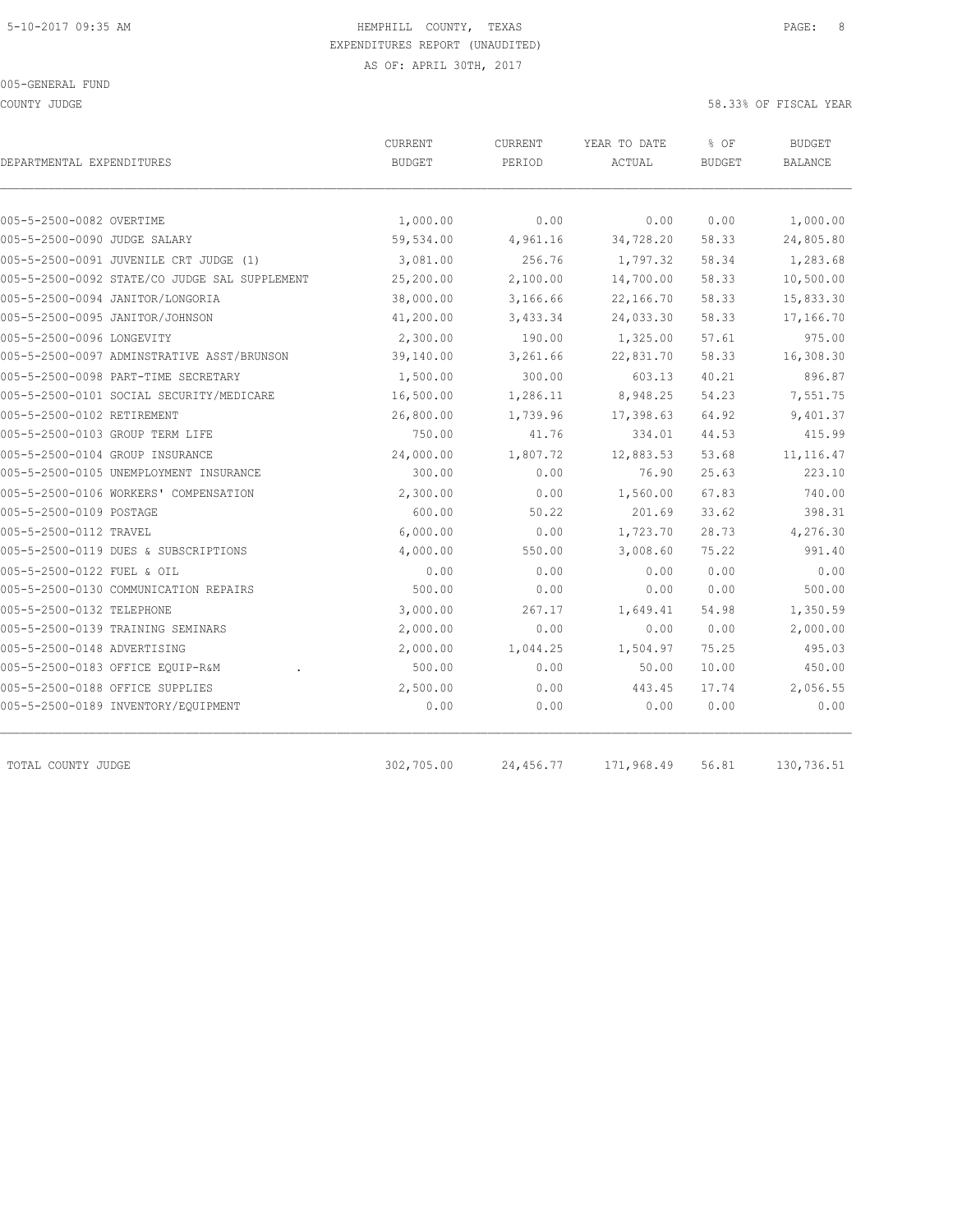| DEPARTMENTAL EXPENDITURES                     | <b>CURRENT</b><br><b>BUDGET</b> | CURRENT<br>PERIOD | YEAR TO DATE<br>ACTUAL | % OF<br><b>BUDGET</b> | BUDGET<br>BALANCE |
|-----------------------------------------------|---------------------------------|-------------------|------------------------|-----------------------|-------------------|
|                                               |                                 |                   |                        |                       |                   |
| 005-5-2510-0090 STATE/CHIEF JUV PRO OFFICER   | 61,480.00                       | 5,123.34          | 35,863.30              | 58.33                 | 25,616.70         |
| 005-5-2510-0096 JPO/LONGEVITY                 | 600.00                          | 50.00             | 350.00                 | 58.33                 | 250.00            |
| 005-5-2510-0101 JPO SOCIAL SEC/MEDICARE       | 4,770.00                        | 398.04            | 2,786.28               | 58.41                 | 1,983.72          |
| 005-5-2510-0102 JPO RETIREMENT                | 12,500.00                       | 520.34            | 5,203.33               | 41.63                 | 7,296.67          |
| 005-5-2510-0103 JPO GROUP TERM LIFE           | 230.00                          | 12.48             | 99.90                  | 43.43                 | 130.10            |
| 005-5-2510-0104 JPO GROUP INSURANCE           | 7,500.00                        | 602.19            | 4,296.11               | 57.28                 | 3,203.89          |
| 005-5-2510-0105 JPO/UNEMPLOYMENT              | 100.00                          | 0.00              | 39.13                  | 39.13                 | 60.87             |
| 005-5-2510-0106 JPO/WORKERS' COMP             | 580.00                          | 0.00              | 300.00                 | 51.72                 | 280.00            |
| 005-5-2510-0132 JUVENILE PROBATION CELL PHONE | 360.00                          | 30.00             | 210.00                 | 58.33                 | 150.00            |
|                                               |                                 |                   |                        |                       |                   |
| TOTAL JUVENILE PROBATION                      | 88,120.00                       | 6,736.39          | 49,148.05              | 55.77                 | 38,971.95         |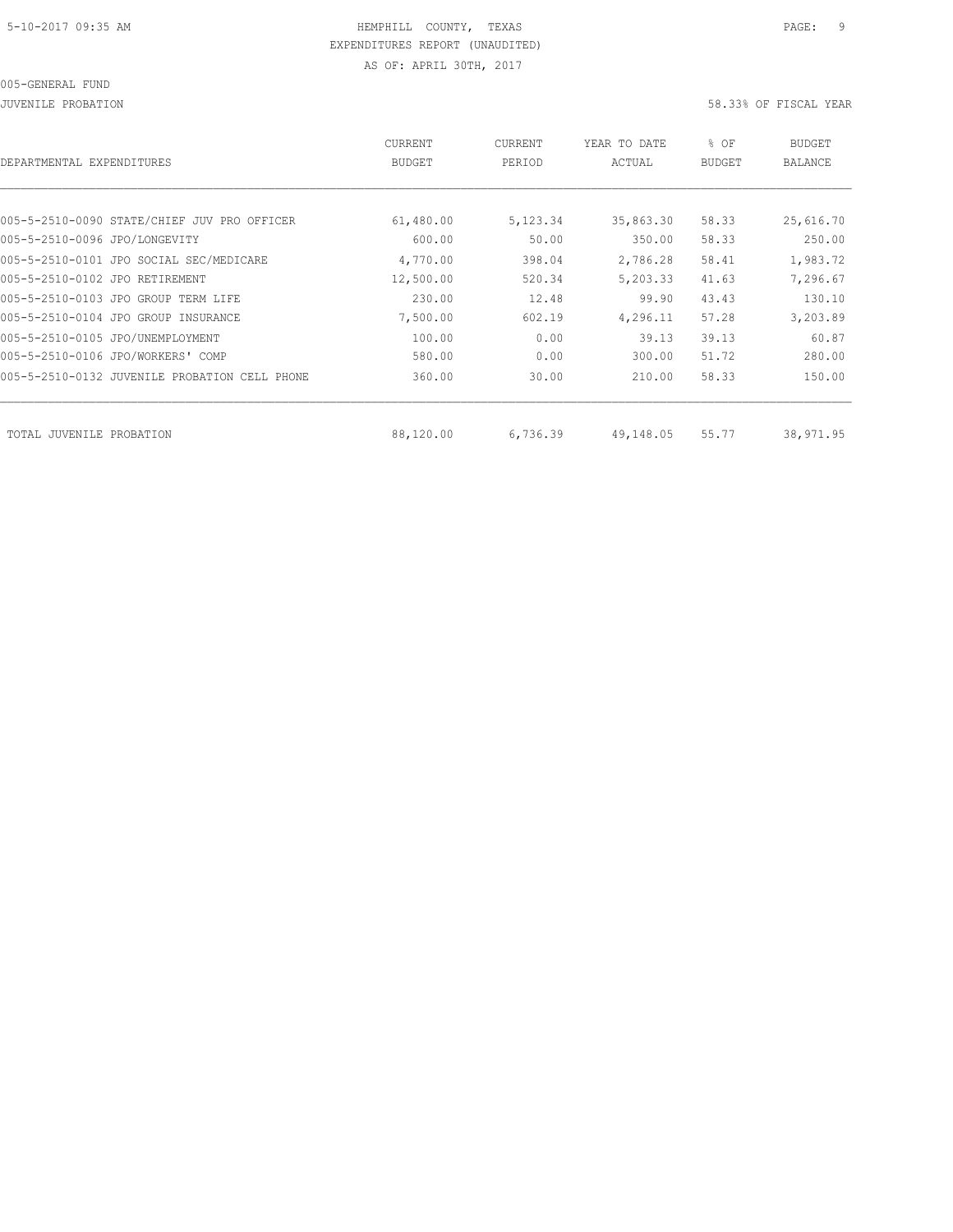LOCAL JUVENILE PROBATION 58.33% OF FISCAL YEAR

| DEPARTMENTAL EXPENDITURES                     | CURRENT<br><b>BUDGET</b> | CURRENT<br>PERIOD | YEAR TO DATE<br>ACTUAL | % OF<br><b>BUDGET</b> | <b>BUDGET</b><br>BALANCE |
|-----------------------------------------------|--------------------------|-------------------|------------------------|-----------------------|--------------------------|
|                                               |                          |                   |                        |                       |                          |
| 005-5-2520-0090 31ST DISTRICT JUV PRO OFFICER | 51,940.00                | 4,328.34          | 30,298.30              | 58.33                 | 21,641.70                |
| 005-5-2520-0096 JPO LOCAL/LONGEVITY           | 370.00                   | 30.00             | 210.00                 | 56.76                 | 160.00                   |
| 005-5-2520-0101 LOCAL JPO SS/MEDICARE         | 4,050.00                 | 335.72            | 2,350.02               | 58.03                 | 1,699.98                 |
| 005-5-2520-0102 LOCAL JPO RETIREMENT          | 10,520.00                | 438.84            | 4,388.33               | 41.71                 | 6,131.67                 |
| 005-5-2520-0103 LOCAL JPO GROUP TERM LIFE     | 200.00                   | 10.54             | 84.28                  | 42.14                 | 115.72                   |
| 005-5-2520-0104 LOCAL JPO GROUP INSURANCE     | 7,500.00                 | 602.19            | 4,296.11               | 57.28                 | 3,203.89                 |
| 005-5-2520-0105 JPO LOCAL/UNEMPLOYMENT        | 100.00                   | 0.00              | 33.00                  | 33.00                 | 67.00                    |
| 005-5-2520-0106 JPO LOCAL/WORKERS' COMP       | 580.00                   | 0.00              | 300.00                 | 51.72                 | 280.00                   |
| 005-5-2520-0132 LOCAL JPO CELL PHONE          | 360.00                   | 30.00             | 210.00                 | 58.33                 | 150.00                   |
|                                               |                          |                   |                        |                       |                          |
| TOTAL LOCAL JUVENILE PROBATION                | 75,620.00                | 5,775.63          | 42,170.04              | 55.77                 | 33,449.96                |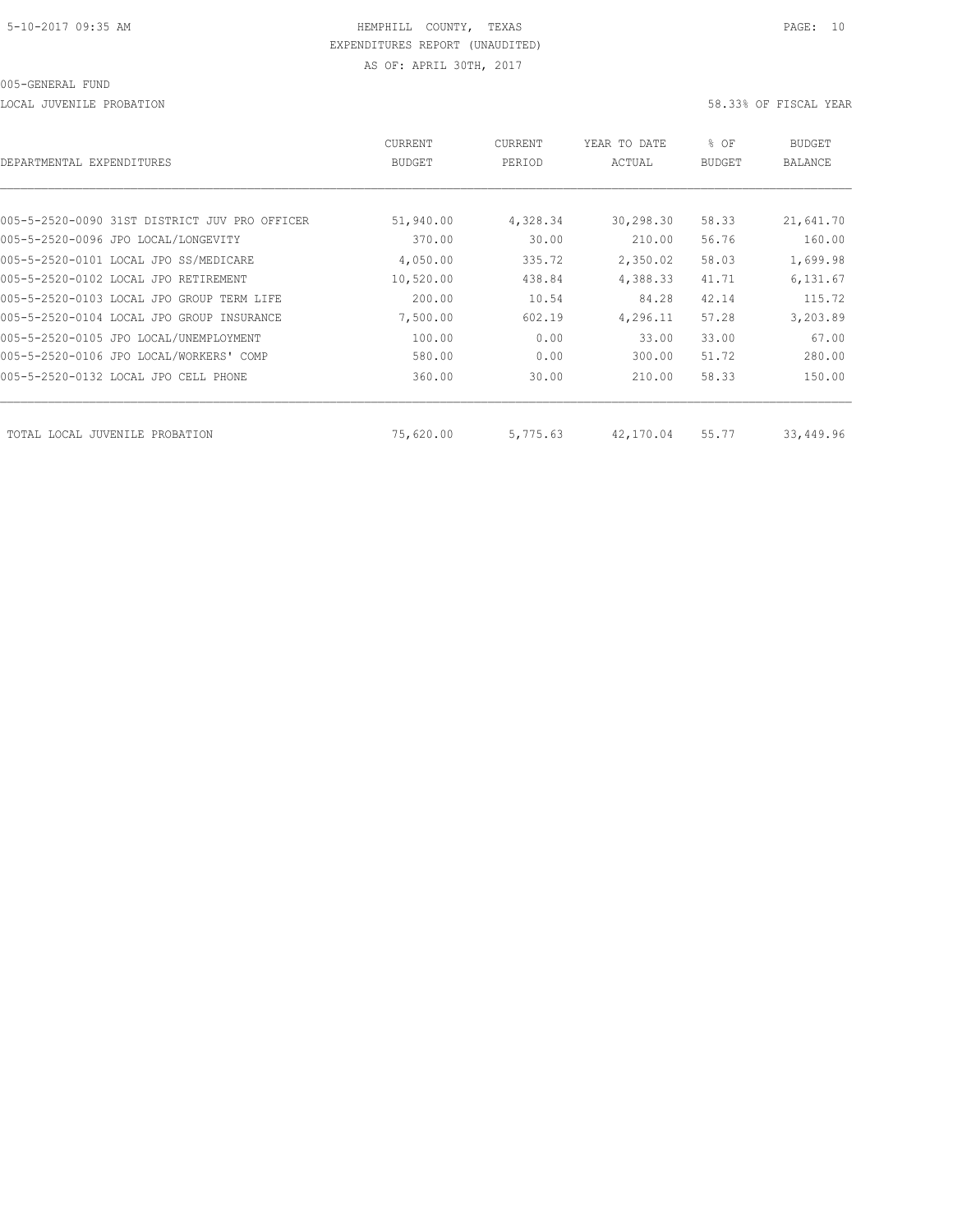COUNTY ATTORNEY 58.33% OF FISCAL YEAR

| DEPARTMENTAL EXPENDITURES                     | CURRENT<br><b>BUDGET</b> | CURRENT<br>PERIOD | YEAR TO DATE<br>ACTUAL | % OF<br><b>BUDGET</b> | <b>BUDGET</b><br><b>BALANCE</b> |
|-----------------------------------------------|--------------------------|-------------------|------------------------|-----------------------|---------------------------------|
|                                               |                          |                   |                        |                       |                                 |
| 005-5-2550-0090 COUNTY ATTORNEY               | 57,165.00                | 4,763.74          | 33, 346.30             | 58.33                 | 23,818.70                       |
| 005-5-2550-0091 CO ATTNY ST SALARY SUPPLEMENT | 23,333.00                | 1,944.40          | 13,610.87              | 58.33                 | 9,722.13                        |
| 005-5-2550-0095 LEGAL ASST/REED               | 19,570.00                | 1,630.84          | 11, 415.80             | 58.33                 | 8,154.20                        |
| 005-5-2550-0096 LONGEVITY                     | 0.00                     | 0.00              | 0.00                   | 0.00                  | 0.00                            |
| 005-5-2550-0101 SOCIAL SECURITY/MEDICARE      | 7,700.00                 | 628.77            | 4,377.37               | 56.85                 | 3,322.63                        |
| 005-5-2550-0102 RETIREMENT                    | 12,600.00                | 833.90            | 8,339.06               | 66.18                 | 4,260.94                        |
| 005-5-2550-0103 GROUP TERM LIFE               | 400.00                   | 20.00             | 160.04                 | 40.01                 | 239.96                          |
| 005-5-2550-0104 GROUP INSURANCE               | 12,000.00                | 896.08            | 6,377.60               | 53.15                 | 5,622.40                        |
| 005-5-2550-0105 UNEMPLOYMENT INSURANCE        | 200.00                   | 0.00              | 2.51                   | 1.26                  | 197.49                          |
| 005-5-2550-0106 WORKERS' COMPENSATION         | 1,500.00                 | 0.00              | 300.00                 | 20.00                 | 1,200.00                        |
| 005-5-2550-0109 POSTAGE                       | 250.00                   | 46.33             | 144.92                 | 57.97                 | 105.08                          |
| 005-5-2550-0112 TRAVEL/EDUCATION              | 3,500.00                 | 0.00              | 3,291.30               | 94.04                 | 208.70                          |
| 005-5-2550-0119 DUES & SUBSCRIPTIONS          | 300.00                   | 169.50            | 169.50                 | 56.50                 | 130.50                          |
| 005-5-2550-0132 TELEPHONE                     | 1,600.00                 | 134.49            | 824.68                 | 51.54                 | 775.32                          |
| 005-5-2550-0140 OFFICE EOUIPMENT REPAIRS      | 500.00                   | 100.00            | 3,331.99               | 666.40 (              | 2,831.99)                       |
| 005-5-2550-0142 SOFTWARE SUPPORT              | 3,500.00                 | 0.00              | 891.00                 | 25.46                 | 2,609.00                        |
| 005-5-2550-0168 C/ATTY LAW LIB                | 0.00                     | 0.00              | 0.00                   | 0.00                  | 0.00                            |
| 005-5-2550-0188 OFFICE SUPPLIES               | 1,000.00                 | 0.00              | 606.88                 | 60.69                 | 393.12                          |
| 005-5-2550-0189 INVENTORY/EQUIPMENT           | 500.00                   | 0.00              | 439.99                 | 88.00                 | 60.01                           |
| TOTAL COUNTY ATTORNEY                         | 145,618.00               | 11,168.05         | 87,629.81              | 60.18                 | 57,988.19                       |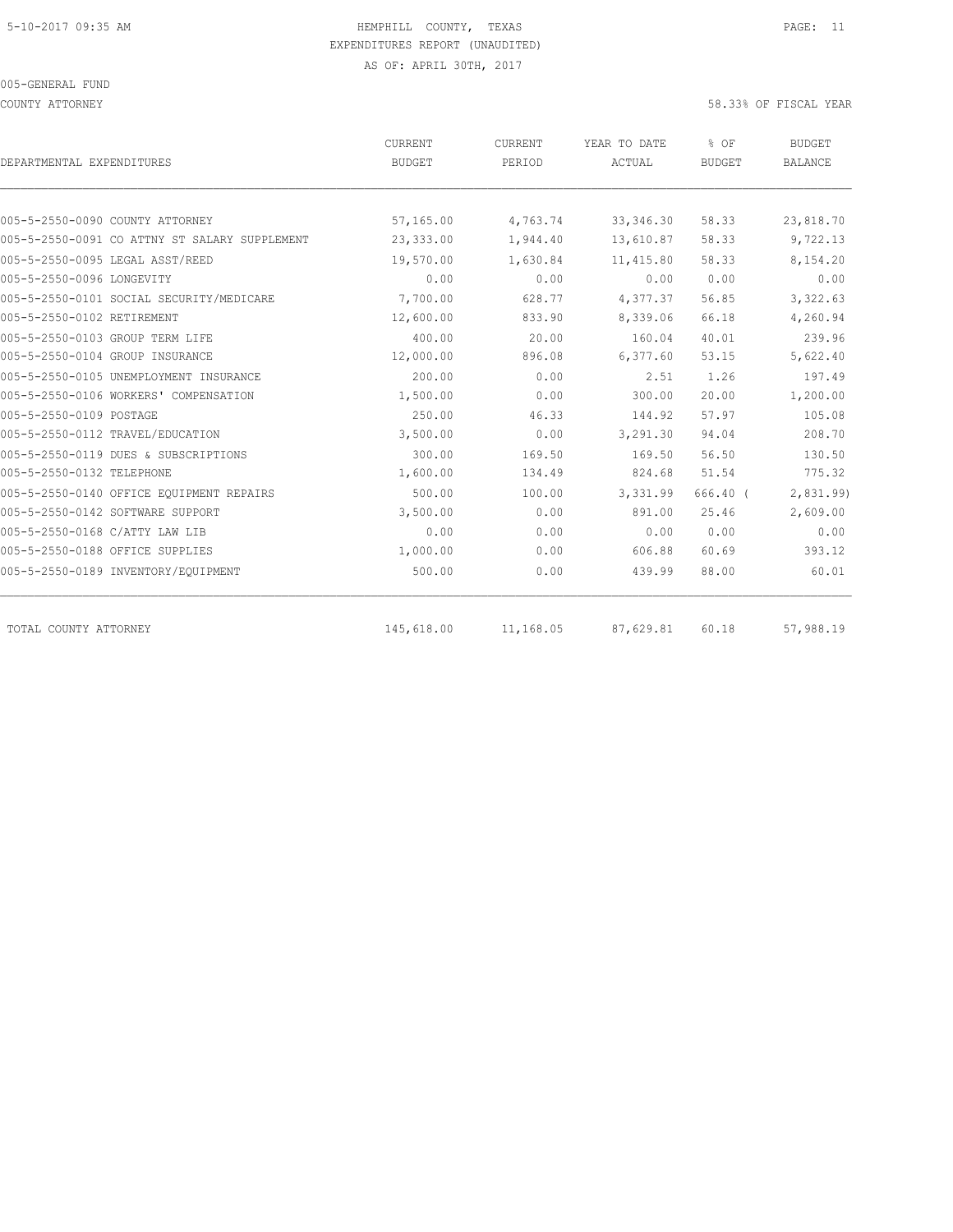COUNTY JUSTICE OF PEACE THE SECOND SERVICE OF PEACE AND SOLUTION OF SECOND SERVICE OF FISCAL YEAR

|                                          | <b>CURRENT</b> | CURRENT   | YEAR TO DATE | % OF          | <b>BUDGET</b>  |
|------------------------------------------|----------------|-----------|--------------|---------------|----------------|
| DEPARTMENTAL EXPENDITURES                | <b>BUDGET</b>  | PERIOD    | ACTUAL       | <b>BUDGET</b> | <b>BALANCE</b> |
|                                          |                |           |              |               |                |
| 005-5-2560-0090 JUSTICE OF THE PEACE     | 57,165.00      | 4,763.74  | 33, 346.30   | 58.33         | 23,818.70      |
| 005-5-2560-0096 LONGEVITY                | 530.00         | 50.00     | 320.00       | 60.38         | 210.00         |
| 005-5-2560-0097 JP SECRETARY-NAVARRO     | 39,140.00      | 3,261.66  | 22,831.70    | 58.33         | 16,308.30      |
| 005-5-2560-0098 PART-TIME                | 0.00           | 0.00      | 0.00         | 0.00          | 0.00           |
| 005-5-2560-0101 SOCIAL SECURITY/MEDICARE | 7,500.00       | 611.64    | 4,277.63     | 57.04         | 3,222.37       |
| 005-5-2560-0102 RETIREMENT               | 12,250.00      | 807.54    | 8,069.44     | 65.87         | 4,180.56       |
| 005-5-2560-0103 GROUP TERM LIFE          | 350.00         | 19.38     | 154.92       | 44.26         | 195.08         |
| 005-5-2560-0104 GROUP INSURANCE          | 8,000.00       | 604.10    | 4,309.72     | 53.87         | 3,690.28       |
| 005-5-2560-0105 UNEMPLOYMENT INSURANCE   | 100.00         | 0.00      | 25.11        | 25.11         | 74.89          |
| 005-5-2560-0106 WORKERS' COMPENSATION    | 1,200.00       | 0.00      | 600.00       | 50.00         | 600.00         |
| 005-5-2560-0109 POSTAGE                  | 400.00         | 39.39     | 130.39       | 32.60         | 269.61         |
| 005-5-2560-0112 TRAVEL                   | 1,500.00       | 0.00      | 0.00         | 0.00          | 1,500.00       |
| 005-5-2560-0119 DUES & SUBSCRIPTIONS     | 1,000.00       | 24.95     | 461.95       | 46.20         | 538.05         |
| 005-5-2560-0131 OTHER EXPENSE            | 0.00           | 0.00      | 0.00         | 0.00          | 0.00           |
| 005-5-2560-0132 TELEPHONE                | 1,500.00       | 128.38    | 812.42       | 54.16         | 687.58         |
| 005-5-2560-0140 SOFTWARE                 | 3,600.00       | 100.00    | 1,169.99     | 32.50         | 2,430.01       |
| 005-5-2560-0188 OFFICE SUPPLIES          | 2,000.00       | 22.99     | 344.73       | 17.24         | 1,655.27       |
| TOTAL COUNTY JUSTICE OF PEACE            | 136,235.00     | 10,433.77 | 76,854.30    | 56.41         | 59,380.70      |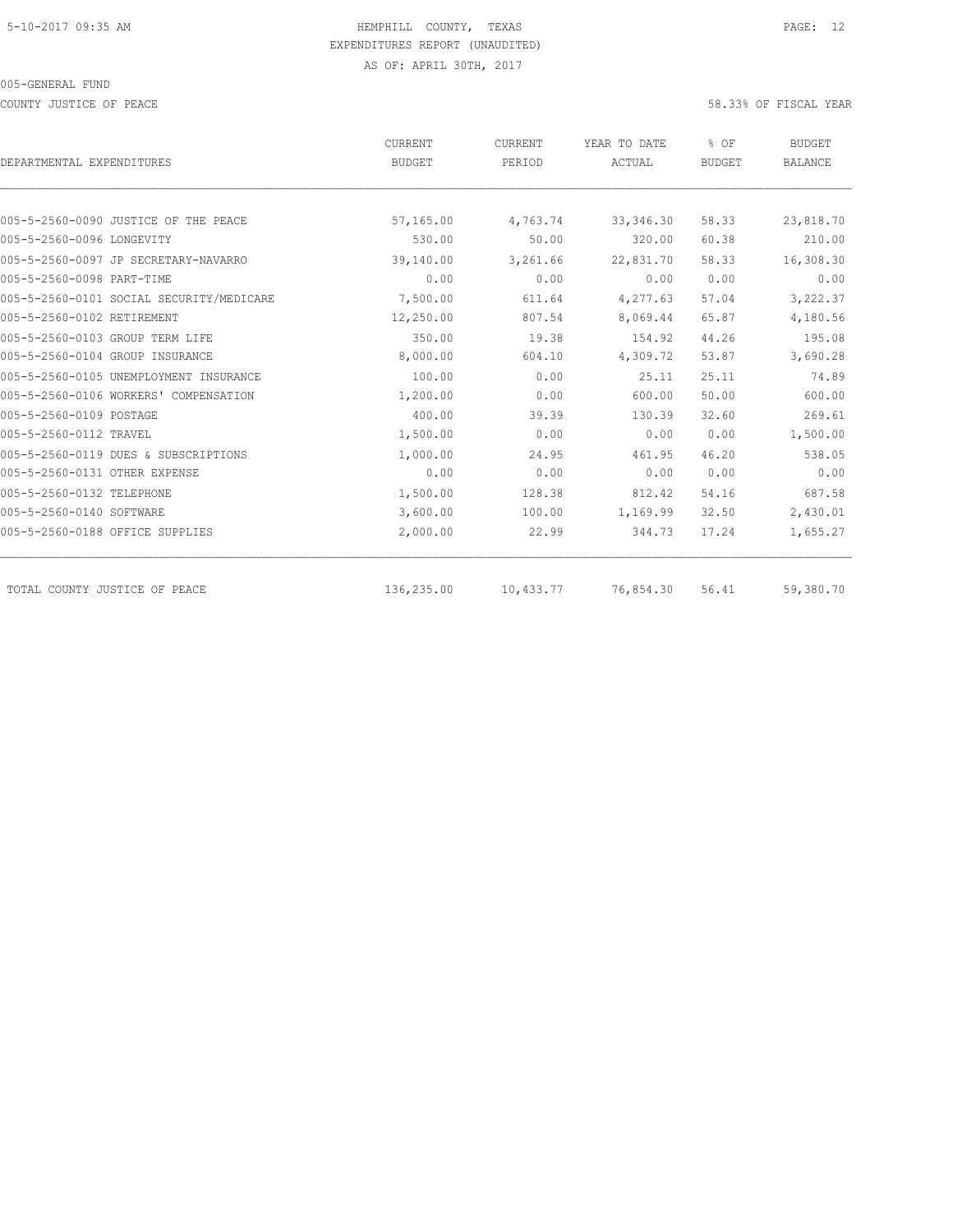CANADIAN FIRE DEPT 58.33% OF FISCAL YEAR

| DEPARTMENTAL EXPENDITURES             | CURRENT<br><b>BUDGET</b> | CURRENT<br>PERIOD | YEAR TO DATE<br>ACTUAL | % OF<br><b>BUDGET</b> | <b>BUDGET</b><br><b>BALANCE</b> |
|---------------------------------------|--------------------------|-------------------|------------------------|-----------------------|---------------------------------|
|                                       |                          |                   |                        |                       |                                 |
| 005-5-3019-0119 DUES & SUBSCRIPTIONS  | 500.00                   | 0.00              | 0.00                   | 0.00                  | 500.00                          |
| 005-5-3019-0122 FUEL & OIL            | 6,000.00                 | 1,951.05          | 4,355.25               | 72.59                 | 1,644.75                        |
| 005-5-3019-0124 CONTRACT LABOR        | 5,000.00                 | 5,370.00          | 5,550.00               | $111.00$ (            | 550.00                          |
| 005-5-3019-0125 TIRES & TUBES         | 5,000.00                 | 723.38            | 523.38                 | 10.47                 | 4,476.62                        |
| 005-5-3019-0128 SUPPLIES              | 7,000.00                 | 1,409.34          | 8,474.79               | 121.07 <sub>0</sub>   | 1,474.79)                       |
| 005-5-3019-0130 COMMUNICATION REPAIRS | 5,000.00                 | 75.00             | 561.85                 | 11.24                 | 4,438.15                        |
| 005-5-3019-0137 VEHICLE R&M           | 10,000.00                | 10,980.56         | 17,264.84              | $172.65$ (            | 7,264.84)                       |
| 005-5-3019-0139 TRAINING SEMINARS     | 5,000.00                 | 0.00              | 0.00                   | 0.00                  | 5,000.00                        |
| 005-5-3019-0141 UNIFORMS & CLOTHING   | 7,000.00                 | 485.00            | 485.00                 | 6.93                  | 6, 515.00                       |
| 005-5-3019-0185 BUILDING R&M          | 2,000.00                 | 249.48            | 249.48                 | 12.47                 | 1,750.52                        |
| 005-5-3019-0187 PENSION FUND          | 18,000.00                | 0.00              | 7,925.03               | 44.03                 | 10,074.97                       |
| 005-5-3019-0189 INVENTORY             | 10,000.00                | 0.00              | 460.00                 | 4.60                  | 9,540.00                        |
| 005-5-3019-0510 CAPITAL OUTLAY        | 10,000.00                | 20,686.71         | 25, 212.50             | $252.13$ (            | 15, 212.50)                     |
| TOTAL CANADIAN FIRE DEPT              | 90,500.00                | 41,930.52         | 71,062.12              | 78.52                 | 19,437.88                       |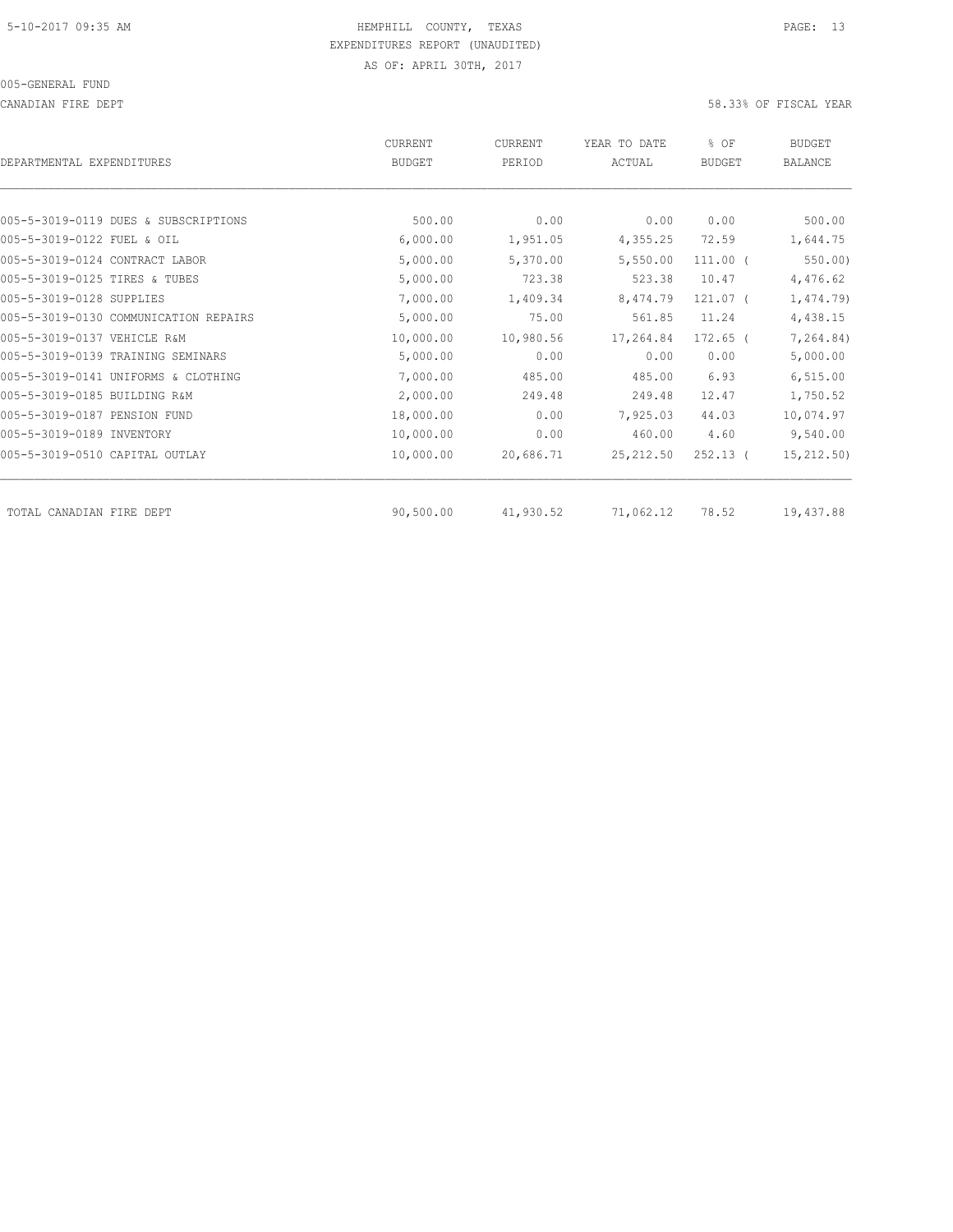LAW ENFORCEMENT 58.33% OF FISCAL YEAR

| DEPARTMENTAL EXPENDITURES                      | CURRENT<br><b>BUDGET</b> | CURRENT<br>PERIOD | YEAR TO DATE<br>ACTUAL | % OF<br><b>BUDGET</b> | <b>BUDGET</b><br><b>BALANCE</b> |
|------------------------------------------------|--------------------------|-------------------|------------------------|-----------------------|---------------------------------|
|                                                |                          |                   |                        |                       |                                 |
| 005-5-3500-0080 SHERIFF-LEWIS                  | 64,000.00                | 5,333.34          | 37, 333.38             | 58.33                 | 26,666.62                       |
| 005-5-3500-0081 CHIEF DEPUTY-CLAPP             | 54,590.00                | 4,549.16          | 31,844.12              | 58.33                 | 22,745.88                       |
| 005-5-3500-0082 OVERTIME                       | 6,000.00                 | 100.00            | 506.25                 | 8.44                  | 5,493.75                        |
| 005-5-3500-0083 CERTIFICATE PAY                | 12,000.00                | 1,600.00          | 10,603.13              | 88.36                 | 1,396.87                        |
| 005-5-3500-0084 OVERTIME FOREST SERVICE CONTRA | 3,500.00                 | 0.00              | 0.00                   | 0.00                  | 3,500.00                        |
| 005-5-3500-0086 708-EGGLESTON                  | 0.00                     | 0.00              | 0.00                   | 0.00                  | 0.00                            |
| 005-5-3500-0087 DEPUTY-GREGORY                 | 49,440.00                | 4,120.00          | 28,840.00              | 58.33                 | 20,600.00                       |
| 005-5-3500-0088 DEPUTY-JL ORTEGA               | 49,440.00                | 4,120.00          | 28,840.00              | 58.33                 | 20,600.00                       |
| 005-5-3500-0089 DEPUTY-O. ORTEGA               | 49,440.00                | 4,120.00          | 28,855.00              | 58.36                 | 20,585.00                       |
| 005-5-3500-0090 DEPUTY-MOSELEY                 | 49,440.00                | 4,120.00          | 26,513.13              | 53.63                 | 22,926.87                       |
| 005-5-3500-0091 DEPUTY- J. T. MOORE            | 49,440.00                | 4,120.00          | 6,180.00               | 12.50                 | 43,260.00                       |
| 005-5-3500-0092 DEPUTY-DeHERRERA               | 49,440.00                | 8,243.89          | 32,963.89              | 66.67                 | 16,476.11                       |
| 005-5-3500-0093 DEPUTY                         | 49,440.00                | 0.00              | 0.00                   | 0.00                  | 49,440.00                       |
| 005-5-3500-0096 LONGEVITY                      | 4,000.00                 | 10.00             | 70.00                  | 1.75                  | 3,930.00                        |
| 005-5-3500-0097 ADMINISTRATIVE ASST-SCHAFER    | 37,080.00                | 3,090.00          | 21,753.75              | 58.67                 | 15,326.25                       |
| 005-5-3500-0098 PART TIME HELP                 | 0.00                     | 0.00              | 0.00                   | 0.00                  | 0.00                            |
| 005-5-3500-0101 SOCIAL SECURITY/MEDICARE       | 41,000.00                | 3, 114.42         | 18,449.64              | 45.00                 | 22,550.36                       |
| 005-5-3500-0102 RETIREMENT                     | 66,500.00                | 4,365.15          | 35,754.56              | 53.77                 | 30,745.44                       |
| 005-5-3500-0103 GROUP TERM LIFE                | 2,200.00                 | 104.76            | 693.60                 | 31.53                 | 1,506.40                        |
| 005-5-3500-0104 GROUP INSURANCE                | 85,000.00                | 4,817.52          | 30,487.63              | 35.87                 | 54, 512.37                      |
| 005-5-3500-0105 UNEMPLOYMENT INSURANCE         | 2,000.00                 | 0.00              | 320.03                 | 16.00                 | 1,679.97                        |
| 005-5-3500-0106 WORKERS' COMPENSATION          | 7,000.00                 | 0.00              | 6,252.00               | 89.31                 | 748.00                          |
| 005-5-3500-0109 POSTAGE                        | 1,000.00                 | 35.09             | 573.40                 | 57.34                 | 426.60                          |
| 005-5-3500-0112 TRAVEL & EDUCATION             | 12,000.00                | 90.80             | 4,712.14               | 39.27                 | 7,287.86                        |
| 005-5-3500-0119 DUES & SUBSCRIPTIONS           | 1,100.00                 | 0.00              | 276.23                 | 25.11                 | 823.77                          |
| 005-5-3500-0122 FUEL & OIL                     | 40,000.00                | 2,289.35          | 10,440.15              | 26.10                 | 29,559.85                       |
| 005-5-3500-0130 COMMUNICATION EXPENSES         | 2,000.00                 | 57.06             | 419.03                 | 20.95                 | 1,580.97                        |
| 005-5-3500-0131 OTHER EXPENSE                  | 2,500.00                 | 469.69            | 1,027.80               | 41.11                 | 1,472.20                        |
| 005-5-3500-0132 TELEPHONE                      | 14,000.00                | 1,173.24          | 7,543.85               | 53.88                 | 6,456.15                        |
| 005-5-3500-0137 VEHICLE REPAIRS & MAIN.        | 12,000.00                | 686.34            | 4,565.04               | 38.04                 | 7,434.96                        |
| 005-5-3500-0141 UNIFORMS                       | 2,000.00                 | 4,639.66          | 11,669.22              | 583.46 (              | 9,669.22)                       |
| 005-5-3500-0142 MAINTENANCE CONTRACTS          | 30,000.00                | 3,607.00          | 20,447.95              | 68.16                 | 9,552.05                        |
| 005-5-3500-0143 JANITORIAL SUPPLIES            | 300.00                   | 0.00              | 0.00                   | 0.00                  | 300.00                          |
| 005-5-3500-0160 D.A.R.E. PROGRAM               | 6,000.00                 | 0.00              | 3,075.55               | 51.26                 | 2,924.45                        |
| 005-5-3500-0165 COMMUNITY SERVICE PROJECTS     | 0.00                     | 0.00              | 0.00                   | 0.00                  | 0.00                            |
| 005-5-3500-0183 REPAIRS-MAINTENANCE            | 2,500.00                 | 195.00            | 1,235.18               | 49.41                 | 1,264.82                        |
| 005-5-3500-0188 OFFICE SUPPLIES                | 2,500.00                 | 458.11            | 3,082.91               | $123.32$ (            | 582.91)                         |
| 005-5-3500-0189 INVENTORY/EQUIPMENT            | 25,000.00                | 1,888.21          | 18,293.41              | 73.17                 | 6,706.59                        |
| 005-5-3500-0510 CAPITAL OUTLAY                 | 40,000.00                | 0.00              | 0.00                   | 0.00                  | 40,000.00                       |
|                                                |                          |                   |                        |                       |                                 |
| TOTAL LAW ENFORCEMENT                          | 923,850.00               | 71,517.79         | 433,621.97             | 46.94                 | 490,228.03                      |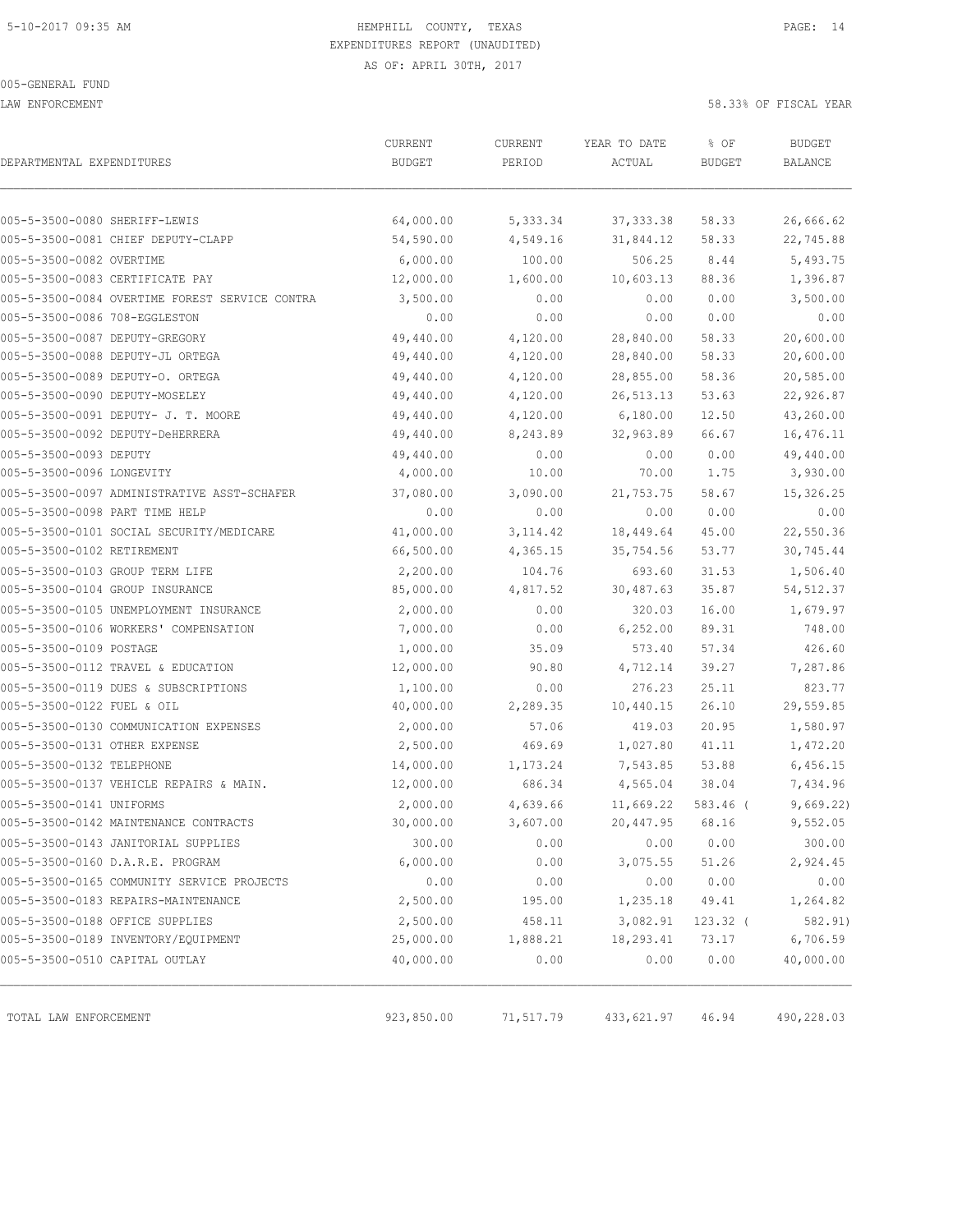LAW/JAIL OPERATIONS 58.33% OF FISCAL YEAR

|                                 |                                          | CURRENT       | CURRENT   | YEAR TO DATE | % OF          | <b>BUDGET</b> |
|---------------------------------|------------------------------------------|---------------|-----------|--------------|---------------|---------------|
| DEPARTMENTAL EXPENDITURES       |                                          | <b>BUDGET</b> | PERIOD    | ACTUAL       | <b>BUDGET</b> | BALANCE       |
| 005-5-3600-0082 OVERTIME PAY    |                                          | 2,000.00      | 0.00      | 0.00         | 0.00          | 2,000.00      |
|                                 | 005-5-3600-0083 CERTIFICATE PAY          | 6,000.00      | 500.00    | 3,450.00     | 57.50         | 2,550.00      |
|                                 | 005-5-3600-0090 DISPATCHER-WILLIAMSON    | 40,685.00     | 3,390.42  | 22,853.95    | 56.17         | 17,831.05     |
|                                 | 005-5-3600-0091 CHIEF DISPATCH-BRITTIAN  | 44,290.00     | 3,690.84  | 25,835.80    | 58.33         | 18,454.20     |
| 005-5-3600-0092 JAIL ADMIN-     |                                          | 0.00          | 0.00      | 0.00         | 0.00          | 0.00          |
|                                 | 005-5-3600-0093 DISPATCHER-OATMAN        | 40,685.00     | 3,390.42  | 23,732.90    | 58.33         | 16,952.10     |
| 005-5-3600-0094 DISPATCHER-CANO |                                          | 40,685.00     | 3,390.42  | 23,732.90    | 58.33         | 16,952.10     |
|                                 | 005-5-3600-0095 DISPATCHER-KELLS         | 40,685.00     | 3,390.42  | 23,732.90    | 58.33         | 16,952.10     |
| 005-5-3600-0096 LONGEVITY       |                                          | 5,500.00      | 420.00    | 3,000.00     | 54.55         | 2,500.00      |
|                                 | 005-5-3600-0097 DISPATCHER-CARTER        | 40,685.00     | 3,390.42  | 23,732.90    | 58.33         | 16,952.10     |
|                                 | 005-5-3600-0101 SOCIAL SECURITY/MEDICARE | 20,000.00     | 1,593.10  | 11,097.02    | 55.49         | 8,902.98      |
| 005-5-3600-0102 RETIREMENT      |                                          | 39,100.00     | 2,156.28  | 21, 474.85   | 54.92         | 17,625.15     |
| 005-5-3600-0103 GROUP TERM LIFE |                                          | 1,200.00      | 51.76     | 411.91       | 34.33         | 788.09        |
| 005-5-3600-0104 GROUP INSURANCE |                                          | 52,500.00     | 3,010.95  | 23, 263. 16  | 44.31         | 29,236.84     |
|                                 | 005-5-3600-0105 UNEMPLOYMENT INSURANCE   | 2,000.00      | 0.00      | 174.03       | 8.70          | 1,825.97      |
|                                 | 005-5-3600-0106 WORKERS' COMPENSATION    | 4,000.00      | 0.00      | 1,800.00     | 45.00         | 2,200.00      |
|                                 | 005-5-3600-0112 TRAVEL & EDUCATION       | 4,000.00      | 329.95    | 1,505.16     | 37.63         | 2,494.84      |
| 005-5-3600-0131 OTHER EXPENSE   |                                          | 2,000.00      | 57.07     | 206.04       | 10.30         | 1,793.96      |
| 005-5-3600-0141 UNIFORMS        |                                          | 1,000.00      | 150.91    | 150.91       | 15.09         | 849.09        |
|                                 | 005-5-3600-0143 PRISONER EXPENSES        | 10,000.00     | 548.70    | 6,189.97     | 61.90         | 3,810.03      |
| 005-5-3600-0145 PRISONER MEALS  |                                          | 52,000.00     | 2,609.98  | 30,742.48    | 59.12         | 21, 257.52    |
| 005-5-3600-0183 REPAIRS         |                                          | 15,000.00     | 448.63    | 8,839.10     | 58.93         | 6,160.90      |
|                                 | 005-5-3600-0188 OFFICE SUPPLIES          | 2,000.00      | 43.28     | 702.46       | 35.12         | 1,297.54      |
|                                 | 005-5-3600-0189 INVENTORY/EQUIPMENT      | 5,000.00      | 0.00      | 1,056.28     | 21.13         | 3,943.72      |
| 005-5-3600-0510 CAPITAL OUTLAY  |                                          | 5,000.00      | 0.00      | 0.00         | 0.00          | 5,000.00      |
| TOTAL LAW/JAIL OPERATIONS       |                                          | 476,015.00    | 32,563.55 | 257,684.72   | 54.13         | 218,330.28    |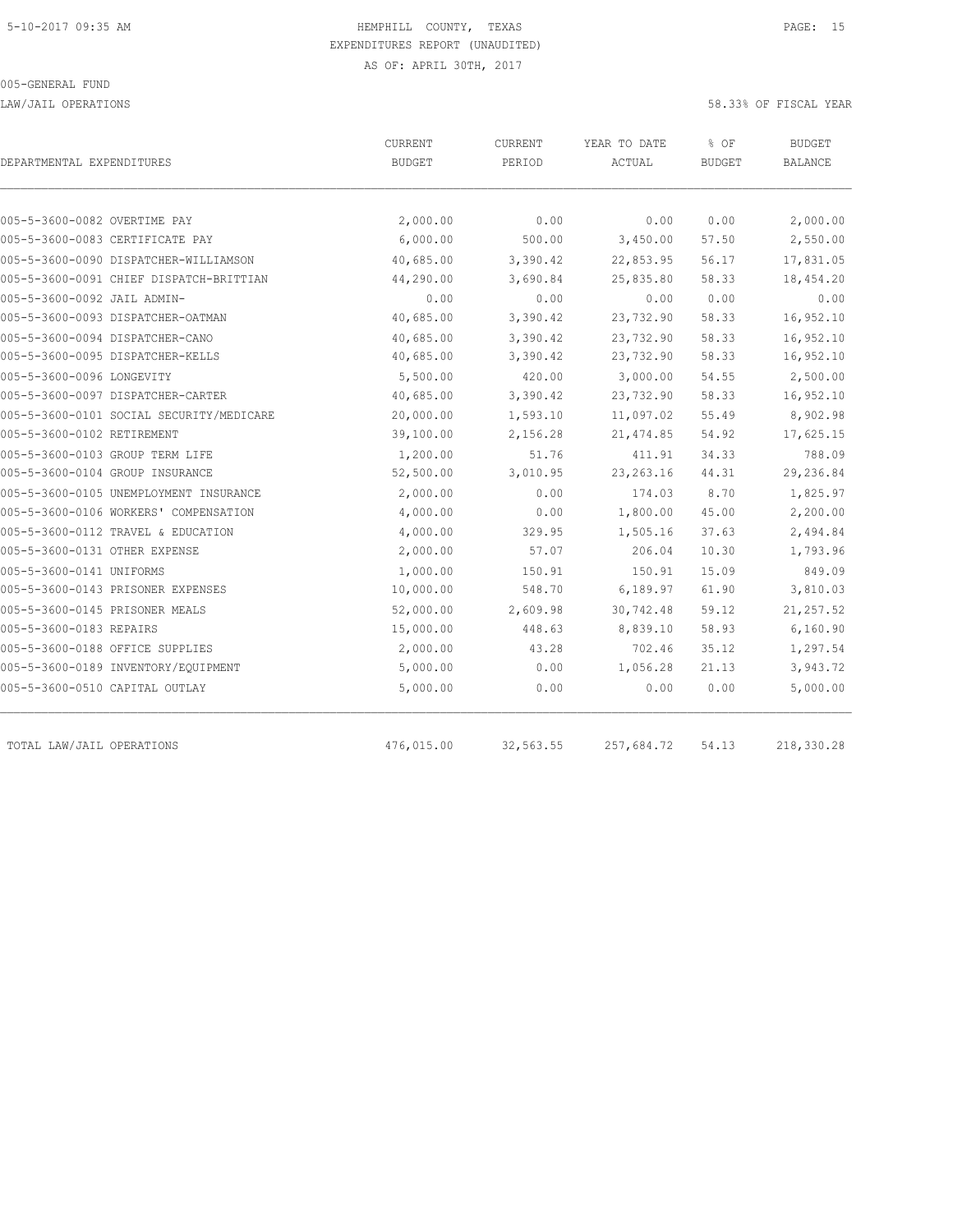| 5-10-2017 09:35 AM |  |
|--------------------|--|
|                    |  |

# HEMPHILL COUNTY, TEXAS **Example 20:35 AM HEMPHILL** COUNTY, TEXAS EXPENDITURES REPORT (UNAUDITED) AS OF: APRIL 30TH, 2017

SOLID WASTE DISPOSAL 58.33% OF FISCAL YEAR

| DEPARTMENTAL EXPENDITURES      | CURRENT<br><b>BUDGET</b> | CURRENT<br>PERIOD | YEAR TO DATE<br>ACTUAL | % OF<br><b>BUDGET</b> | BUDGET<br><b>BALANCE</b> |
|--------------------------------|--------------------------|-------------------|------------------------|-----------------------|--------------------------|
|                                |                          |                   |                        |                       |                          |
| 005-5-6025-0122 FUEL & OIL     | 25,000.00                | 1,200.04          | 5,533.83               | 22.14                 | 19,466.17                |
| 005-5-6025-0127 TIPPING FEES   | 150,000.00               | 14,013.88         | 79,958.53              | 53.31                 | 70,041.47                |
| 005-5-6025-0510 CAPITAL OUTLAY | 0.00                     | 0.00              | 0.00                   | 0.00                  | 0.00                     |
|                                |                          |                   |                        |                       |                          |
| TOTAL SOLID WASTE DISPOSAL     | 175,000.00               | 15, 213, 92       | 85,492.36              | 48.85                 | 89,507.64                |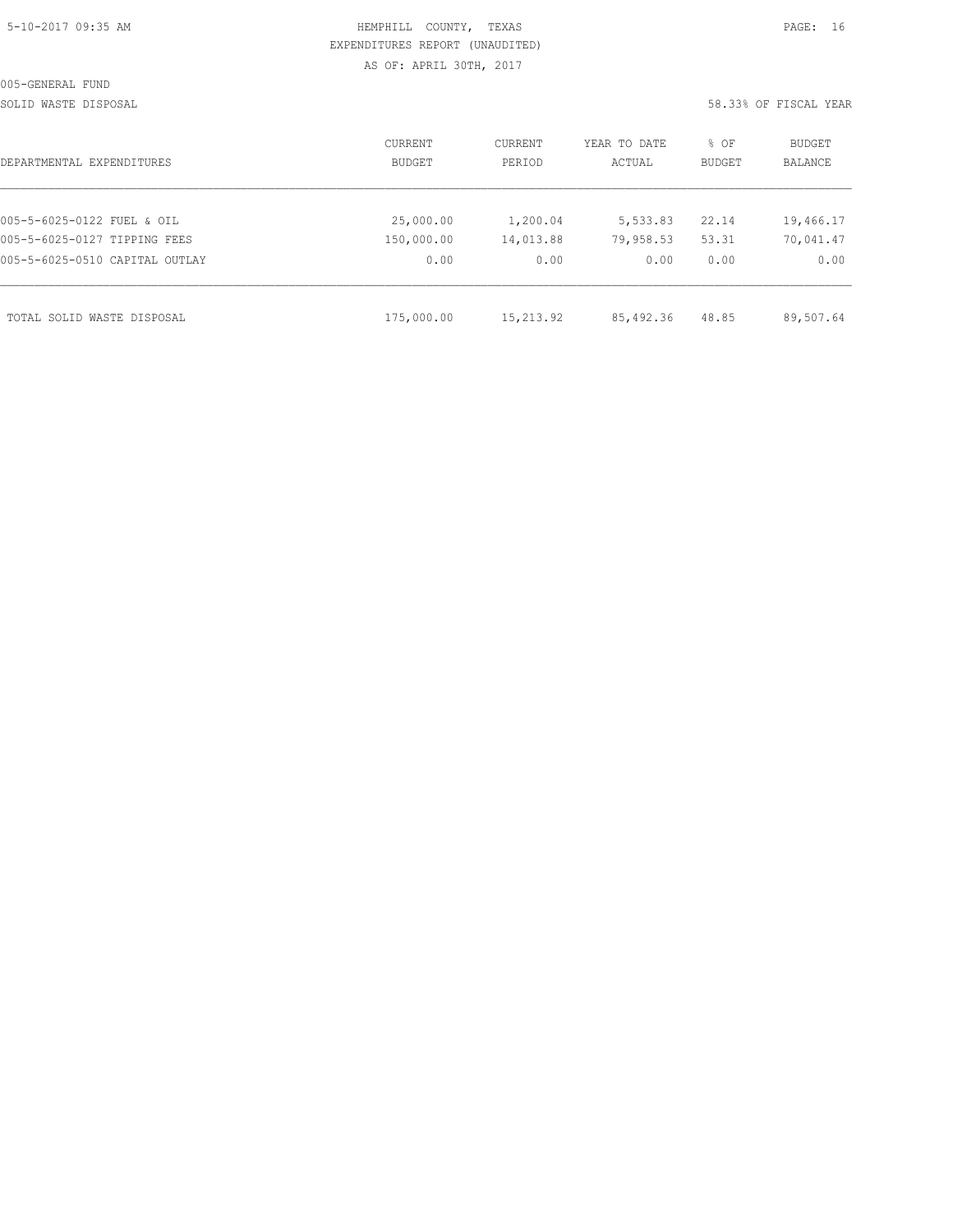PUBLIC FACILITIES 58.33% OF FISCAL YEAR

| DEPARTMENTAL EXPENDITURES               | <b>CURRENT</b><br><b>BUDGET</b> | CURRENT<br>PERIOD | YEAR TO DATE<br>ACTUAL | % OF<br><b>BUDGET</b> | BUDGET<br><b>BALANCE</b> |
|-----------------------------------------|---------------------------------|-------------------|------------------------|-----------------------|--------------------------|
|                                         |                                 |                   |                        |                       |                          |
| 005-5-7001-0124 TECH SUPPORT CONTRACT   | 12,000.00                       | 0.00              | 0.00                   | 0.00                  | 12,000.00                |
| 005-5-7001-0126 ROAD REPAIR             | 350,000.00                      | 0.00              | 0.00                   | 0.00                  | 350,000.00               |
| 005-5-7001-0128 SUPPLIES                | 13,000.00                       | 420.66            | 5,664.10               | 43.57                 | 7,335.90                 |
| 005-5-7001-0129 COKES & COFFEE          | 4,000.00                        | 229.96            | 2,744.15               | 68.60                 | 1,255.85                 |
| 005-5-7001-0133 UTILITIES/GENERAL       | 120,000.00                      | 8,244.69          | 56, 257.72             | 46.88                 | 63,742.28                |
| 005-5-7001-0183 PUBLIC FACILITIES R&M   | 35,000.00                       | 225.63            | 12,941.18              | 36.97                 | 22,058.82                |
| 005-5-7001-0185 COURTHOUSE R&M          | 15,000.00                       | 955.79            | 2,119.88               | 14.13                 | 12,880.12                |
| 005-5-7001-0186 BRIDGE/DAM-REPAIR/SPRAY | 30,000.00                       | 0.00              | 0.00                   | 0.00                  | 30,000.00                |
| 005-5-7001-0189 INVENTORY/EQUIPMENT     | 5,000.00                        | 0.00              | 297.97                 | 5.96                  | 4,702.03                 |
| 005-5-7001-0217 TRANSFER OUT            | 0.00                            | 0.00              | 0.00                   | 0.00                  | 0.00                     |
| 005-5-7001-0510 CAPITAL OUTLAY          | 132,631.00                      | 0.00              | 0.00                   | 0.00                  | 132,631.00               |
| TOTAL PUBLIC FACILITIES                 | 716,631.00                      | 10,076.73         | 80,025.00              | 11.17                 | 636,606.00               |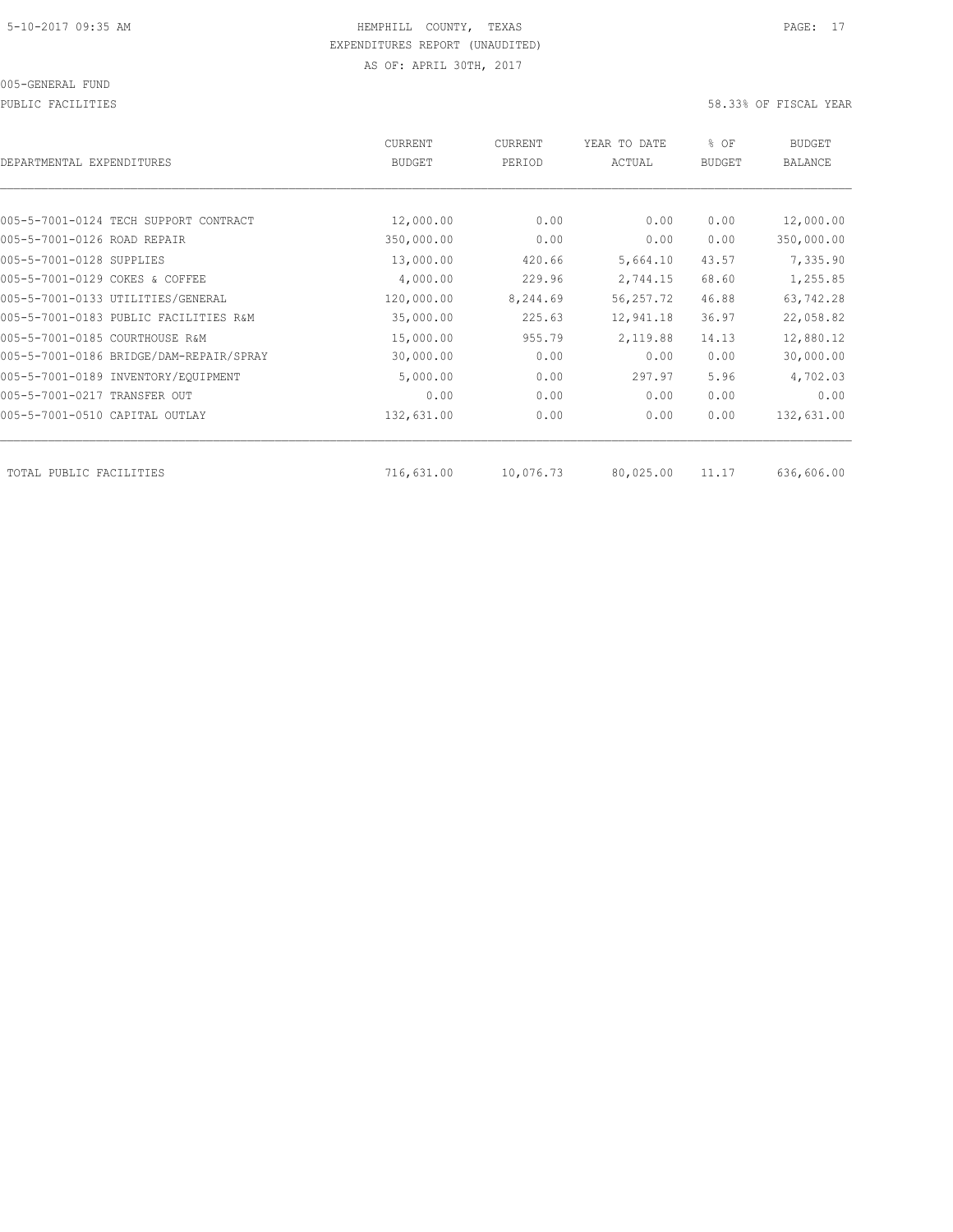CEMETERY 58.33% OF FISCAL YEAR

| DEPARTMENTAL EXPENDITURES                  | CURRENT<br><b>BUDGET</b> | CURRENT<br>PERIOD | YEAR TO DATE<br>ACTUAL | % OF<br><b>BUDGET</b> | <b>BUDGET</b><br><b>BALANCE</b> |
|--------------------------------------------|--------------------------|-------------------|------------------------|-----------------------|---------------------------------|
|                                            |                          |                   |                        |                       |                                 |
| 005-5-7016-0097 CEMETERY ADM-JAHNEL        | 7,500.00                 | 0.00              | 4,950.00               | 66.00                 | 2,550.00                        |
| 005-5-7016-0101 SOCIAL SECURITY/MEDICARE   | 600.00                   | 0.00              | 378.67                 | 63.11                 | 221.33                          |
| 005-5-7016-0105 UNEMPLOYMENT INSURANCE     | 100.00                   | 0.00              | 4.24                   | 4.24                  | 95.76                           |
| 005-5-7016-0114 VETERAN'S MARKERS          | 1,000.00                 | 0.00              | 0.00                   | 0.00                  | 1,000.00                        |
| 005-5-7016-0124 CONTRACT LABOR             | 5,000.00                 | 0.00              | 7,735.00               | 154.70 (              | 2,735.00                        |
| 005-5-7016-0128 SUPPLIES                   | 500.00                   | 0.00              | 67.50                  | 13.50                 | 432.50                          |
| 005-5-7016-0130 UNMARKED GRAVES            | 1,000.00                 | 0.00              | 0.00                   | 0.00                  | 1,000.00                        |
| 005-5-7016-0133 UTILITIES                  | 300.00                   | 10.19             | 68.92                  | 22.97                 | 231.08                          |
| 005-5-7016-0140 LANDSCAPING                | 2,000.00                 | 0.00              | 0.00                   | 0.00                  | 2,000.00                        |
| 005-5-7016-0142 CONTRACT MOWING & PCTs 3&4 | 46,000.00                | 0.00              | 11,212.50              | 24.38                 | 34,787.50                       |
| 005-5-7016-0510 CAPITAL OUTLAY             | 0.00                     | 0.00              | 0.00                   | 0.00                  | 0.00                            |
| TOTAL CEMETERY                             | 64,000.00                | 10.19             | 24,416.83              | 38.15                 | 39,583.17                       |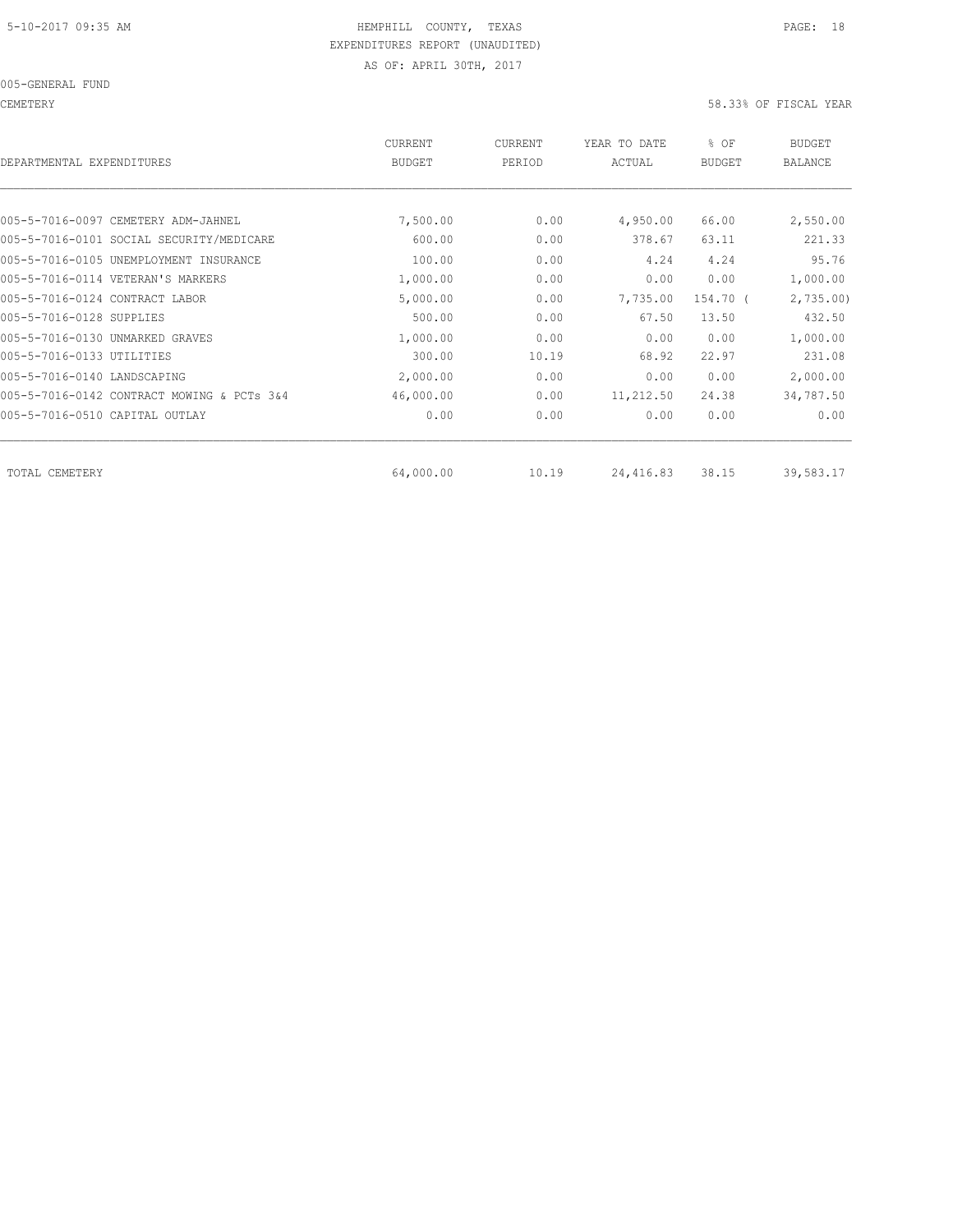OTHER COMPLEXES 58.33% OF FISCAL YEAR

|                                          | <b>CURRENT</b> | CURRENT   | YEAR TO DATE | % OF          | <b>BUDGET</b> |
|------------------------------------------|----------------|-----------|--------------|---------------|---------------|
| DEPARTMENTAL EXPENDITURES                | <b>BUDGET</b>  | PERIOD    | ACTUAL       | <b>BUDGET</b> | BALANCE       |
|                                          |                |           |              |               |               |
| 005-5-7018-0082 OVERTIME                 | 1,500.00       | 0.00      | 0.00         | 0.00          | 1,500.00      |
| 005-5-7018-0091 COMPLEX SUPERVISOR-LYNCH | 52,530.00      | 4,377.50  | 30,642.50    | 58.33         | 21,887.50     |
| 005-5-7018-0092 COMPLEX ROADHAND-YARNOLD | 47,380.00      | 3,948.34  | 27,638.30    | 58.33         | 19,741.70     |
| 005-5-7018-0096 LONGEVITY                | 4,000.00       | 330.00    | 2,280.00     | 57.00         | 1,720.00      |
| 005-5-7018-0098 PART-TIME HELP           | 8,000.00       | 0.00      | 0.00         | 0.00          | 8,000.00      |
| 005-5-7018-0101 SOCIAL SECURITY/MEDICARE | 8,600.00       | 662.22    | 4,633.25     | 53.88         | 3,966.75      |
| 005-5-7018-0102 RETIREMENT               | 14,500.00      | 868.60    | 8,679.87     | 59.86         | 5,820.13      |
| 005-5-7018-0103 GROUP TERM LIFE          | 400.00         | 20.84     | 166.64       | 41.66         | 233.36        |
| 005-5-7018-0104 GROUP INSURANCE          | 16,000.00      | 1,203.05  | 8,582.46     | 53.64         | 7,417.54      |
| 005-5-7018-0105 UNEMPLOYMENT INSURANCE   | 500.00         | 0.00      | 67.85        | 13.57         | 432.15        |
| 005-5-7018-0106 WORKERS' COMPENSATION    | 1,400.00       | 0.00      | 1,000.00     | 71.43         | 400.00        |
| 005-5-7018-0122 FUEL & OIL               | 15,000.00      | 230.14    | 4,596.14     | 30.64         | 10,403.86     |
| 005-5-7018-0124 MACHINE HIRE/CONT LABOR  | 1,500.00       | 0.00      | 639.27       | 42.62         | 860.73        |
| 005-5-7018-0125 TIRES & TUBES            | 1,500.00       | 0.00      | 363.90       | 24.26         | 1,136.10      |
| 005-5-7018-0128 MATERIAL & SUPPLIES      | 10,000.00      | 1,890.86  | 5,292.76     | 52.93         | 4,707.24      |
| 005-5-7018-0132 TELEPHONE                | 700.00         | 30.00     | 210.00       | 30.00         | 490.00        |
| 005-5-7018-0183 REPAIRS & MAINTENANCE    | 15,000.00      | 0.00      | 0.00         | 0.00          | 15,000.00     |
| 005-5-7018-0185 TREES                    | 0.00           | 0.00      | 0.00         | 0.00          | 0.00          |
| 005-5-7018-0189 INVENTORY                | 12,000.00      | 0.00      | 1,575.00     | 13.13         | 10,425.00     |
| 005-5-7018-0206 CHEMICALS                | 3,000.00       | 0.00      | 585.00       | 19.50         | 2,415.00      |
| 005-5-7018-0510 CAPITAL OUTLAY           | 20,000.00      | 0.00      | 0.00         | 0.00          | 20,000.00     |
| TOTAL OTHER COMPLEXES                    | 233,510.00     | 13,561.55 | 96, 952.94   | 41.52         | 136,557.06    |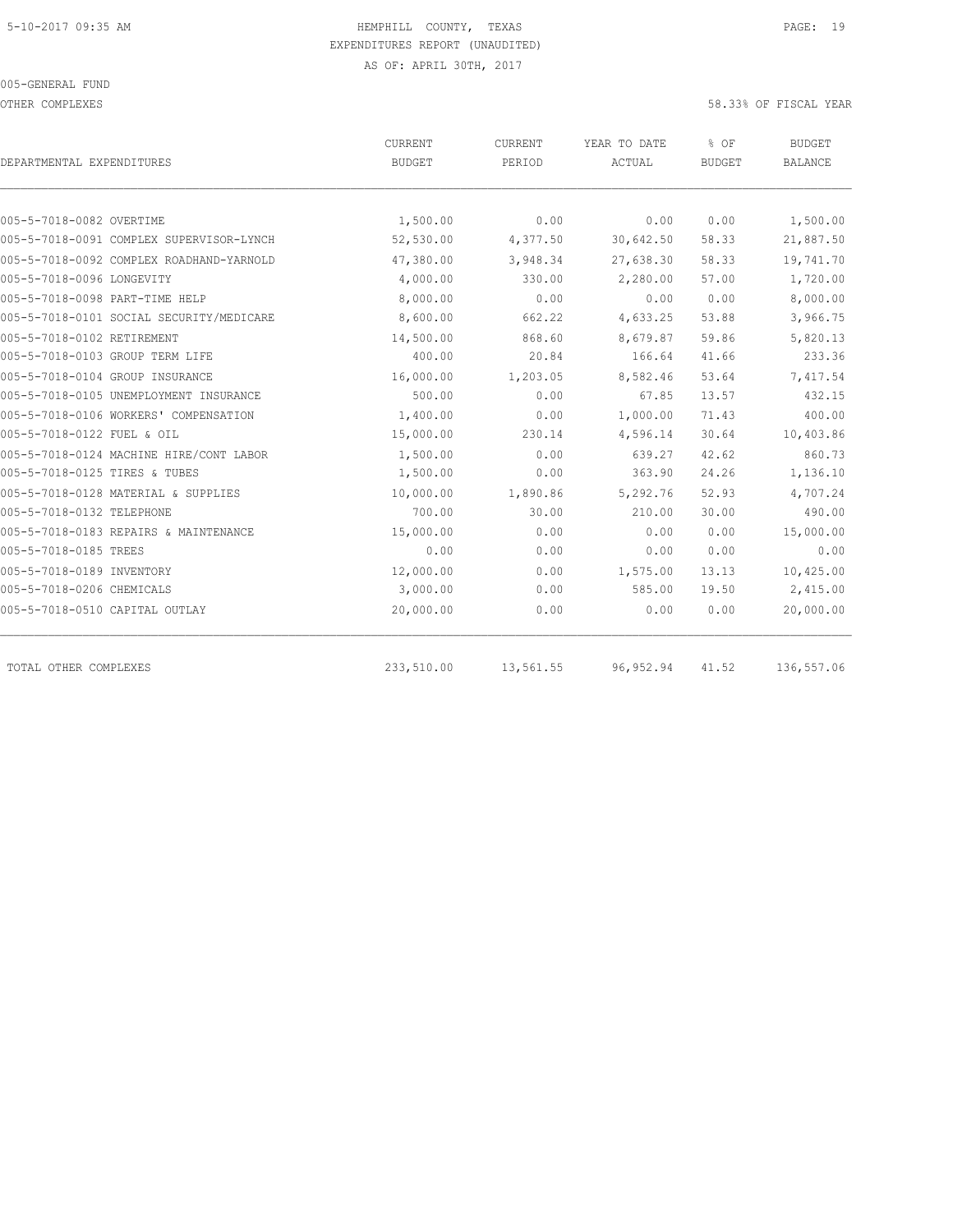LIBRARY 58.33% OF FISCAL YEAR

| DEPARTMENTAL EXPENDITURES                   | CURRENT<br>BUDGET | <b>CURRENT</b><br>PERIOD | YEAR TO DATE<br>ACTUAL | % OF<br><b>BUDGET</b> | BUDGET<br>BALANCE |
|---------------------------------------------|-------------------|--------------------------|------------------------|-----------------------|-------------------|
|                                             |                   |                          |                        |                       |                   |
| 005-5-7041-0090 LIBRARIAN-DILLON            | 52,530.00         | 4,377.50                 | 30,642.50              | 58.33                 | 21,887.50         |
| 005-5-7041-0094 PART-TIME JANITOR           | 0.00              | 0.00                     | 0.00                   | 0.00                  | 0.00              |
| 005-5-7041-0095 CLERK-GARCIA                | 33,000.00         | 2,750.00                 | 19,250.00              | 58.33                 | 13,750.00         |
| 005-5-7041-0096 LONGEVITY                   | 3,850.00          | 280.00                   | 1,880.00               | 48.83                 | 1,970.00          |
| 005-5-7041-0097 CLERK/PT-LIBRARY CLERK      | 33,000.00         | 2,355.64                 | 16,067.80              | 48.69                 | 16,932.20         |
| 005-5-7041-0098 CLERK-POWELL                | 31,518.00         | 2,626.50                 | 18,385.50              | 58.33                 | 13, 132.50        |
| 005-5-7041-0101 SOCIAL SECURITY/MEDICARE    | 12,000.00         | 900.80                   | 6,272.02               | 52.27                 | 5,727.98          |
| 005-5-7041-0102 RETIREMENT                  | 19,500.00         | 1,215.82                 | 11,806.88              | 60.55                 | 7,693.12          |
| 005-5-7041-0103 GROUP TERM LIFE             | 600.00            | 29.18                    | 227.00                 | 37.83                 | 373.00            |
| 005-5-7041-0104 GROUP INSURANCE             | 24,000.00         | 1,806.57                 | 11,707.91              | 48.78                 | 12,292.09         |
| 005-5-7041-0105 UNEMPLOYMENT INSURANCE      | 1,000.00          | 0.00                     | 94.37                  | 9.44                  | 905.63            |
| 005-5-7041-0106 WORKERS' COMPENSATION       | 2,500.00          | 0.00                     | 1,350.00               | 54.00                 | 1,150.00          |
| 005-5-7041-0112 TRAVEL                      | 3,000.00          | 221.26                   | 697.04                 | 23.23                 | 2,302.96          |
| 005-5-7041-0119 DUES                        | 2,000.00          | 0.00                     | 806.47                 | 40.32                 | 1,193.53          |
| 005-5-7041-0128 SUPPLIES                    | 8,000.00          | 1,116.88                 | 3,858.81               | 48.24                 | 4,141.19          |
| 005-5-7041-0132 TELEPHONE                   | 7,100.00          | 645.40                   | 3,827.79               | 53.91                 | 3,272.21          |
| 005-5-7041-0142 HARRINGTON L. CONSORTIUM    | 9,050.00          | 0.00                     | 10,238.87              | $113.14$ (            | 1,188.87)         |
| 005-5-7041-0168 BOOKS                       | 22,000.00         | 2,241.81                 | 13, 319.89             | 60.54                 | 8,680.11          |
| 005-5-7041-0169 LIBRARY MEMORIALS/DONATIONS | 4,000.00          | 0.00                     | 60.78                  | 1.52                  | 3,939.22          |
| 005-5-7041-0181 TECH SUPPORT                | 4,500.00          | 0.00                     | 1,375.56               | 30.57                 | 3,124.44          |
| 005-5-7041-0189 INVENTORY                   | 3,000.00          | 0.00                     | 121.28                 | 4.04                  | 2,878.72          |
| TOTAL LIBRARY                               | 276,148.00        | 20,567.36                | 151,990.47             | 55.04                 | 124, 157.53       |
| TOTAL EXPENDITURES                          | 5,969,833.00      | 353,640.68               | 2,848,284.64           | 47.71                 | 3, 121, 548.36    |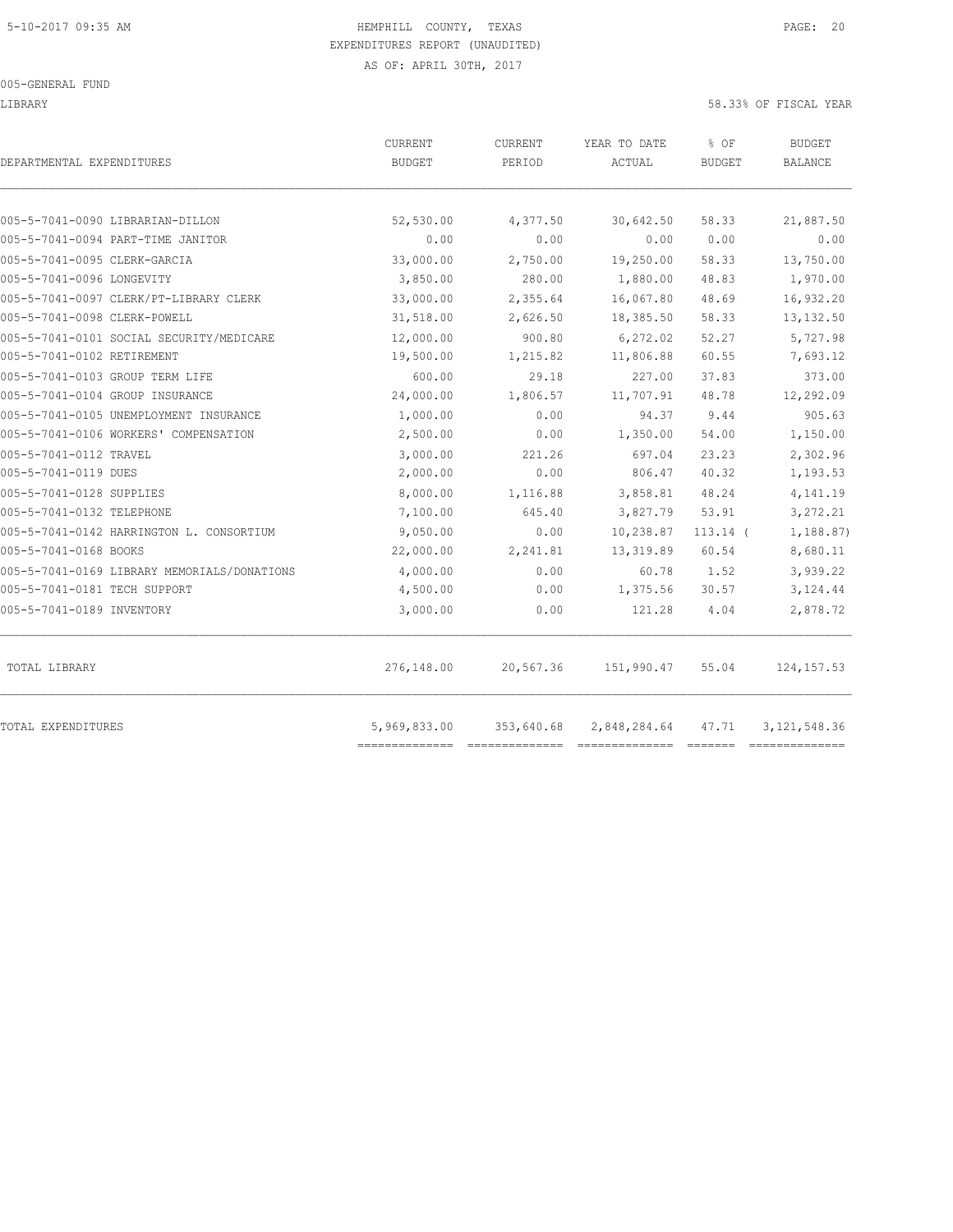#### LAW LIBRARY 58.33% OF FISCAL YEAR

| DEPARTMENTAL EXPENDITURES            | CURRENT<br><b>BUDGET</b> | CURRENT<br>PERIOD | YEAR TO DATE<br>ACTUAL | % OF<br>BUDGET | BUDGET<br>BALANCE |
|--------------------------------------|--------------------------|-------------------|------------------------|----------------|-------------------|
| 008-5-2008-0114 LAW LIBRARY EXPENSES | 2,000.00                 | 0.00              | 686.00                 | 34.30          | 1,314.00          |
| TOTAL LAW LIBRARY                    | 2,000.00                 | 0.00              | 686.00                 | 34.30          | 1,314.00          |
| TOTAL EXPENDITURES                   | 2,000.00<br>.            | 0.00              | 686.00                 | 34.30          | 1,314.00<br>.     |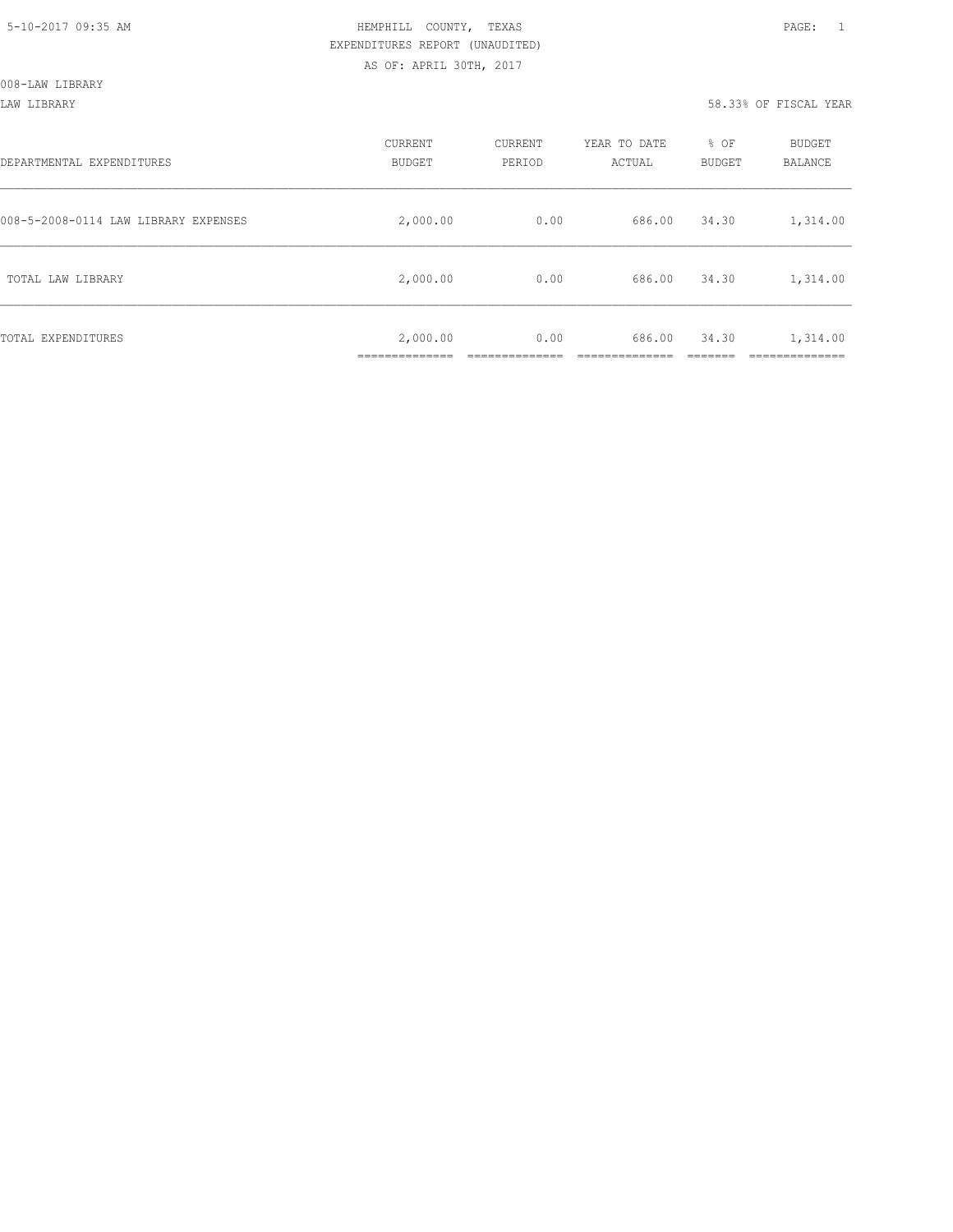CO COURTHOUSE SECURITY 58.33% OF FISCAL YEAR

| DEPARTMENTAL EXPENDITURES          | CURRENT<br><b>BUDGET</b> | CURRENT<br>PERIOD | YEAR TO DATE<br>ACTUAL | % OF<br><b>BUDGET</b> | BUDGET<br>BALANCE |
|------------------------------------|--------------------------|-------------------|------------------------|-----------------------|-------------------|
| 009-5-3009-0114 CRTHS SECURITY EXP | 54,000.00                | 0.00              | 0.00                   | 0.00                  | 54,000.00         |
| TOTAL CO COURTHOUSE SECURITY       | 54,000.00                | 0.00              | 0.00                   | 0.00                  | 54,000.00         |
| TOTAL EXPENDITURES                 | 54,000.00                | 0.00              | 0.00                   | 0.00                  | 54,000.00         |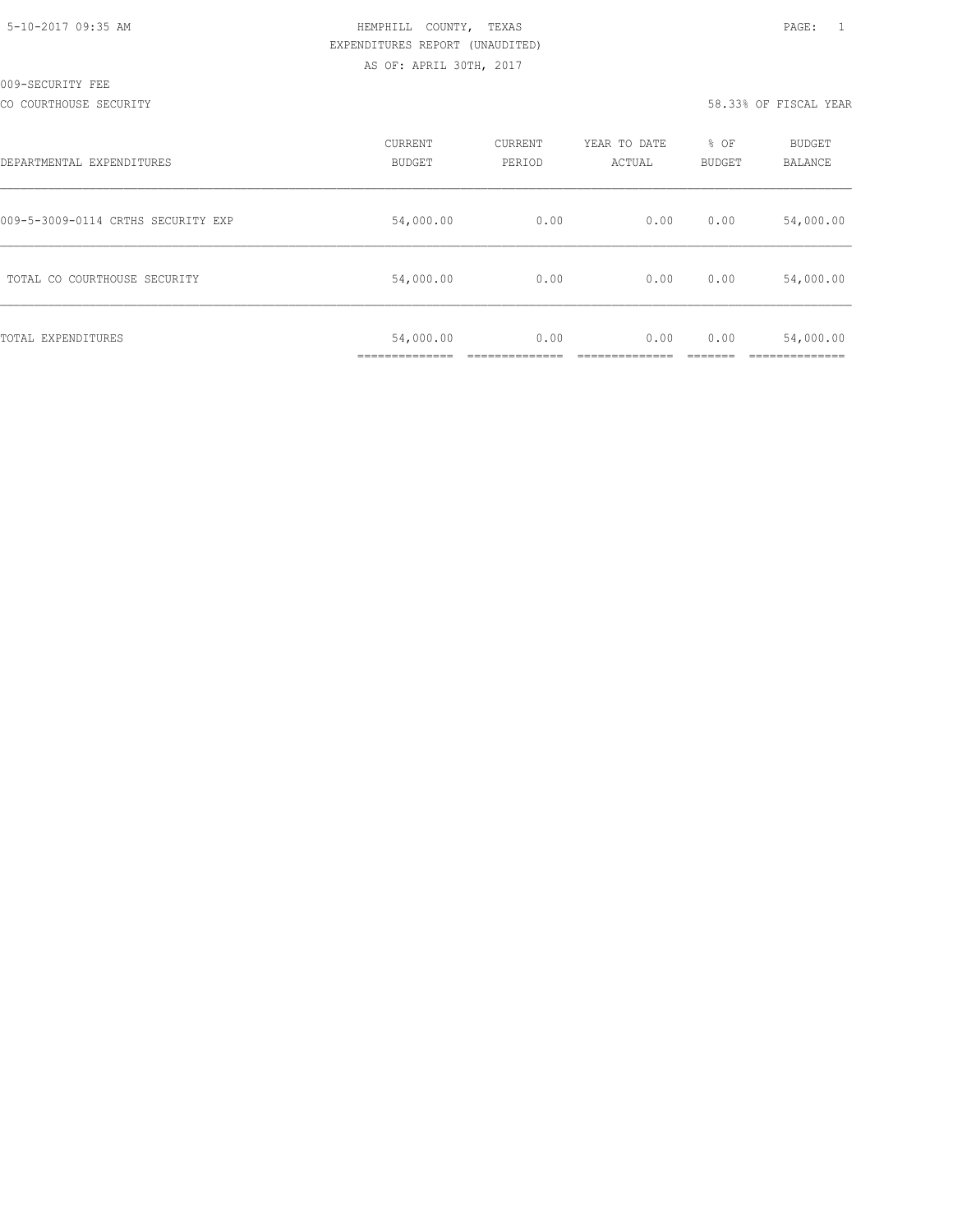AIRPORT 58.33% OF FISCAL YEAR

| DEPARTMENTAL EXPENDITURES                     | <b>CURRENT</b><br><b>BUDGET</b> | CURRENT<br>PERIOD | YEAR TO DATE<br>ACTUAL | % OF<br><b>BUDGET</b> | <b>BUDGET</b><br><b>BALANCE</b> |
|-----------------------------------------------|---------------------------------|-------------------|------------------------|-----------------------|---------------------------------|
|                                               |                                 |                   |                        |                       |                                 |
| 010-5-7010-0109 POSTAGE                       | 200.00                          | 0.00              | 47.00                  | 23.50                 | 153.00                          |
| 010-5-7010-0112 TRAVEL/DUES/PUBLICATIONS      | 800.00                          | 0.00              | 200.00                 | 25.00                 | 600.00                          |
| 010-5-7010-0122 FUEL & OIL                    | 75,000.00                       | 141.81            | 55,959.98              | 74.61                 | 19,040.02                       |
| 010-5-7010-0124 AIRPORT MGR CONTRACT          | 56,000.00                       | 4,846.90          | 31,998.28              | 57.14                 | 24,001.72                       |
| 010-5-7010-0127 FUEL SYSTEM MAINTENANCE       | 5,000.00                        | 0.00              | 995.00                 | 19.90                 | 4,005.00                        |
| 010-5-7010-0131 OTHER EXPENSE                 | 2,000.00                        | 61.16             | 993.54                 | 49.68                 | 1,006.46                        |
| 010-5-7010-0132 AWOS SATELLITE LINK/TELEPHONE | 5,000.00                        | 0.00              | 1,078.66               | 21.57                 | 3,921.34                        |
| 010-5-7010-0133 UTILITIES                     | 7,500.00                        | 726.63            | 3,706.54               | 49.42                 | 3,793.46                        |
| 010-5-7010-0134 BONDS & INSURANCE             | 2,500.00                        | 0.00              | 2,010.00               | 80.40                 | 490.00                          |
| 010-5-7010-0140 SATELLITE TELEVISION          | 1,100.00                        | 0.00              | 1,008.60               | 91.69                 | 91.40                           |
| 010-5-7010-0168 MOWING EOUIP./MAINT.          | 2,500.00                        | 294.95            | 294.95                 | 11.80                 | 2,205.05                        |
| 010-5-7010-0173 NAVIGATION EQUIP/MAINT        | 3,000.00                        | 0.00              | 423.73                 | 14.12                 | 2,576.27                        |
| 010-5-7010-0183 HANGAR-LOUNGE R&M             | 6,000.00                        | 458.85            | 2,888.43               | 48.14                 | 3,111.57                        |
| 010-5-7010-0185 WSI WEATHER                   | 1,500.00                        | 417.00            | 1,251.00               | 83.40                 | 249.00                          |
| 010-5-7010-0189 INVENTORY                     | 3,000.00                        | 0.00              | 364.64                 | 12.15                 | 2,635.36                        |
| 010-5-7010-0510 CAPITAL OUTLAY                | 17,020.00                       | 0.00              | 0.00                   | 0.00                  | 17,020.00                       |
| TOTAL AIRPORT                                 | 188,120.00                      | 6,947.30          | 103,220.35             | 54.87                 | 84,899.65                       |
| <b>TOTAL EXPENDITURES</b>                     | 188,120.00<br>==============    | 6,947.30          | 103,220.35             | 54.87                 | 84,899.65                       |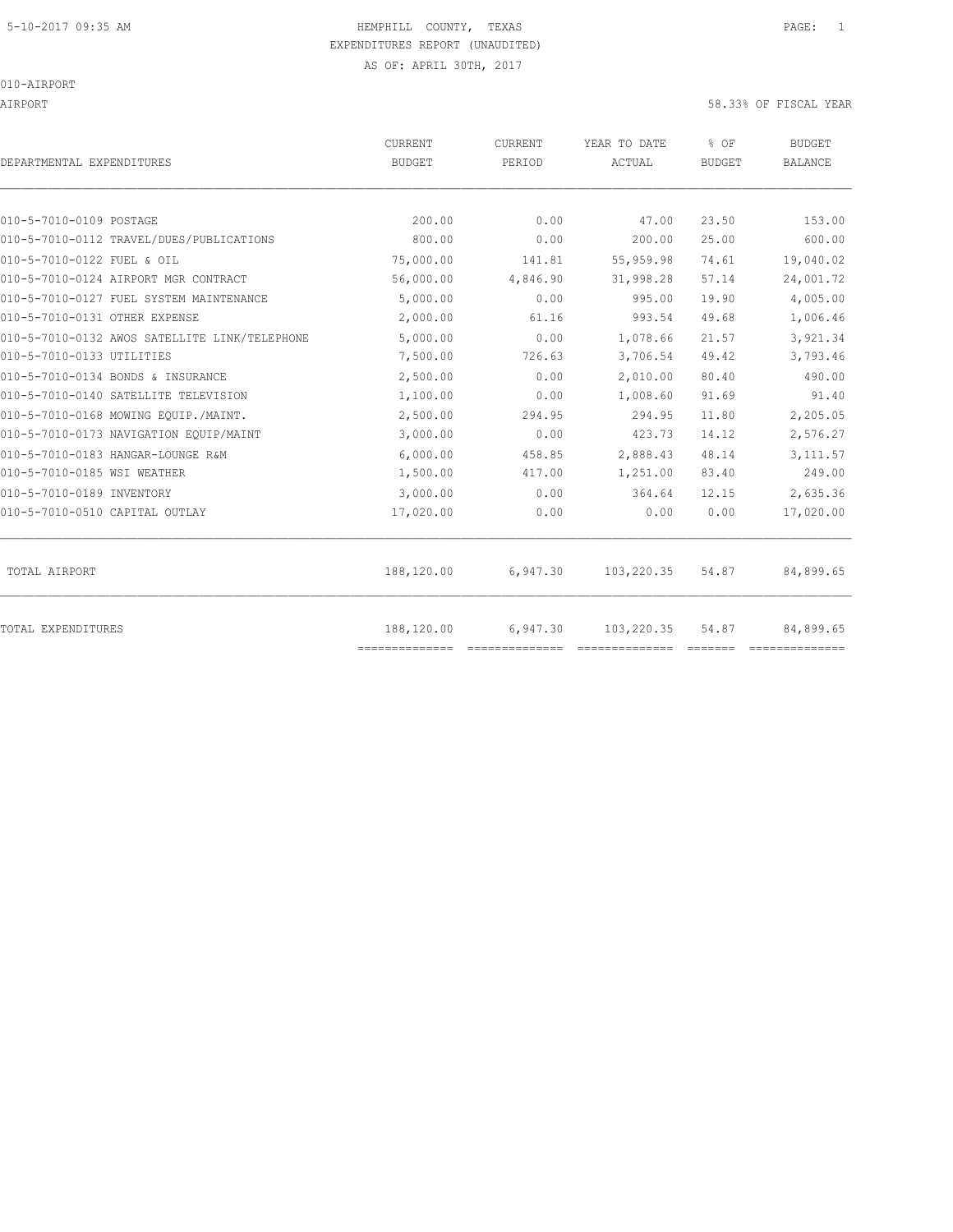ROAD & BRIDGE 1 58.33% OF FISCAL YEAR (1999) AND THE SECOND ASSESSMENT OF THE SECOND MANUSCRIPT OF THE SECOND MANUSCRIPT OF THE SECOND MANUSCRIPT OF THE SECOND MANUSCRIPT OF THE SECOND MANUSCRIPT OF THE SECOND MANUSCRIPT O

| DEPARTMENTAL EXPENDITURES                     | <b>CURRENT</b><br><b>BUDGET</b> | CURRENT<br>PERIOD | YEAR TO DATE<br>ACTUAL | % OF<br><b>BUDGET</b>   | <b>BUDGET</b><br><b>BALANCE</b> |
|-----------------------------------------------|---------------------------------|-------------------|------------------------|-------------------------|---------------------------------|
| 011-5-4011-0082 OVERTIME                      | 2,500.00                        | 0.00              | 0.00                   | 0.00                    | 2,500.00                        |
| 011-5-4011-0090 COMMISSIONER-WEBB             | 37,595.00                       | 3,132.92          | 21,930.40              | 58.33                   | 15,664.60                       |
| 011-5-4011-0092 SR MAINTENANCE TECH-CERVANTES | 52,530.00                       | 4,377.50          | 30,642.50              | 58.33                   | 21,887.50                       |
| 011-5-4011-0095 MAINTENANCE TECH-BILLENWILLMS | 47,380.00                       | 3,948.18          | 31,893.09              | 67.31                   | 15,486.91                       |
| 011-5-4011-0096 LONGEVITY                     | 3,500.00                        | 130.00            | 1,300.00               | 37.14                   | 2,200.00                        |
| 011-5-4011-0101 SOCIAL SECURITY/MEDICARE      | 11,000.00                       | 873.86            | 6,416.25               | 58.33                   | 4,583.75                        |
| 011-5-4011-0102 RETIREMENT                    | 18,000.00                       | 1,170.58          | 11,677.07              | 64.87                   | 6,322.93                        |
| 011-5-4011-0103 GROUP TERM LIFE               | 500.00                          | 28.10             | 223.40                 | 44.68                   | 276.60                          |
| 011-5-4011-0104 GROUP INSURANCE               | 23,200.00                       | 1,806.57          | 9,713.65               | 41.87                   | 13,486.35                       |
| 011-5-4011-0105 UNEMPLOYMENT INSURANCE        | 400.00                          | 0.00              | 67.52                  | 16.88                   | 332.48                          |
| 011-5-4011-0106 WORKERS' COMPENSATION         | 1,800.00                        | 0.00              | 1,500.00               | 83.33                   | 300.00                          |
| 011-5-4011-0110 FREIGHT                       | 200.00                          | 0.00              | 0.00                   | 0.00                    | 200.00                          |
| 011-5-4011-0112 TRAVEL                        | 3,000.00                        | 0.00              | 309.83                 | 10.33                   | 2,690.17                        |
| 011-5-4011-0114 SHARED EXPENSES               | 0.00                            | 0.00              | 0.00                   | 0.00                    | 0.00                            |
| 011-5-4011-0122 FUEL & OIL                    | 32,000.00                       | 4,431.30          | 12,120.54              | 37.88                   | 19,879.46                       |
| 011-5-4011-0124 MACHINE HIRE/CONT LABOR LABOR | 15,000.00                       | 389.60            | 1,406.11               | 9.37                    | 13,593.89                       |
| 011-5-4011-0125 TIRES & TUBES                 | 8,000.00                        | 0.00              | 1,953.02               | 24.41                   | 6,046.98                        |
| 011-5-4011-0126 CALICHE & GRAVEL              | 25,000.00                       | 5,472.00          | 19,059.97              | 76.24                   | 5,940.03                        |
| 011-5-4011-0128 MATERIAL & SUPPLIES           | 10,000.00                       | 305.98            | 2,409.76               | 24.10                   | 7,590.24                        |
| 011-5-4011-0130 COMMUNICATION REPAIRS         | 500.00                          | 0.00              | 0.00                   | 0.00                    | 500.00                          |
| 011-5-4011-0131 OTHER EXPENSE                 | 1,000.00                        | 0.00              | 0.00                   | 0.00                    | 1,000.00                        |
| 011-5-4011-0132 TELEPHONE                     | 1,700.00                        | 65.12             | 422.74                 | 24.87                   | 1,277.26                        |
| 011-5-4011-0133 UTILITIES/PCT 1               | 3,500.00                        | 249.07            | 1,723.11               | 49.23                   | 1,776.89                        |
| 011-5-4011-0137 VEHICLE R&M                   | 6,000.00                        | 251.48            | 1,185.93               | 19.77                   | 4,814.07                        |
| 011-5-4011-0144 TIN HORNS/CATTLE GUARDS/CHEM  | 7,000.00                        | 700.00            | 700.00                 | 10.00                   | 6,300.00                        |
| 011-5-4011-0173 HEAVY EQUIP - R&M             | 20,000.00                       | 437.94            | 8,725.41               | 43.63                   | 11,274.59                       |
| 011-5-4011-0189 INVENTORY                     | 4,000.00                        | 0.00              | 320.98                 | 8.02                    | 3,679.02                        |
| 011-5-4011-0190 ROAD GRANT PROJECTS           | 0.00                            | 0.00              | 0.00                   | 0.00                    | 0.00                            |
| 011-5-4011-0510 CAPITAL OUTLAY                | 54,000.00                       | 0.00              | 0.00                   | 0.00                    | 54,000.00                       |
| TOTAL ROAD & BRIDGE 1                         | 389,305.00                      | 27,770.20         | 165,701.28             | 42.56                   | 223,603.72                      |
| <b>TOTAL EXPENDITURES</b>                     | 389,305.00<br>-----------       | 27,770.20         | 165,701.28             | 42.56<br><b>ERRESTE</b> | 223,603.72                      |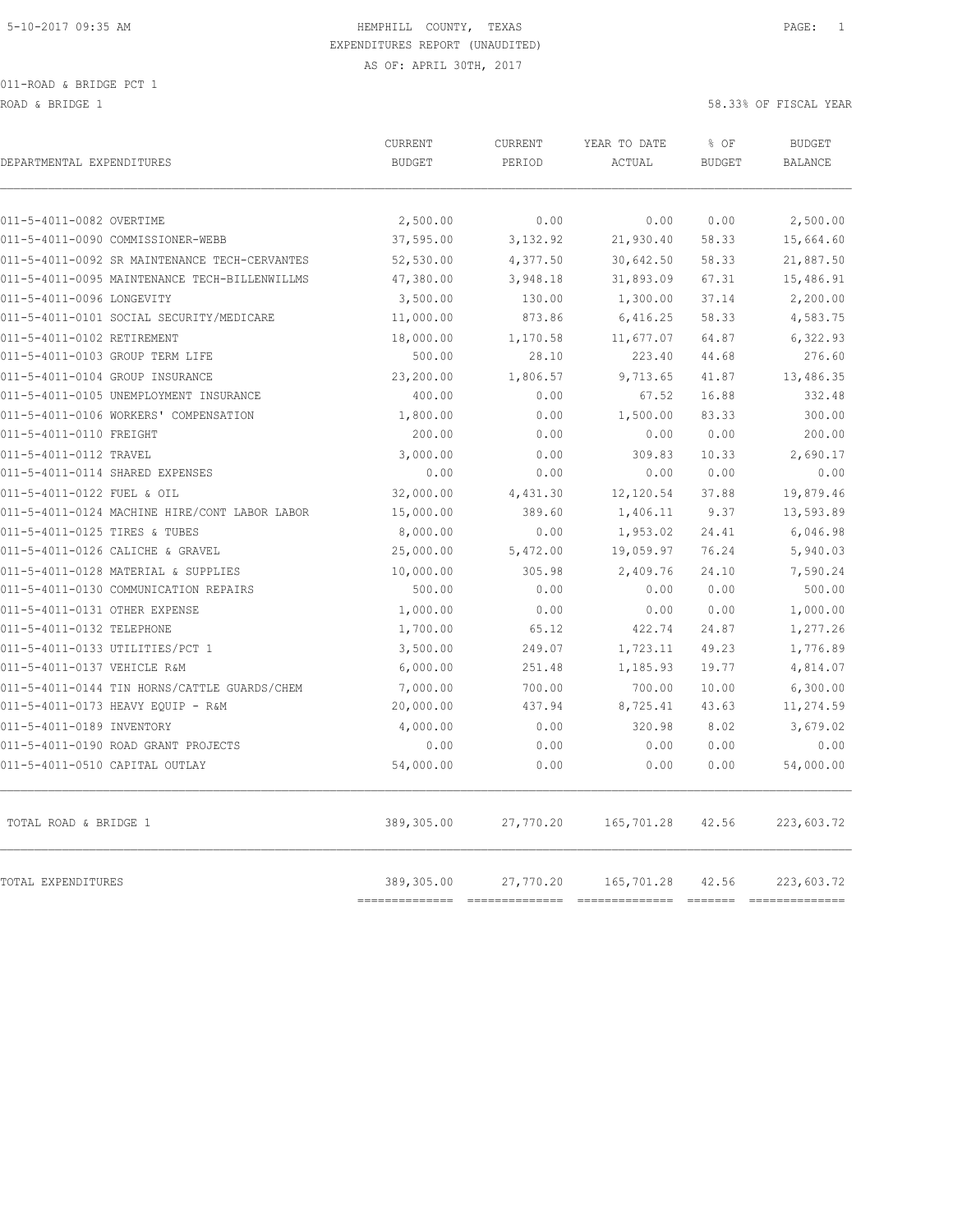| DEPARTMENTAL EXPENDITURES                      | <b>CURRENT</b><br><b>BUDGET</b> | CURRENT<br>PERIOD | YEAR TO DATE<br>ACTUAL | % OF<br><b>BUDGET</b> | <b>BUDGET</b><br><b>BALANCE</b> |
|------------------------------------------------|---------------------------------|-------------------|------------------------|-----------------------|---------------------------------|
| 012-5-4012-0090 COMMISSIONER-ALEXANDER         | 37,595.00                       | 3,132.92          | 21,930.40              | 58.33                 | 15,664.60                       |
| 012-5-4012-0092 SR MAINTENANCE TECH-WALSER     | 52,530.00                       | 4,377.50          | 30,642.50              | 58.33                 | 21,887.50                       |
| 012-5-4012-0095 MAINTENANCE TECH-SCHAFER       | 47,380.00                       | 3,948.34          | 27,638.30              | 58.33                 | 19,741.70                       |
| 012-5-4012-0096 LONGEVITY                      | 1,500.00                        | 130.00            | 860.00                 | 57.33                 | 640.00                          |
| 012-5-4012-0097 MAINTENANCE TECH-PT/OT         | 2,500.00                        | 0.00              | 0.00                   | 0.00                  | 2,500.00                        |
| 012-5-4012-0101 SOCIAL SECURITY/MEDICARE       | 11,000.00                       | 769.68            | 5,643.94               | 51.31                 | 5,356.06                        |
| 012-5-4012-0102 RETIREMENT                     | 18,000.00                       | 1,166.40          | 11,651.30              | 64.73                 | 6,348.70                        |
| 012-5-4012-0103 GROUP TERM LIFE                | 600.00                          | 27.99             | 223.69                 | 37.28                 | 376.31                          |
| 012-5-4012-0104 GROUP INSURANCE                | 22,000.00                       | 1,806.57          | 11,711.96              | 53.24                 | 10,288.04                       |
| 012-5-4012-0105 UNEMPLOYMENT INSURANCE         | 400.00                          | 0.00              | 73.32                  | 18.33                 | 326.68                          |
| 012-5-4012-0106 WORKERS' COMPENSATION          | 1,800.00                        | 0.00              | 1,500.00               | 83.33                 | 300.00                          |
| 012-5-4012-0110 FREIGHT                        | 100.00                          | 0.00              | 0.00                   | 0.00                  | 100.00                          |
| 012-5-4012-0112 TRAVEL                         | 2,500.00                        | 0.00              | 1,879.28               | 75.17                 | 620.72                          |
| 012-5-4012-0114 SHARED EQUIPMENT EXPENSE W/PCT | 0.00                            | 0.00              | 0.00                   | 0.00                  | 0.00                            |
| 012-5-4012-0122 FUEL & OIL                     | 32,000.00                       | 2,773.84          | 13,553.85              | 42.36                 | 18,446.15                       |
| 012-5-4012-0124 MACHINE HIRE/CONT LABOR        | 2,000.00                        | 0.00              | 0.00                   | 0.00                  | 2,000.00                        |
| 012-5-4012-0125 TIRES & TUBES                  | 10,000.00                       | 1,277.30          | 1,416.05               | 14.16                 | 8,583.95                        |
| 012-5-4012-0126 CALICHE & GRAVEL               | 10,000.00                       | 520.00            | 6,140.00               | 61.40                 | 3,860.00                        |
| 012-5-4012-0128 MATERIAL & SUPPLIES            | 7,500.00                        | 90.44             | 1,788.99               | 23.85                 | 5,711.01                        |
| 012-5-4012-0130 COMMUNICATIONS EXPENSE         | 500.00                          | 0.00              | 78.70                  | 15.74                 | 421.30                          |
| 012-5-4012-0132 TELEPHONE                      | 1,200.00                        | 108.64            | 367.34                 | 30.61                 | 832.66                          |
| 012-5-4012-0133 UTILITIES/PCT 2                | 2,000.00                        | 102.83            | 1,262.32               | 63.12                 | 737.68                          |
| 012-5-4012-0137 VEHICLE R&M                    | 3,000.00                        | 0.00              | 282.98                 | 9.43                  | 2,717.02                        |
| 012-5-4012-0144 TIN HORN/CATTLE GUARD/CHEM     | 8,000.00                        | 0.00              | 0.00                   | 0.00                  | 8,000.00                        |
| 012-5-4012-0173 HEAVY EQUIP - R&M              | 20,000.00                       | 1,298.75          | 6,472.02               | 32.36                 | 13,527.98                       |
| 012-5-4012-0189 INVENTORY                      | 1,500.00                        | 0.00              | 1,637.57               | $109.17$ (            | 137.57)                         |
| 012-5-4012-0510 CAPITAL OUTLAY                 | 74,245.00                       | 0.00              | 0.00                   | 0.00                  | 74,245.00                       |
| TOTAL ROAD & BRIDGE 2                          | 369,850.00                      | 21,531.20         | 146,754.51             | 39.68                 | 223,095.49                      |
| TOTAL EXPENDITURES                             | 369,850.00<br>===========       | 21,531.20         | 146,754.51             | 39.68                 | 223,095.49<br>----------        |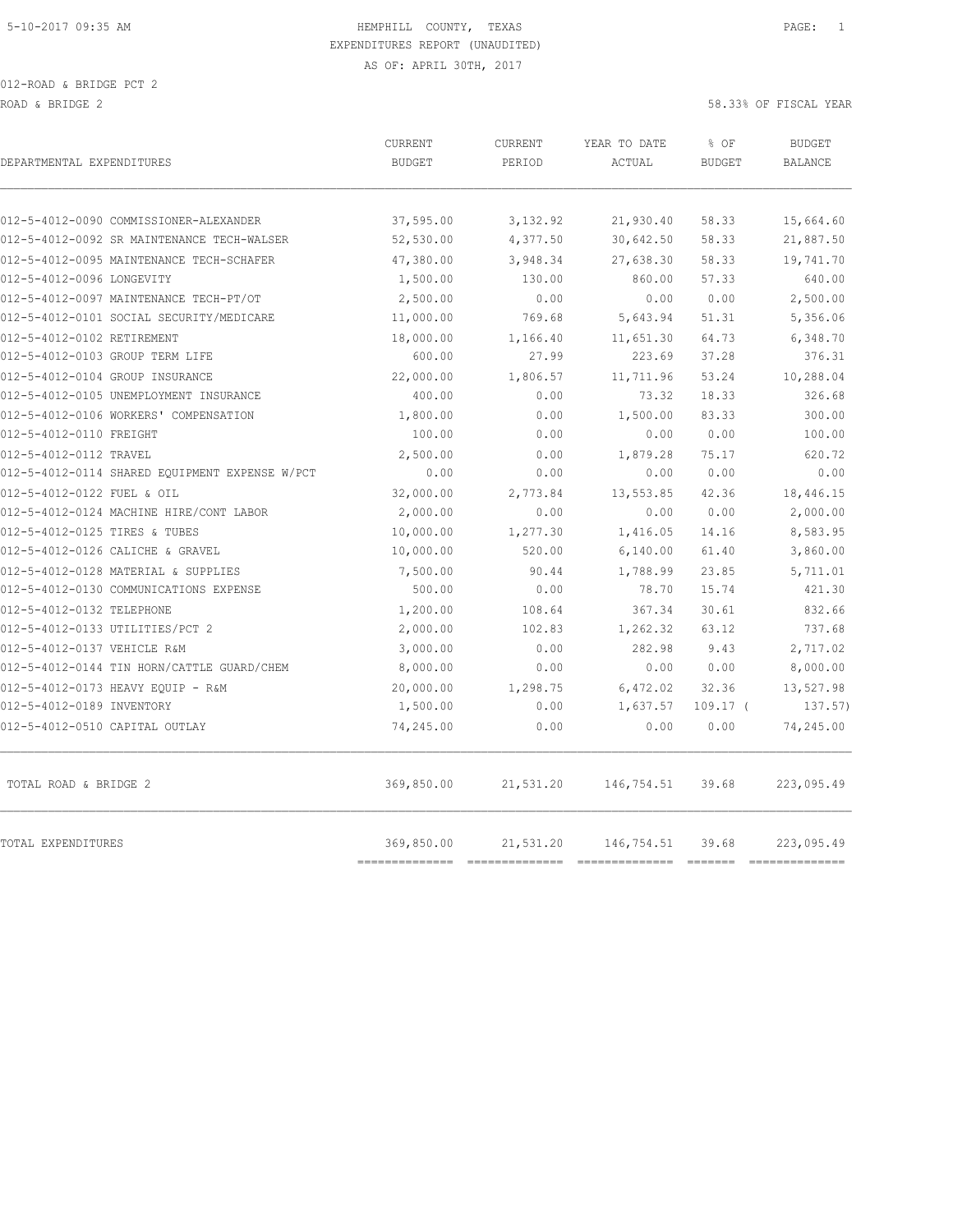|                                            | CURRENT                  | CURRENT   | YEAR TO DATE | % OF          | <b>BUDGET</b>  |
|--------------------------------------------|--------------------------|-----------|--------------|---------------|----------------|
| DEPARTMENTAL EXPENDITURES                  | <b>BUDGET</b>            | PERIOD    | ACTUAL       | <b>BUDGET</b> | <b>BALANCE</b> |
| 013-5-4013-0082 OVERTIME                   | 5,000.00                 | 0.00      | 0.00         | 0.00          | 5,000.00       |
| 013-5-4013-0090 COMMISSIONER-McPHERSON     | 37,595.00                | 3,132.92  | 21,930.40    | 58.33         | 15,664.60      |
| 013-5-4013-0092 SR MAINTENANCE TECH-CLARK  | 52,530.00                | 4,377.50  | 30,642.50    | 58.33         | 21,887.50      |
| 013-5-4013-0094 MAINTENANCE TECH-ARCHER    | 47,380.00                | 3,948.34  | 27,638.30    | 58.33         | 19,741.70      |
| 013-5-4013-0095 MAINTENANCE TECH-G.SCOTT   | 0.00                     | 0.00      | 0.00         | 0.00          | 0.00           |
| 013-5-4013-0096 LONGEVITY                  | 1,500.00                 | 130.00    | 805.00       | 53.67         | 695.00         |
| 013-5-4013-0097 MAINTENANCE TECH-FARRAR    | 47,380.00                | 3,948.34  | 27,638.30    | 58.33         | 19,741.70      |
| 013-5-4013-0098 MAINTENANCE TECH-PARSLEY   | 47,380.00                | 3,948.34  | 27,638.30    | 58.33         | 19,741.70      |
| 013-5-4013-0101 SOCIAL SECURITY/MEDICARE   | 18,500.00                | 1,342.48  | 9,612.67     | 51.96         | 8,887.33       |
| 013-5-4013-0102 RETIREMENT                 | 29,950.00                | 1,968.68  | 19,680.06    | 65.71         | 10,269.94      |
| 013-5-4013-0103 GROUP TERM LIFE            | 1,000.00                 | 47.24     | 377.83       | 37.78         | 622.17         |
| 013-5-4013-0104 GROUP INSURANCE            | 40,000.00                | 3,010.95  | 21,468.91    | 53.67         | 18,531.09      |
| 013-5-4013-0105 UNEMPLOYMENT INSURANCE     | 1,000.00                 | 0.00      | 138.72       | 13.87         | 861.28         |
| 013-5-4013-0106 WORKERS' COMPENSATION      | 4,000.00                 | 0.00      | 2,500.00     | 62.50         | 1,500.00       |
| 013-5-4013-0110 FREIGHT                    | 100.00                   | 0.00      | 0.00         | 0.00          | 100.00         |
| 013-5-4013-0112 TRAVEL                     | $3,000.00$ (             | 50.00     | 1,374.85     | 45.83         | 1,625.15       |
| 013-5-4013-0122 FUEL & OIL                 | 65,000.00                | 1,833.98  | 24,401.61    | 37.54         | 40,598.39      |
| 013-5-4013-0124 MACHINE HIRE/CONT LABOR    | 15,000.00                | 0.00      | 6,585.13     | 43.90         | 8,414.87       |
| 013-5-4013-0125 TIRES & TUBES              | 12,000.00                | 219.69    | 4,141.02     | 34.51         | 7,858.98       |
| 013-5-4013-0126 CALICHE & GRAVEL           | 45,000.00                | 0.00      | 50,422.31    | $112.05$ (    | 5,422.31)      |
| 013-5-4013-0128 MATERIAL & SUPPLIES        | 20,000.00                | 625.55    | 6,391.26     | 31.96         | 13,608.74      |
| 013-5-4013-0130 COMMUNICATIONS EXPENSES    | 500.00                   | 0.00      | 282.00       | 56.40         | 218.00         |
| 013-5-4013-0131 OTHER EXPENSE              | 1,000.00                 | 0.00      | 0.00         | 0.00          | 1,000.00       |
| 013-5-4013-0132 TELEPHONE                  | 600.00                   | 30.00     | 210.00       | 35.00         | 390.00         |
| 013-5-4013-0133 UTILITIES/PCT 3            | 3,000.00                 | 151.87    | 1,532.18     | 51.07         | 1,467.82       |
| 013-5-4013-0137 VEHICLE R&M                | 15,000.00                | 425.61    | 5,375.12     | 35.83         | 9,624.88       |
| 013-5-4013-0144 TIN HORN/CATTLE GUARD/CHEM | 7,000.00                 | 0.00      | 0.00         | 0.00          | 7,000.00       |
| 013-5-4013-0173 HEAVY EQUIP - R&M          | 40,000.00                | 2,981.41  | 20,376.81    | 50.94         | 19,623.19      |
| 013-5-4013-0189 INVENTORY                  | 10,000.00                | 0.00      | 329.95       | 3.30          | 9,670.05       |
| 013-5-4013-0190 ROAD GRANT PROJECTS        | 0.00                     | 0.00      | 0.00         | 0.00          | 0.00           |
| 013-5-4013-0510 CAPITAL OUTLAY             | 110,135.00               | 0.00      | 6,940.00     | 6.30          | 103,195.00     |
| TOTAL ROAD & BRIDGE 3                      | 680,550.00               | 32,072.90 | 318, 433.23  | 46.79         | 362, 116.77    |
| TOTAL EXPENDITURES                         | 680,550.00<br>========== | 32,072.90 | 318, 433.23  | 46.79         | 362, 116.77    |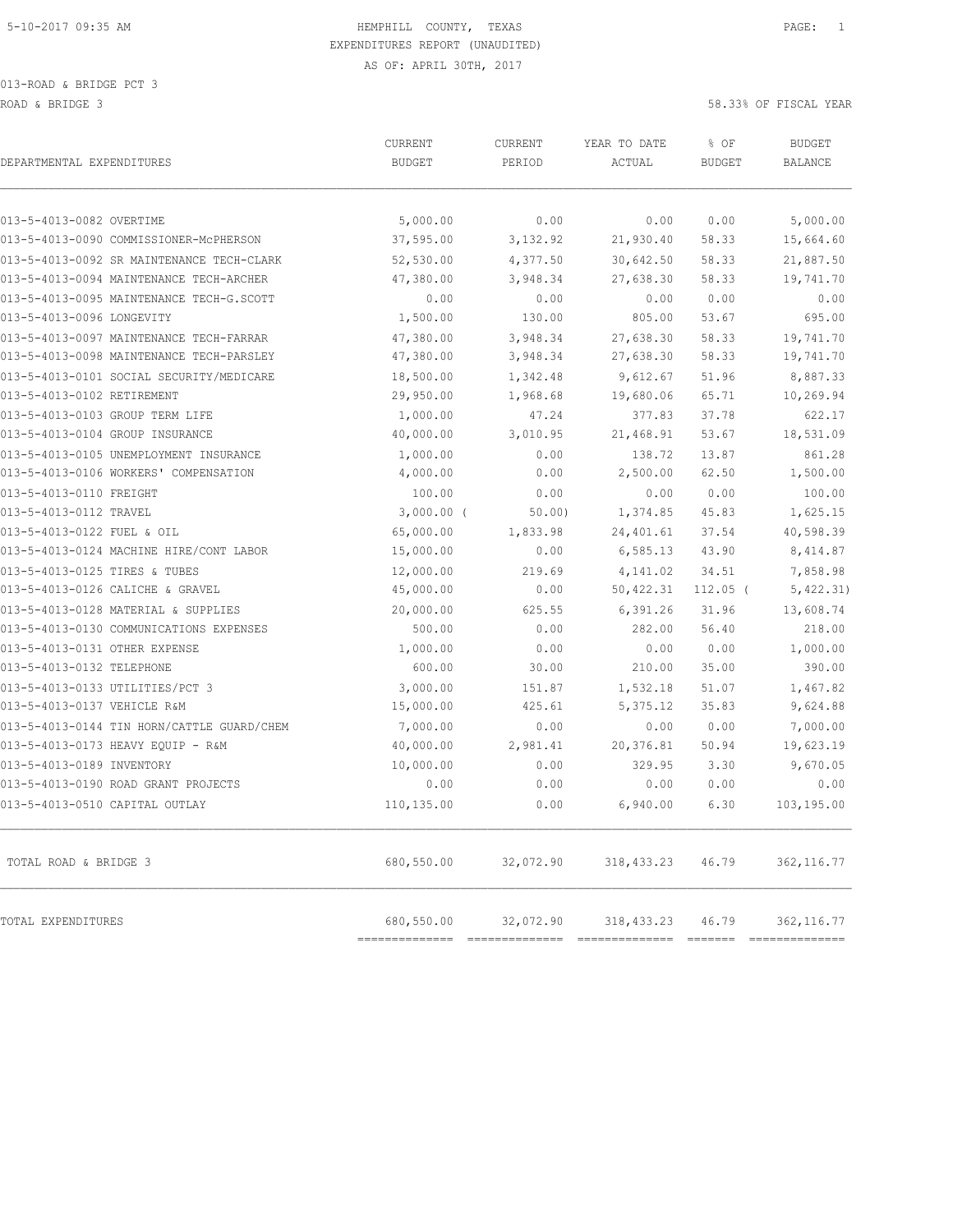ROAD & BRIDGE 4 58.33% OF FISCAL YEAR (1999) AND HOT SERVICE A SERVICE A SERVICE A SERVICE A SERVICE A SERVICE A

| DEPARTMENTAL EXPENDITURES                      | CURRENT<br><b>BUDGET</b> | CURRENT<br>PERIOD | YEAR TO DATE<br>ACTUAL | % OF<br><b>BUDGET</b> | <b>BUDGET</b><br><b>BALANCE</b> |
|------------------------------------------------|--------------------------|-------------------|------------------------|-----------------------|---------------------------------|
| 014-5-4014-0082 PART-TIME/OVERTIME             | 5,000.00                 | 0.00              | 0.00                   | 0.00                  | 5,000.00                        |
| 014-5-4014-0090 COMMISSIONER-THOMAS            | 37,595.00                | 3,132.92          | 21,930.40              | 58.33                 | 15,664.60                       |
| 014-5-4014-0092 SR MAINTENANCE TECH-CROSGROVE  | 52,530.00                | 4,377.50          | 30,642.50              | 58.33                 | 21,887.50                       |
| 014-5-4014-0094 MAINTENANCE TECH-SCOTT         | 47,380.00                | 3,948.34          | 27,638.30              | 58.33                 | 19,741.70                       |
| 014-5-4014-0095 MAINTENANCE TECH-WRIGHT        | 47,380.00                | 3,948.34          | 27,638.30              | 58.33                 | 19,741.70                       |
| 014-5-4014-0096 LONGEVITY                      | 2,400.00                 | 210.00            | 1,285.00               | 53.54                 | 1,115.00                        |
| 014-5-4014-0097 MAINTENANCE TECH-HARRISON      | 47,380.00                | 3,948.34          | 19,741.62              | 41.67                 | 27,638.38                       |
| 014-5-4014-0101 SOCIAL SECURITY/MEDICARE       | 18,500.00                | 1,415.73          | 9,487.06               | 51.28                 | 9,012.94                        |
| 014-5-4014-0102 RETIREMENT                     | 29,900.00                | 1,975.18          | 18,348.95              | 61.37                 | 11,551.05                       |
| 014-5-4014-0103 GROUP TERM LIFE                | 1,000.00                 | 47.40             | 355.26                 | 35.53                 | 644.74                          |
| 014-5-4014-0104 GROUP INSURANCE                | 32,000.00                | 3,010.95          | 20,248.04              | 63.28                 | 11,751.96                       |
| 014-5-4014-0105 UNEMPLOYMENT INSURANCE         | 1,500.00                 | 0.00              | 117.84                 | 7.86                  | 1,382.16                        |
| 014-5-4014-0106 WORKERS' COMPENSATION          | 3,500.00                 | 0.00              | 2,500.00               | 71.43                 | 1,000.00                        |
| 014-5-4014-0110 FREIGHT                        | 0.00                     | 0.00              | 0.00                   | 0.00                  | 0.00                            |
| 014-5-4014-0112 TRAVEL                         | 3,000.00                 | 113.42            | 643.17                 | 21.44                 | 2,356.83                        |
| 014-5-4014-0122 FUEL & OIL                     | 65,000.00                | 3, 147.52         | 22, 152.06             | 34.08                 | 42,847.94                       |
| 014-5-4014-0124 MACHINE HIRE/CONT LABOR        | 3,000.00                 | 233.15            | 1,158.35               | 38.61                 | 1,841.65                        |
| 014-5-4014-0125 TIRES & TUBES                  | 10,000.00                | 214.49            | 672.39                 | 6.72                  | 9,327.61                        |
| 014-5-4014-0126 CALICHE & GRAVEL               | 45,000.00                | 2,840.00          | 10,971.93              | 24.38                 | 34,028.07                       |
| 014-5-4014-0128 MATERIAL & SUPPLIES            | 10,000.00                | 236.41            | 3,390.30               | 33.90                 | 6,609.70                        |
| 014-5-4014-0130 COMMUNICATIONS EXPENSES        | 1,000.00                 | 0.00              | 143.94                 | 14.39                 | 856.06                          |
| 014-5-4014-0131 OTHER EXPENSE                  | 0.00                     | 0.00              | 0.00                   | 0.00                  | 0.00                            |
| 014-5-4014-0132 TELEPHONE                      | 2,000.00                 | 30.00             | 380.95                 | 19.05                 | 1,619.05                        |
| 014-5-4014-0133 UTILITIES/PCT 4                | 8,000.00                 | 316.53            | 1,687.89               | 21.10                 | 6,312.11                        |
| 014-5-4014-0137 VEHICLE R&M                    | 4,000.00                 | 155.84            | 1,164.24               | 29.11                 | 2,835.76                        |
| 014-5-4014-0144 TIN HORNS, CATTLE GUARDS, CHEM | 3,000.00                 | 1,485.00          | 1,485.00               | 49.50                 | 1,515.00                        |
| 014-5-4014-0173 HEAVY EQUIP - R&M              | 20,000.00                | 1,645.97          | 8,926.34               | 44.63                 | 11,073.66                       |
| 014-5-4014-0189 INVENTORY                      | 8,000.00                 | 63.45             | 63.45                  | 0.79                  | 7,936.55                        |
| 014-5-4014-0190 ROAD GRANT PROJECTS            | 0.00                     | 0.00              | 0.00                   | 0.00                  | 0.00                            |
| 014-5-4014-0225 RENT                           | 0.00                     | 0.00              | 750.00                 | $0.00$ (              | $750.00$ )                      |
| 014-5-4014-0510 CAPITAL OUTLAY                 | 102,935.00               | 0.00              | 60,163.48              | 58.45                 | 42,771.52                       |
| TOTAL ROAD & BRIDGE 4                          | 611,000.00               | 36,496.48         | 293,686.76             | 48.07                 | 317, 313.24                     |
| TOTAL EXPENDITURES                             | 611,000.00               | 36,496.48         | 293,686.76             | 48.07                 | 317, 313.24<br>==============   |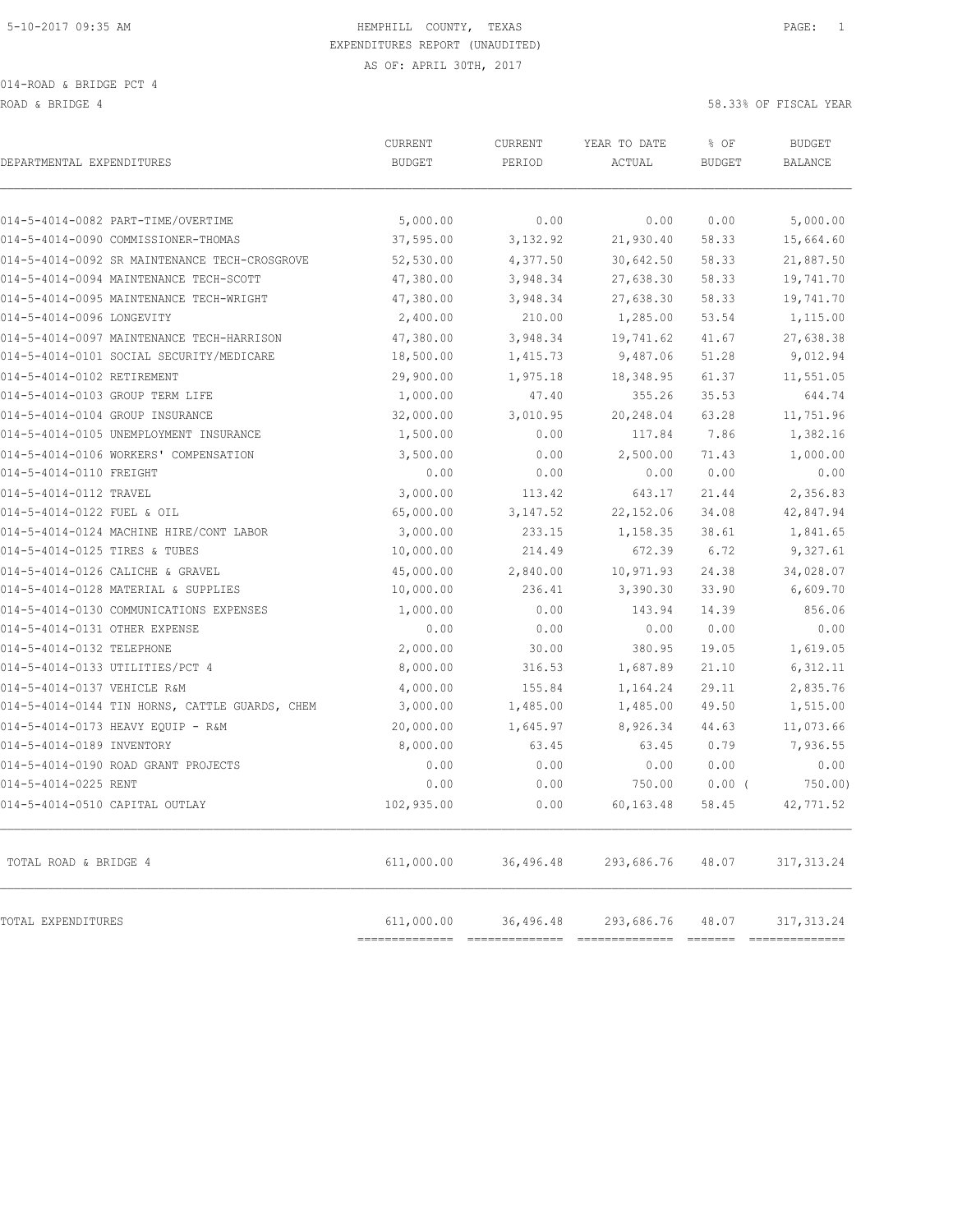#### 022-CO RECORDS PRESERVATION

CO RECORDS PRESERVATION 58.33% OF FISCAL YEAR

| DEPARTMENTAL EXPENDITURES             | CURRENT                    | CURRENT  | YEAR TO DATE | % OF   | BUDGET     |
|---------------------------------------|----------------------------|----------|--------------|--------|------------|
|                                       | <b>BUDGET</b>              | PERIOD   | ACTUAL       | BUDGET | BALANCE    |
| 022-5-1022-0114 COUNTY RPF-EXPENSE    | 45,000.00                  | 0.00     | 0.00         | 0.00   | 45,000.00  |
| 022-5-1022-0115 CO RECORDS MANAGEMENT | 45,000.00                  | 1,120.00 | 8,678.05     | 19.28  | 36, 321.95 |
| TOTAL CO RECORDS PRESERVATION         | 90,000.00                  | 1,120.00 | 8,678.05     | 9.64   | 81,321.95  |
| TOTAL EXPENDITURES                    | 90,000.00<br>_____________ | 1,120.00 | 8,678.05     | 9.64   | 81,321.95  |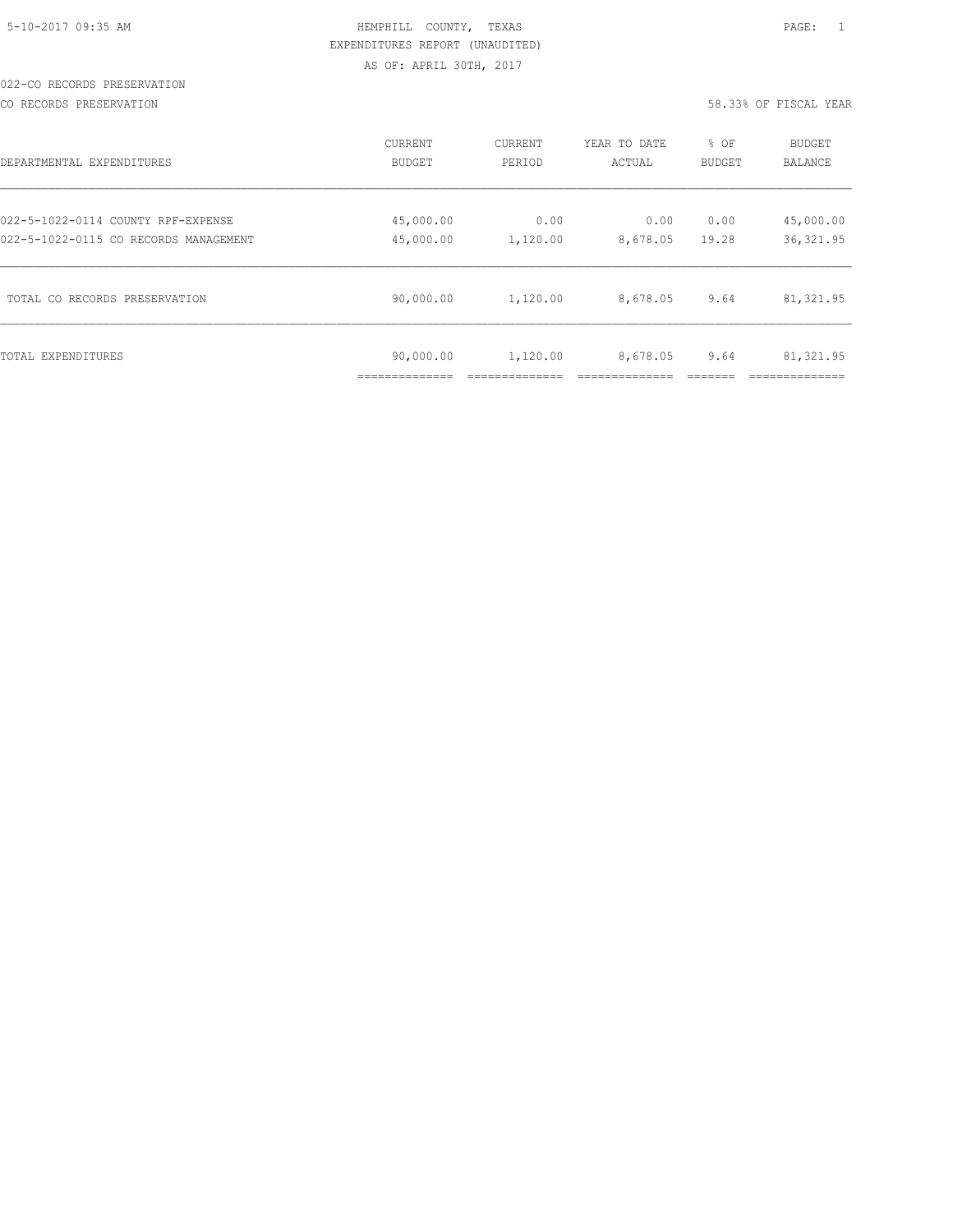| 5-10-2017 09:35 AM |  |
|--------------------|--|

# HEMPHILL COUNTY, TEXAS **Example 20:35 AM HEMPHILL** COUNTY, TEXAS EXPENDITURES REPORT (UNAUDITED) AS OF: APRIL 30TH, 2017

#### 023-CLK'S RECORDS PRESERVE

#### CLERK REC PRESERVATION 58.33% OF FISCAL YEAR

| DEPARTMENTAL EXPENDITURES                     | CURRENT                  | <b>CURRENT</b> | YEAR TO DATE | $8$ OF | <b>BUDGET</b>          |
|-----------------------------------------------|--------------------------|----------------|--------------|--------|------------------------|
|                                               | BUDGET                   | PERIOD         | ACTUAL       | BUDGET | BALANCE                |
| 023-5-1023-0114 CLK'S RECORD PRESERVATION EXP | 800.00                   | 0.00           | 0.00         | 0.00   | 800.00                 |
| 023-5-1023-0510 RPF-CAPITAL OUTLAY            | 0.00                     | 0.00           | 0.00         | 0.00   | 0.00                   |
| TOTAL CLERK                                   | 800.00                   | 0.00           | 0.00         | 0.00   | 800.00                 |
| TOTAL EXPENDITURES                            | 800.00<br>-------------- | 0.00           | 0.00         | 0.00   | 800.00<br>------------ |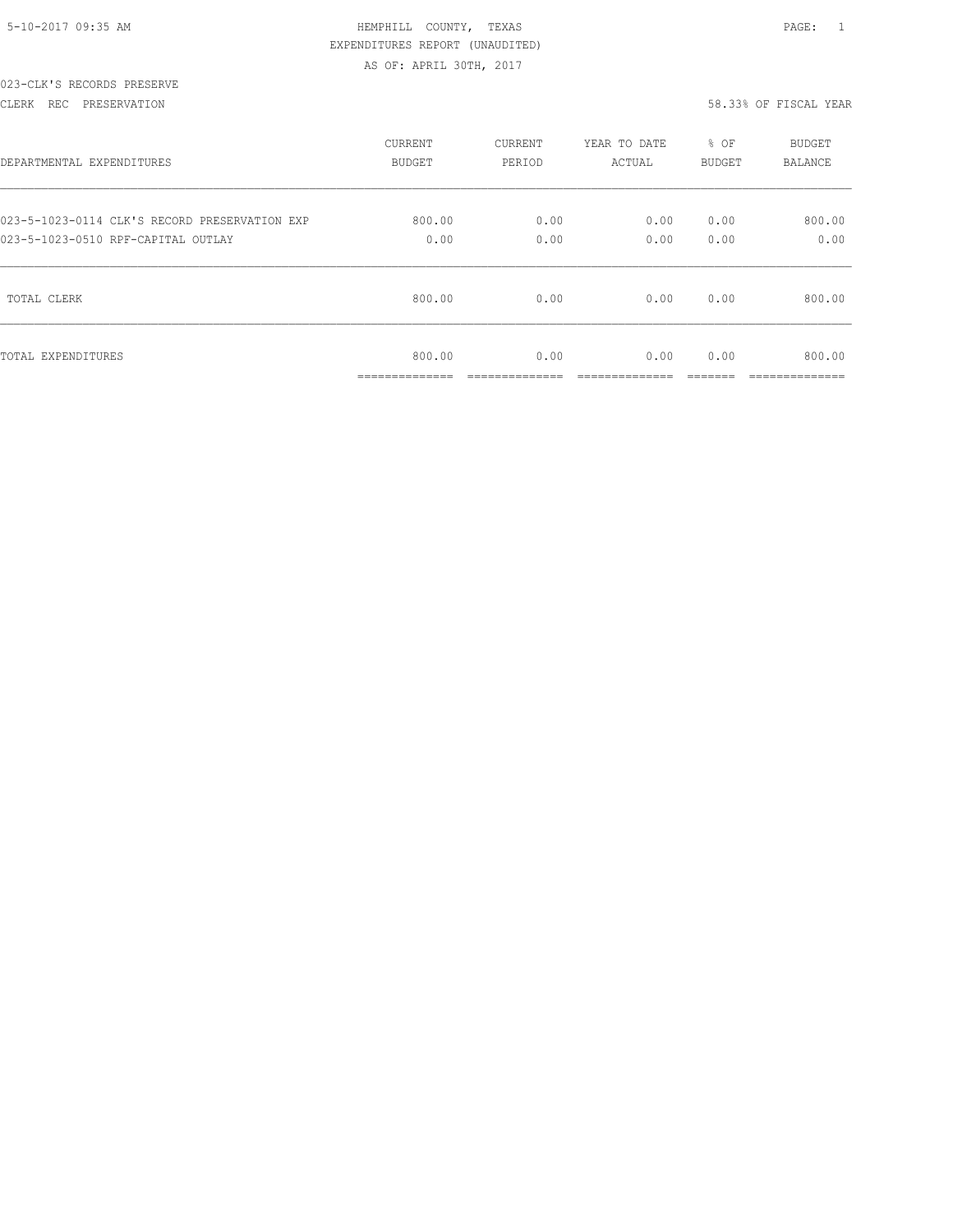#### 024-JUSTICE COURT TECH FUND JUSTICE COURT TECH 58.33% OF FISCAL YEAR

| DEPARTMENTAL EXPENDITURES     | <b>CURRENT</b><br><b>BUDGET</b>           | CURRENT<br>PERIOD | YEAR TO DATE<br>ACTUAL | % OF<br><b>BUDGET</b> | <b>BUDGET</b><br>BALANCE |
|-------------------------------|-------------------------------------------|-------------------|------------------------|-----------------------|--------------------------|
| 024-5-2024-0114 TECH EXPENSES | 10,500.00                                 | 0.00              | 3,770.20               | 35.91                 | 6,729.80                 |
| TOTAL JUSTICE COURT TECH      | 10,500.00                                 | 0.00              | 3,770.20               | 35.91                 | 6,729.80                 |
| TOTAL EXPENDITURES            | 10,500.00<br>-----------<br>_____________ | 0.00              | 3,770.20               | 35.91                 | 6,729.80                 |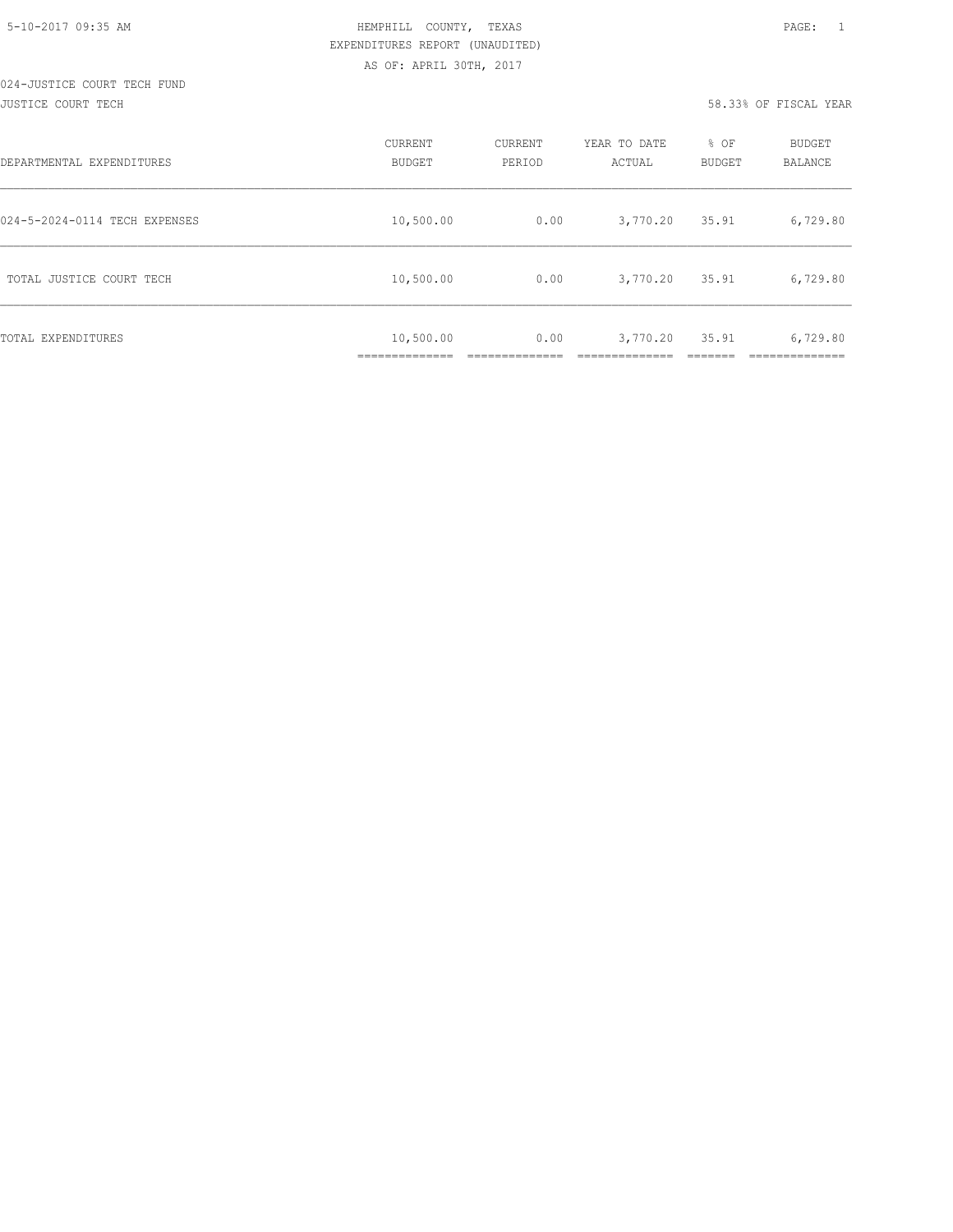# 032-CHK COLLECTION/CO ATTY

#### CHECK COLLECTION 58.33% OF FISCAL YEAR

| DEPARTMENTAL EXPENDITURES          | CURRENT<br><b>BUDGET</b>    | CURRENT<br>PERIOD | YEAR TO DATE<br>ACTUAL | % OF<br><b>BUDGET</b> | BUDGET<br><b>BALANCE</b> |
|------------------------------------|-----------------------------|-------------------|------------------------|-----------------------|--------------------------|
| 032-5-2032-0109 OTHER MISC. EXP    | 5,150.00                    | 0.00              | 1,388.04               | 26.95                 | 3,761.96                 |
| 032-5-2032-0128 SUPPLIES           | 0.00                        | 0.00              | 58.90                  | $0.00$ (              | 58.90)                   |
| 032-5-2032-0168 LAW LIBRARY- BOOKS | 0.00                        | 0.00              | 0.00                   | 0.00                  | 0.00                     |
| 032-5-2032-0510 CAPITAL OUTLAY     | 12,000.00                   | 0.00              | 0.00                   | 0.00                  | 12,000.00                |
| TOTAL CHECK COLLECTION             | 17,150.00                   | 0.00              | 1,446.94               | 8.44                  | 15,703.06                |
| TOTAL EXPENDITURES                 | 17,150.00<br>============== | 0.00              | 1,446.94               | 8.44                  | 15,703.06                |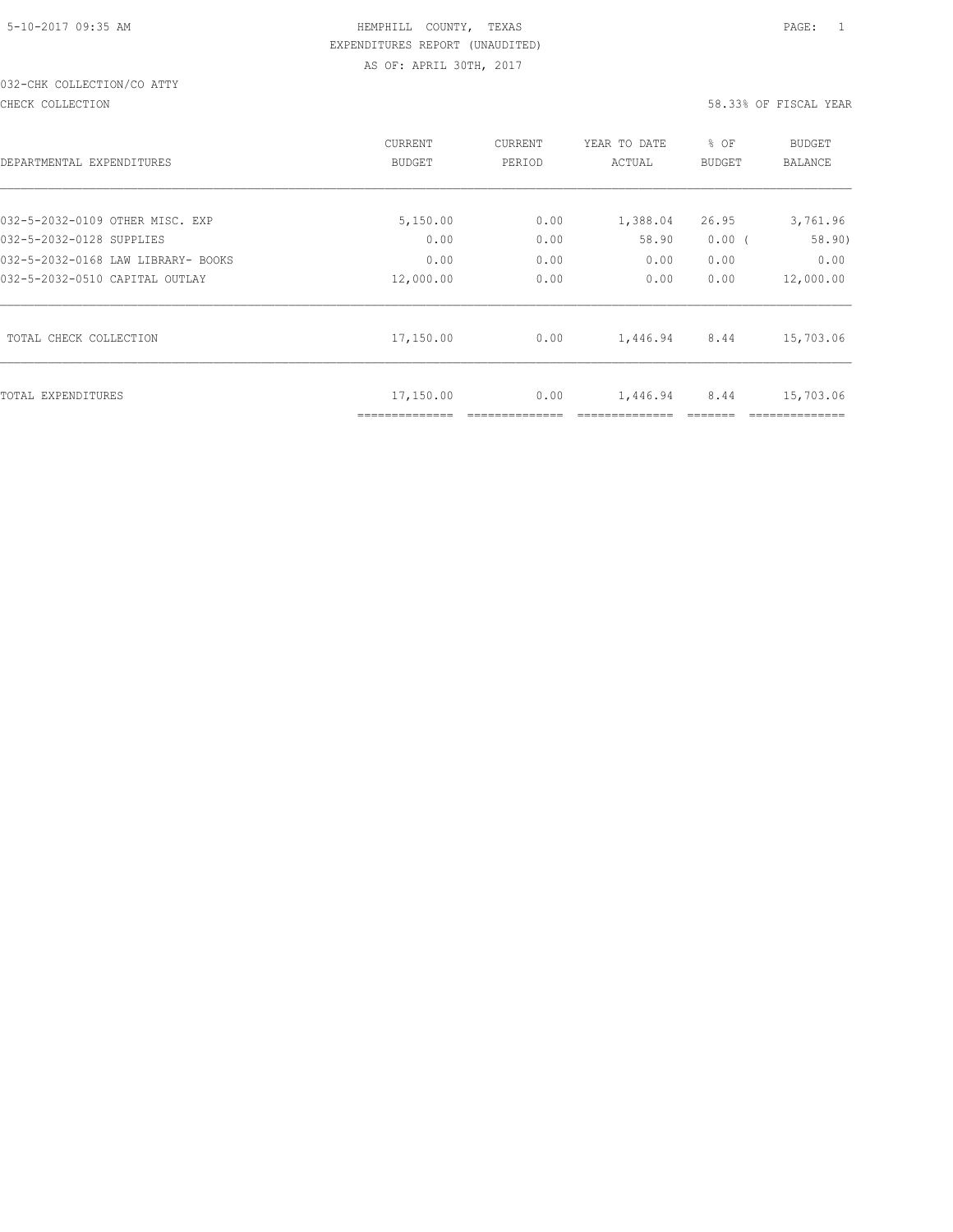#### ANNUAL LEOSE/LAW 58.33% OF FISCAL YEAR

| DEPARTMENTAL EXPENDITURES            | CURRENT<br><b>BUDGET</b> | CURRENT<br>PERIOD | YEAR TO DATE<br>ACTUAL | % OF<br>BUDGET | BUDGET<br>BALANCE |
|--------------------------------------|--------------------------|-------------------|------------------------|----------------|-------------------|
| 036-5-3036-0112 CONTINUING EDUCATION | 8,000.00                 | 0.00              | 0.00                   | 0.00           | 8,000.00          |
| TOTAL ANNUAL LEOSE/LAW               | 8,000.00                 | 0.00              | 0.00                   | 0.00           | 8,000.00          |
| TOTAL EXPENDITURES                   | 8,000.00<br>___________  | 0.00              | 0.00                   | 0.00           | 8,000.00          |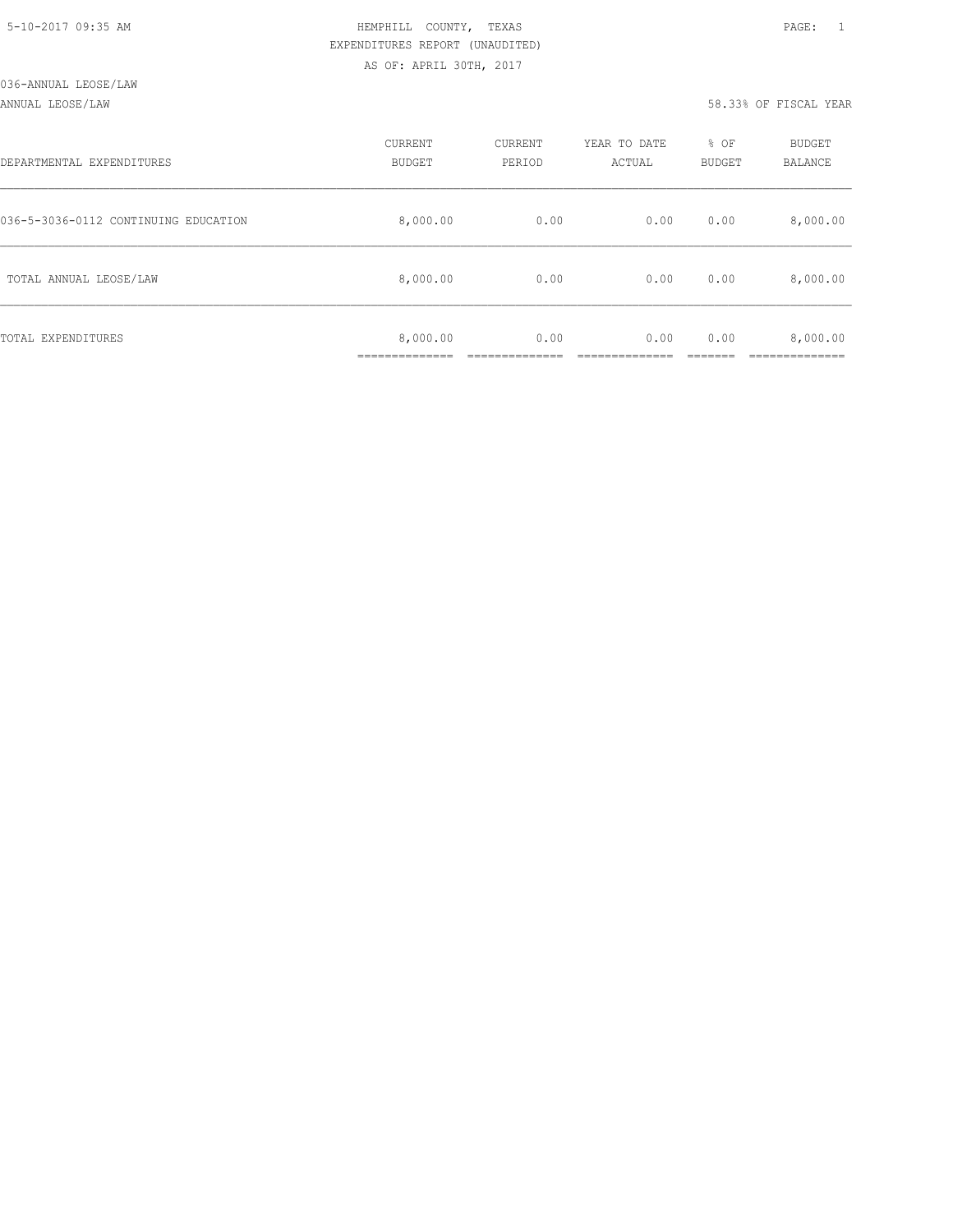046-SCAAP

SCAAP 58.33% OF FISCAL YEAR

| DEPARTMENTAL EXPENDITURES              | <b>CURRENT</b><br>BUDGET | <b>CURRENT</b><br>PERIOD | YEAR TO DATE<br>ACTUAL | % OF<br>BUDGET | <b>BUDGET</b><br><b>BALANCE</b> |
|----------------------------------------|--------------------------|--------------------------|------------------------|----------------|---------------------------------|
| 046-5-3046-0124 CONTRACT LABOR/JBI     | 16,000.00                | 0.00                     | 1,617.88               | 10.11          | 14,382.12                       |
| 046-5-3046-0183 REPAIRS & IMPROVEMENTS | 35,000.00                | 0.00                     | 0.00                   | 0.00           | 35,000.00                       |
| 046-5-3046-0185 OTHER APPROVED EXP     | 20,000.00                | 0.00                     | 0.00                   | 0.00           | 20,000.00                       |
| TOTAL SCAAP                            | 71,000.00                | 0.00                     | 1,617.88               | 2.28           | 69,382.12                       |
| TOTAL EXPENDITURES                     | 71,000.00                | 0.00                     | 1,617.88               | 2.28           | 69,382.12                       |